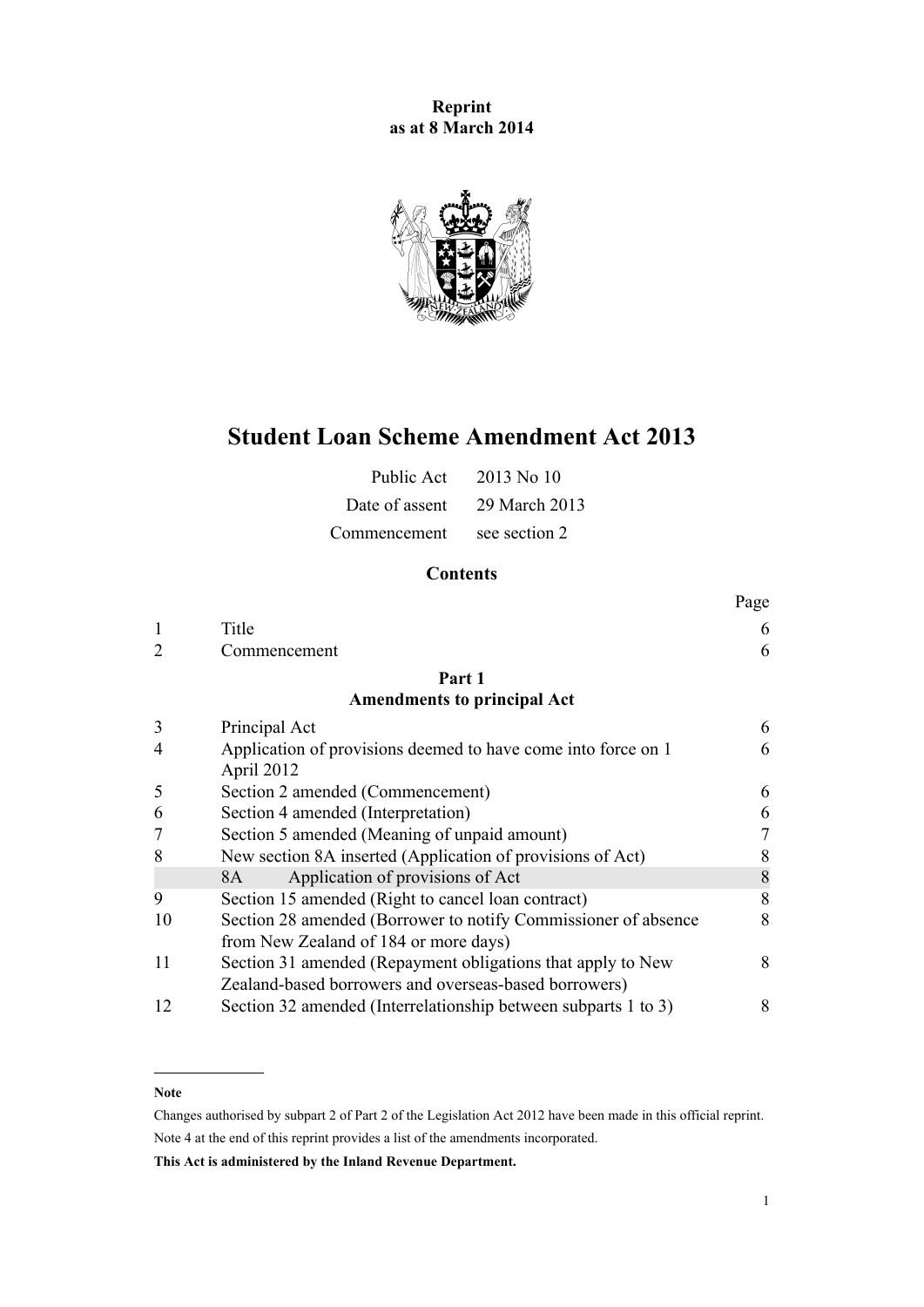|    |            | <b>Student Loan Scheme Amendment Act 2013</b>                                                                                           | Reprinted as at<br>8 March 2014 |
|----|------------|-----------------------------------------------------------------------------------------------------------------------------------------|---------------------------------|
| 13 | made)      | Section 67 amended (Procedure if significant over-deduction                                                                             | 8                               |
| 14 |            | Subparts 2 and 3 of Part 2 replaced                                                                                                     | 8                               |
|    |            | Subpart 2—Repayment obligations for New Zealand-<br>based borrowers with income other than, or as well as,<br>salary or wages           |                                 |
|    | 72         | Application of this subpart                                                                                                             | 9                               |
|    | 73         | Meaning of adjusted net income                                                                                                          | 9                               |
|    | 74         | Declaration of adjusted net income                                                                                                      | 10                              |
|    | 75         | Extension of time for making declaration of adjusted net<br>income                                                                      | 10                              |
|    | 76         | Commissioner to assess borrower's end-of-year<br>repayment obligation                                                                   | 10                              |
|    | 76A        | Commissioner must assess borrowers to whom section<br>72(b) applies as having zero repayment obligation                                 | 11                              |
|    | 77         | Calculation of borrower's end-of-year repayment<br>obligation if salary or wages less than annual repayment<br>threshold                | 11                              |
|    | 78         | Calculation of borrower's end-of-year repayment<br>obligation where salary or wages equal to or more than<br>annual repayment threshold | 12                              |
|    | 79         | Payment of end-of-year repayment obligation                                                                                             | 12                              |
|    | 80         | Calculation of terminal payment for tax year                                                                                            | 13                              |
|    | 81         | Due date for terminal payment                                                                                                           | 13                              |
|    | 82         | Calculation of interim payments for next tax year                                                                                       | 13                              |
|    | 83         | Commissioner may assess interim payments if<br>information for preceding year not provided                                              | 14                              |
|    | 84         | Due dates for payment of interim payments                                                                                               | 14                              |
|    | 85         | Commissioner's powers in relation to due dates                                                                                          | 15                              |
|    | 86         | Interim payments to be paid in same manner as<br>provisional tax                                                                        | 16                              |
|    | 87         | Consequence of failure to meet repayment obligations                                                                                    | 16                              |
| 15 | borrowers) | Section 110 amended (Repayment obligations of overseas-based                                                                            | 16                              |
| 16 |            | Section 111 amended (Exceptions to repayment obligations of<br>overseas-based borrowers)                                                | 17                              |
| 17 |            | Section 112 amended (Repayment to be made by instalments)                                                                               | 18                              |
| 18 |            | Section 114 amended (Notification of worldwide income by New<br>Zealand-based non-resident borrowers)                                   | 18                              |
| 19 |            | Section 115 amended (Repayment obligations of borrowers who<br>are overseas-based for part of tax year)                                 | 18                              |
| 20 | Zealand)   | New section 115A inserted (Reassessment of overseas-based<br>borrower's repayment obligations in year of return to New                  | 18                              |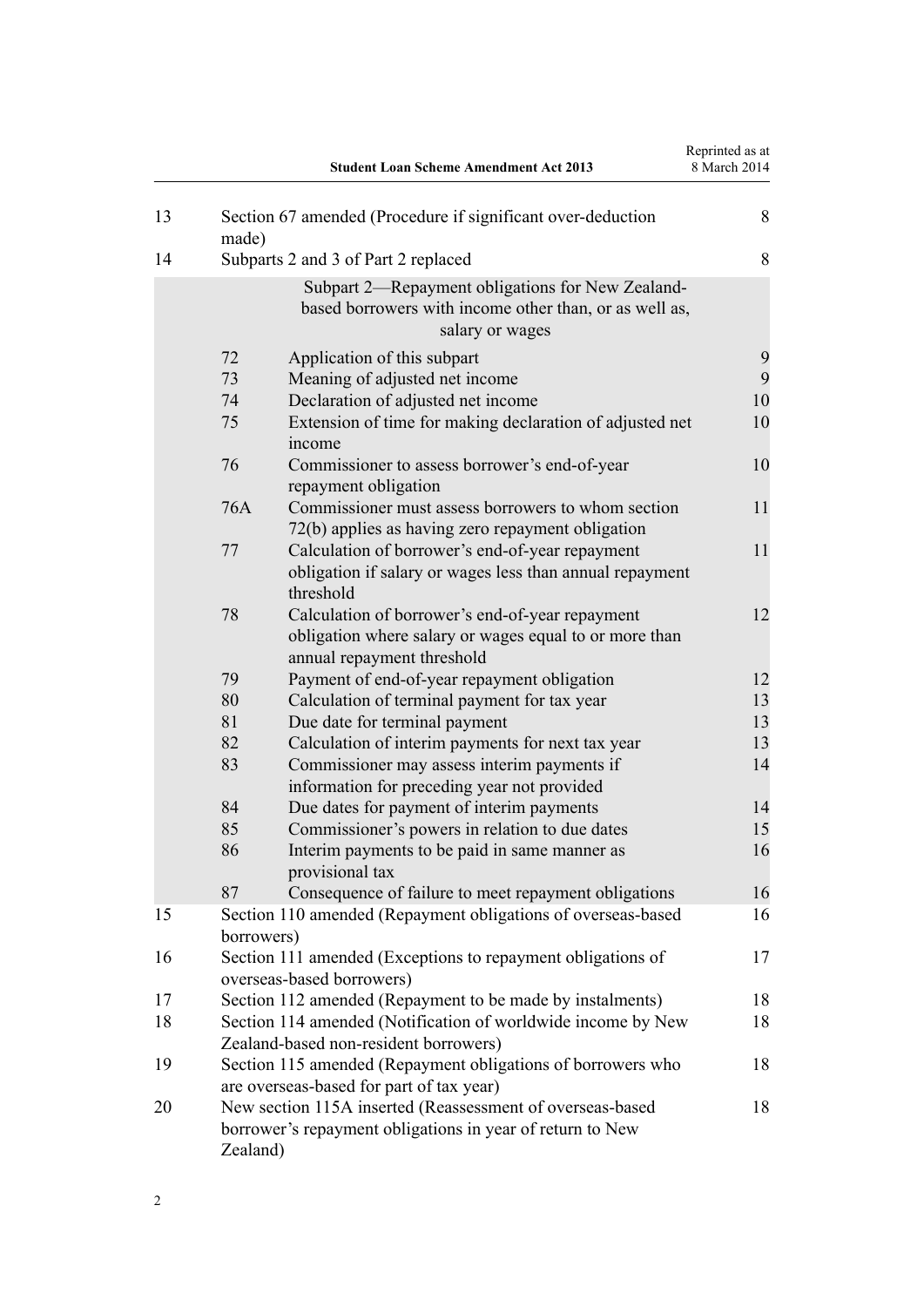| Reprinted as at<br>8 March 2014<br><b>Student Loan Scheme Amendment Act 2013</b> |                     |                                                                                                                  |    |
|----------------------------------------------------------------------------------|---------------------|------------------------------------------------------------------------------------------------------------------|----|
|                                                                                  | 115A                |                                                                                                                  | 18 |
|                                                                                  |                     | Reassessment of borrower's overseas-based repayment<br>obligations in year of return to New Zealand              |    |
| 21                                                                               |                     | Section 120 amended (Commissioner must notify borrower of                                                        | 19 |
|                                                                                  | excess repayment)   |                                                                                                                  |    |
| 22                                                                               |                     | Section 132 amended (Borrower may receive refund or apply                                                        | 19 |
|                                                                                  |                     | excess repayment to future repayment obligations)                                                                |    |
| 23                                                                               |                     | Section 134 amended (Loan interest charged for all borrowers)                                                    | 20 |
| 24                                                                               | amounts)            | Section 144 amended (Power of Commissioner in relation to small                                                  | 20 |
| 25                                                                               |                     | Section 154 amended (Application for instalment arrangement)                                                     | 20 |
| 26                                                                               |                     | Section 155 amended (Late filing penalty for certain declarations)                                               | 20 |
| 27                                                                               | penalty)            | Section 156 amended (Due dates for payment of late filing                                                        | 20 |
| 28                                                                               | penalty)            | Section 160 replaced (Notification of student loan shortfall                                                     | 20 |
|                                                                                  | 160                 | Notification and payment obligations if Commissioner                                                             | 20 |
|                                                                                  |                     | imposes student loan shortfall penalty                                                                           |    |
| 29                                                                               |                     | Section 161 amended (Student loan shortfall penalty reduced or                                                   | 21 |
|                                                                                  |                     | removed to reflect change to shortfall penalty)                                                                  |    |
| 30                                                                               |                     | Cross-heading above section 174 replaced                                                                         | 21 |
| 31                                                                               |                     | New section 174A inserted (Part 8A of Tax Administration Act                                                     | 21 |
|                                                                                  |                     | 1994 applies to challenges under this Act)                                                                       |    |
|                                                                                  | 174A                | Part 8A of Tax Administration Act 1994 applies to                                                                | 21 |
|                                                                                  |                     | challenges under this Act                                                                                        |    |
| 32                                                                               |                     | New section 182A inserted (Challenge to decision concerning                                                      | 21 |
|                                                                                  | repayment holiday)  |                                                                                                                  |    |
|                                                                                  | 182A                | Challenge to decision concerning repayment holiday                                                               | 21 |
| 33                                                                               |                     | Section 188 repealed (Commissioner's decision on challenges)                                                     | 21 |
| 34                                                                               |                     | Section 191 amended (Limit on repayment obligation for pay                                                       | 21 |
|                                                                                  | period or tax year) |                                                                                                                  |    |
| 35                                                                               |                     | New section 193C inserted (Changes relating to contact details of                                                | 22 |
|                                                                                  | borrower)<br>193C   |                                                                                                                  | 22 |
| 36                                                                               |                     | Changes relating to contact details of borrower<br>Section 204 amended (Commissioner may exercise rights in loan | 22 |
|                                                                                  |                     | contracts to recall loans)                                                                                       |    |
| 37                                                                               |                     | Section 208 amended (Disclosure of information between Inland                                                    | 22 |
|                                                                                  |                     | Revenue Department and New Zealand Customs Service for                                                           |    |
|                                                                                  |                     | information-matching purposes)                                                                                   |    |
| 38                                                                               |                     | Section 215 amended (Regulations)                                                                                | 22 |
| 39                                                                               |                     | New section 220 replaced (Savings and transitional provisions)                                                   | 22 |
|                                                                                  | 220                 | Application, savings, and transitional provisions                                                                | 22 |
| 40                                                                               |                     | Section 221 repealed (Amendments to this Act)                                                                    | 23 |
| 41                                                                               |                     | Schedule 3 repealed                                                                                              | 23 |
| 42                                                                               | Schedule 4 replaced |                                                                                                                  | 23 |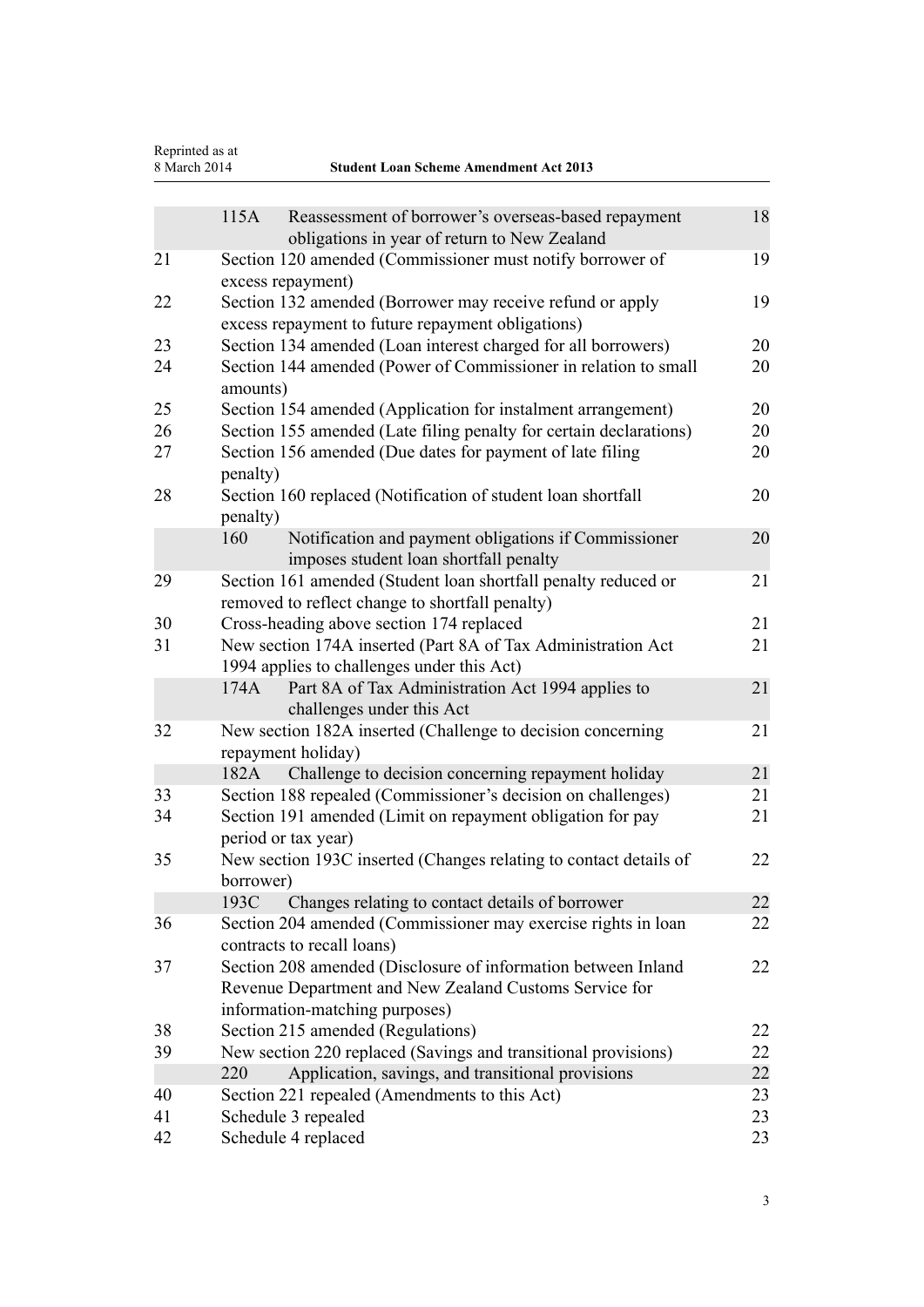|    | <b>Student Loan Scheme Amendment Act 2013</b>                                                                             | Reprinted as at<br>8 March 2014 |
|----|---------------------------------------------------------------------------------------------------------------------------|---------------------------------|
| 43 | Schedule 6 amended                                                                                                        | 23                              |
| 44 | Consequential amendments to principal Act                                                                                 | 25                              |
|    | Amendments to other Acts                                                                                                  |                                 |
| 45 | Accident Compensation Act 2001 amended                                                                                    | 26                              |
| 46 | Customs and Excise Act 1996 amended                                                                                       | 26                              |
| 47 | Section 280G amended (Defined terms for sections 280H and<br>280I)                                                        | 26                              |
| 48 | Section 280H amended (Disclosure of arrival and departure<br>information for purposes of Student Loan Scheme Act 2011)    | 26                              |
| 49 | Section 280I amended (Direct access to arrival and departure<br>information for purposes of Student Loan Scheme Act 2011) | 26                              |
| 50 | Privacy Act 1993 amended                                                                                                  | 27                              |
| 51 | Student Loan Scheme Amendment Act 2012 amended                                                                            | 27                              |
| 52 | Tax Administration Act 1994 amended                                                                                       | 27                              |
|    | Revocation                                                                                                                |                                 |
| 53 | Revocation                                                                                                                | 27                              |
|    | Part 2                                                                                                                    |                                 |
|    | Amendments to principal Act that apply for 2013–2014 and                                                                  |                                 |
|    | later tax years                                                                                                           |                                 |
| 54 | Section 4 amended (Interpretation)                                                                                        | 28                              |
| 55 | Section 5 amended (Meaning of unpaid amount)                                                                              | 28                              |
| 56 | Section 117 repealed (Overseas-based borrower's standard and                                                              | 28                              |
|    | Commissioner deductions satisfy overseas-based repayment<br>obligation)                                                   |                                 |
| 57 | Section 119 replaced (Meaning of excess repayment)                                                                        | 28                              |
|    | 119<br>Meaning of excess repayment                                                                                        | 28                              |
| 58 | Section 139 amended (Late payment interest charged on unpaid<br>amount)                                                   | 29                              |
| 59 | Section 141 replaced (Monthly late payment interest written off if<br>instalment arrangement complied with)               | 29                              |
|    | Late payment interest reduced if instalment arrangement<br>141<br>complied with                                           | 29                              |
| 60 | Section 145 amended (Application of different types of relief for<br>borrower)                                            | 29                              |
| 61 | Section 146 replaced (Commissioner may grant relief from late<br>payment interest)                                        | 30                              |
|    | 146<br>Commissioner may grant relief from late payment<br>interest                                                        | 30                              |
| 62 | New section 146A and cross-heading inserted                                                                               | 30                              |
|    | Relief from penalties                                                                                                     |                                 |
|    | Commissioner may grant relief from penalties<br>146A                                                                      | 30                              |
| 63 | Section 147 amended (Hardship relief for any tax year)                                                                    | 31                              |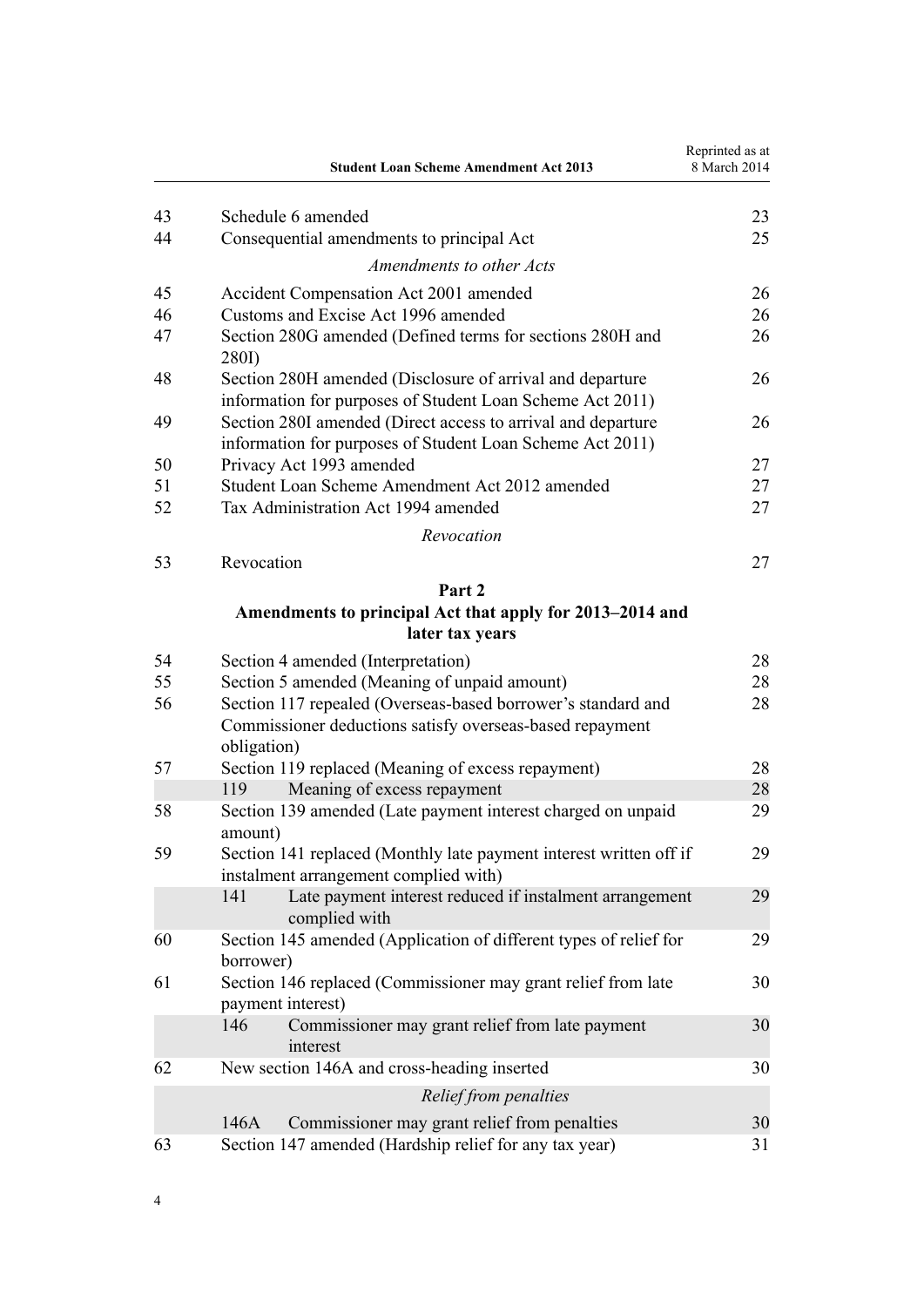| Reprinted as at<br>8 March 2014<br><b>Student Loan Scheme Amendment Act 2013</b> |            |                                                                                                                      |    |
|----------------------------------------------------------------------------------|------------|----------------------------------------------------------------------------------------------------------------------|----|
| 64                                                                               | penalties) | Section 159 amended (Commissioner may impose loan shortfall                                                          | 31 |
| 65                                                                               |            | New section 161A and cross-heading inserted                                                                          | 31 |
|                                                                                  |            | Underestimation penalty                                                                                              |    |
|                                                                                  | 161A       | Underestimation penalty where interim payments<br>underestimated as at last interim payment date                     | 32 |
| 66                                                                               |            | Section 194 amended (Order in which salary or wage deduction<br>offset against borrower's consolidated loan balance) | 32 |
| 67                                                                               |            | Section 196 amended (Cancellation of interest if consolidated loan<br>balance repaid early)                          | 32 |
| 68                                                                               |            | Section 197 replaced (Write-off of consolidated loan balance)                                                        | 33 |
|                                                                                  | 197        | Write-off of consolidated loan balance                                                                               | 33 |
| 69                                                                               |            | Section 219 repealed (Early applications and issues of certificates<br>for transition to this Act)                   | 33 |
| 70                                                                               |            | Schedule 7 repealed                                                                                                  | 33 |
|                                                                                  |            | Part 3                                                                                                               |    |
|                                                                                  |            | Amendments to principal Act that apply for 2014–2015 and<br>later tax years                                          |    |
|                                                                                  |            | Amendments relating to meaning of adjusted net income                                                                |    |
| 71                                                                               |            | Section 4 amended (Interpretation)                                                                                   | 33 |
| 72                                                                               |            | Section 73 replaced (Meaning of adjusted net income)                                                                 | 33 |
|                                                                                  | 73         | Meaning of adjusted net income                                                                                       | 34 |
| 73                                                                               |            | Amendments consequential on repeal of definitions of annual<br>gross income and annual total deduction               | 34 |
| 74                                                                               |            | New Schedule 3 inserted                                                                                              | 34 |
|                                                                                  |            | Amendments relating to repeal of provisions on 10% bonus                                                             |    |
| 75                                                                               |            | Section 111 amended (Exceptions to repayment obligations of<br>overseas-based borrowers)                             | 34 |
| 76                                                                               |            | Student Loan Scheme (Budget Measures) Amendment Act 2012<br>consequentially amended                                  | 34 |
|                                                                                  |            | <b>Schedule 1</b>                                                                                                    | 35 |
|                                                                                  |            | <b>Consequential amendments to principal Act</b>                                                                     |    |
|                                                                                  |            | <b>Schedule 2</b><br><b>Schedule 4 replaced</b>                                                                      | 37 |
|                                                                                  |            | <b>Schedule 3</b><br><b>New Schedule 3 inserted</b>                                                                  | 39 |

**The Parliament of New Zealand enacts as follows:**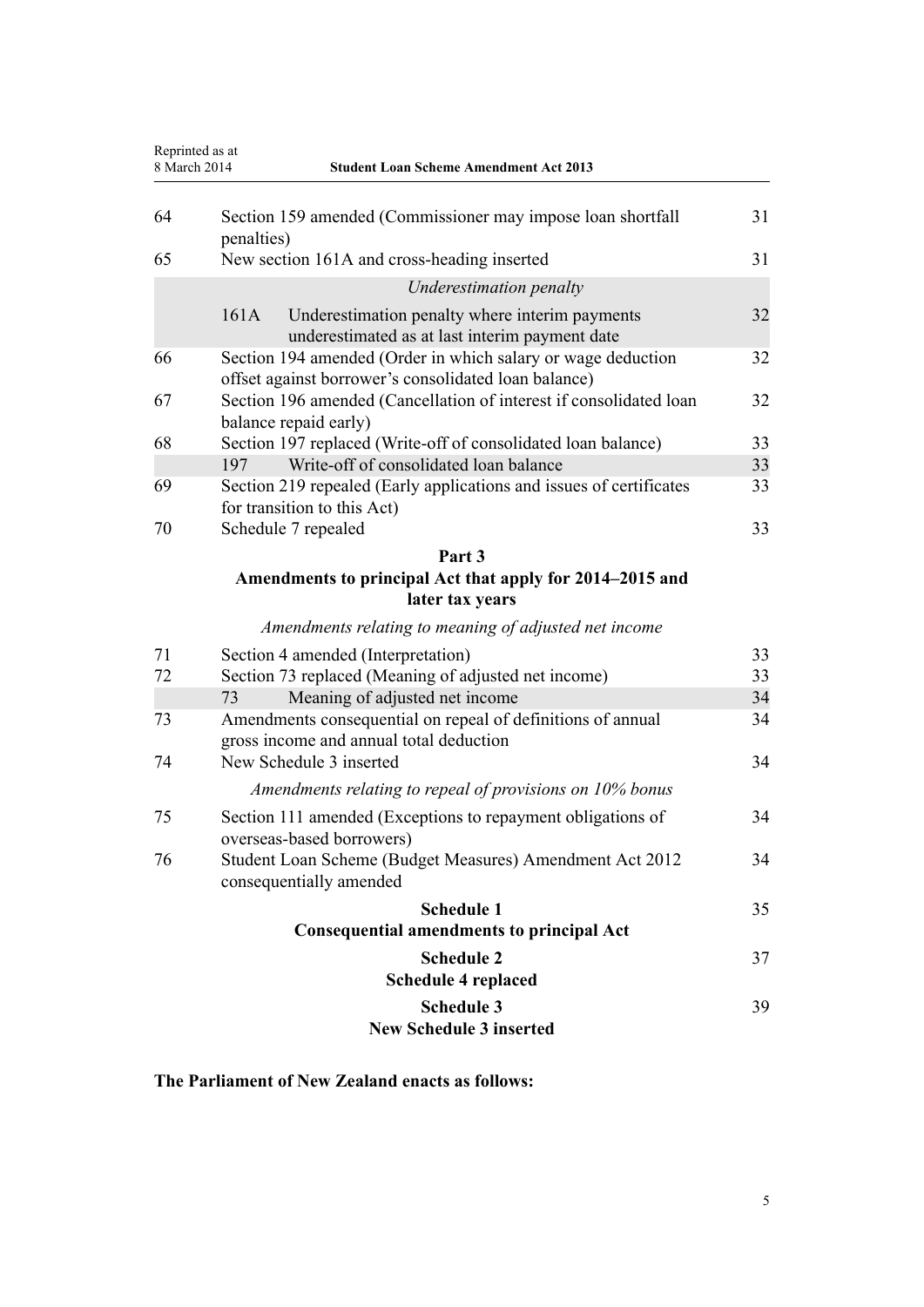#### <span id="page-5-0"></span>**1 Title**

This Act is the Student Loan Scheme Amendment Act 2013.

# **2 Commencement**

- (1) Sections 6, [7\(1\) and \(3\)](#page-6-0), [11,](#page-7-0) [12,](#page-7-0) [14,](#page-7-0) [16\(1\) to \(3\)](#page-16-0), [17](#page-17-0), [18](#page-17-0), [24](#page-19-0), [26](#page-19-0), [27,](#page-19-0) [34\(2\)](#page-20-0), [41](#page-22-0), [42, 43\(5\)](#page-22-0), [44,](#page-24-0) [45,](#page-25-0) and [52](#page-26-0) are deemed to have come into force on 1 April 2012.
- (2) The rest of Part 1 comes into force on the earlier of—
	- (a) the day after the date that this Act receives the Royal assent; and
	- (b) 1 April 2013.
- (3) [Part 2](#page-27-0) comes into force on 1 April 2013.
- (4) [Part 3](#page-32-0) comes into force on 1 April 2014.

# **Part 1 Amendments to principal Act**

#### **3 Principal Act**

This Act amends the [Student Loan Scheme Act 2011](http://prd-lgnz-nlb.prd.pco.net.nz/pdflink.aspx?id=DLM3179903) (the **principal Act**).

#### **4 Application of provisions deemed to have come into force on 1 April 2012**

The provisions of this Act that are deemed to have come into force on 1 April 2012 apply for the 2012–2013 and later tax years.

### **5 Section 2 amended (Commencement)**

Repeal [section 2\(5\).](http://prd-lgnz-nlb.prd.pco.net.nz/pdflink.aspx?id=DLM3179932)

### **6 Section 4 amended (Interpretation)**

- (1) In [section 4\(1\)](http://prd-lgnz-nlb.prd.pco.net.nz/pdflink.aspx?id=DLM3179936), definition of **adjusted net income**, replace "section 88A" with "section 73".
- (2) In [section 4\(1\)](http://prd-lgnz-nlb.prd.pco.net.nz/pdflink.aspx?id=DLM3179936), insert in its appropriate alphabetical order:

**end-of-year repayment obligation** means the repayment obligation of a New Zealand-based borrower for the adjusted net income the borrower derives for a tax year, assessed in accordance with sections 76 and 76A and calculated in accordance with section 77 or 78

- (3) In [section 4\(1\)](http://prd-lgnz-nlb.prd.pco.net.nz/pdflink.aspx?id=DLM3179936), definition of **declaration of pre-taxed income**, replace "**pretaxed income**" with "**adjusted net income**".
- (4) In [section 4\(1\)](http://prd-lgnz-nlb.prd.pco.net.nz/pdflink.aspx?id=DLM3179936), replace the definition of **interim payment** with:

**interim payment** means the amount that a borrower is obliged to pay towards the next tax year's end-of-year repayment obligation in accordance with section 82 or 83 and section 84 or 85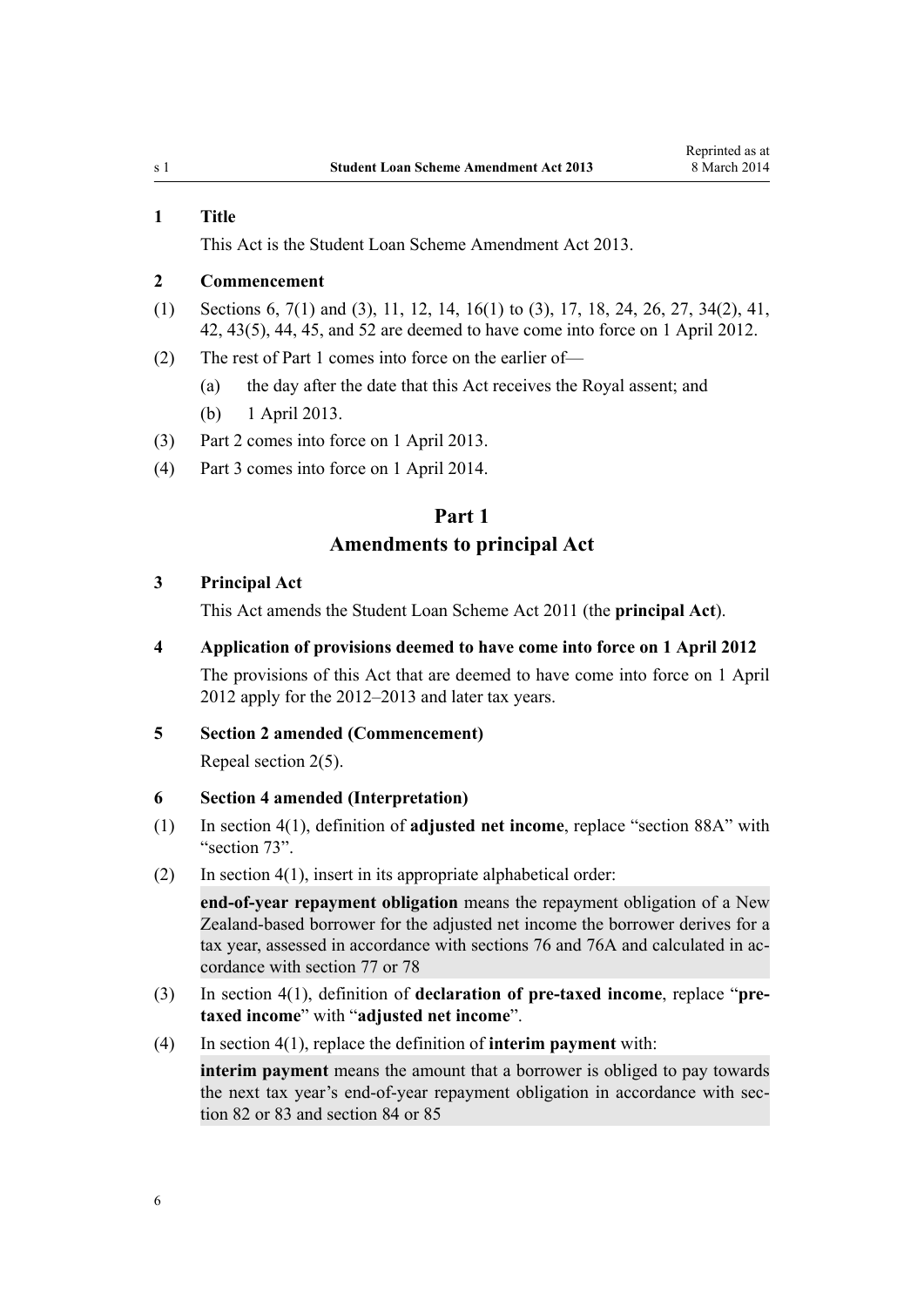- <span id="page-6-0"></span>(5) In [section 4\(1\)](http://prd-lgnz-nlb.prd.pco.net.nz/pdflink.aspx?id=DLM3179936), repeal the definitions of **net pre-taxed income**, **other income**, **other income repayment obligation**, **pre-taxed repayment obligation**, and **remaining repayment**.
- (6) In [section 4\(1\),](http://prd-lgnz-nlb.prd.pco.net.nz/pdflink.aspx?id=DLM3179936) definition of **repayment obligation**, replace paragraphs (c) and (d) with:
	- (c) an end-of-year repayment obligation:
- (7) In [section 4\(1\)](http://prd-lgnz-nlb.prd.pco.net.nz/pdflink.aspx?id=DLM3179936), insert in their appropriate alphabetical order:

**new borrower**, in relation to a tax year, means—

- (a) a person who becomes a borrower for the first time under the student loan scheme in the period starting on 1 January of the tax year and ending on the close of the last day of the tax year; or
- (b) a person to whom all of the following apply:
	- (i) the person had been a borrower under the student loan scheme before the tax year; and
	- (ii) the person fully repaid his or her loan before the start of the tax year; and
	- (iii) in the period starting on 1 January of the tax year and ending on the close of the last day of the tax year, the person again became a borrower under the student loan scheme

**terminal payment** means the amount that a borrower is obliged to pay in relation to an end-of-year repayment obligation in accordance with section 80 and section 81 or 85

- (8) Replace [section 4\(2\)](http://prd-lgnz-nlb.prd.pco.net.nz/pdflink.aspx?id=DLM3179936) with:
- (2) A reference to a borrower estimating his or her end-of-year repayment obligation is a reference to a borrower making a fair and reasonable estimate of his or her end-of-year repayment obligation in accordance with section RC 7 of the Income Tax Act 2007, as applied by section 86 and Schedule 4 of this Act.

#### **7 Section 5 amended (Meaning of unpaid amount)**

(1) Replace section  $5(1)(a)$  with:

(a) a terminal payment:

- (2) In [section 5\(2\)](http://prd-lgnz-nlb.prd.pco.net.nz/pdflink.aspx?id=DLM3885511), definition of **due date**, replace paragraph (b)(ii) with:
	- (ii) if the Commissioner has determined the instalments that must be paid under section 112(3), 115(1)(d), or 115A, the final date determined by the Commissioner; and
- (3) In [section 5\(2\),](http://prd-lgnz-nlb.prd.pco.net.nz/pdflink.aspx?id=DLM3885511) definition of **interim payment default**, paragraph (a)(i) and (ii), replace "pre-taxed repayment obligation or other income repayment obligation" with "end-of-year repayment obligation".
- (4) In [section 5\(2\),](http://prd-lgnz-nlb.prd.pco.net.nz/pdflink.aspx?id=DLM3885511) replace the definition of **overseas-based instalment default** with: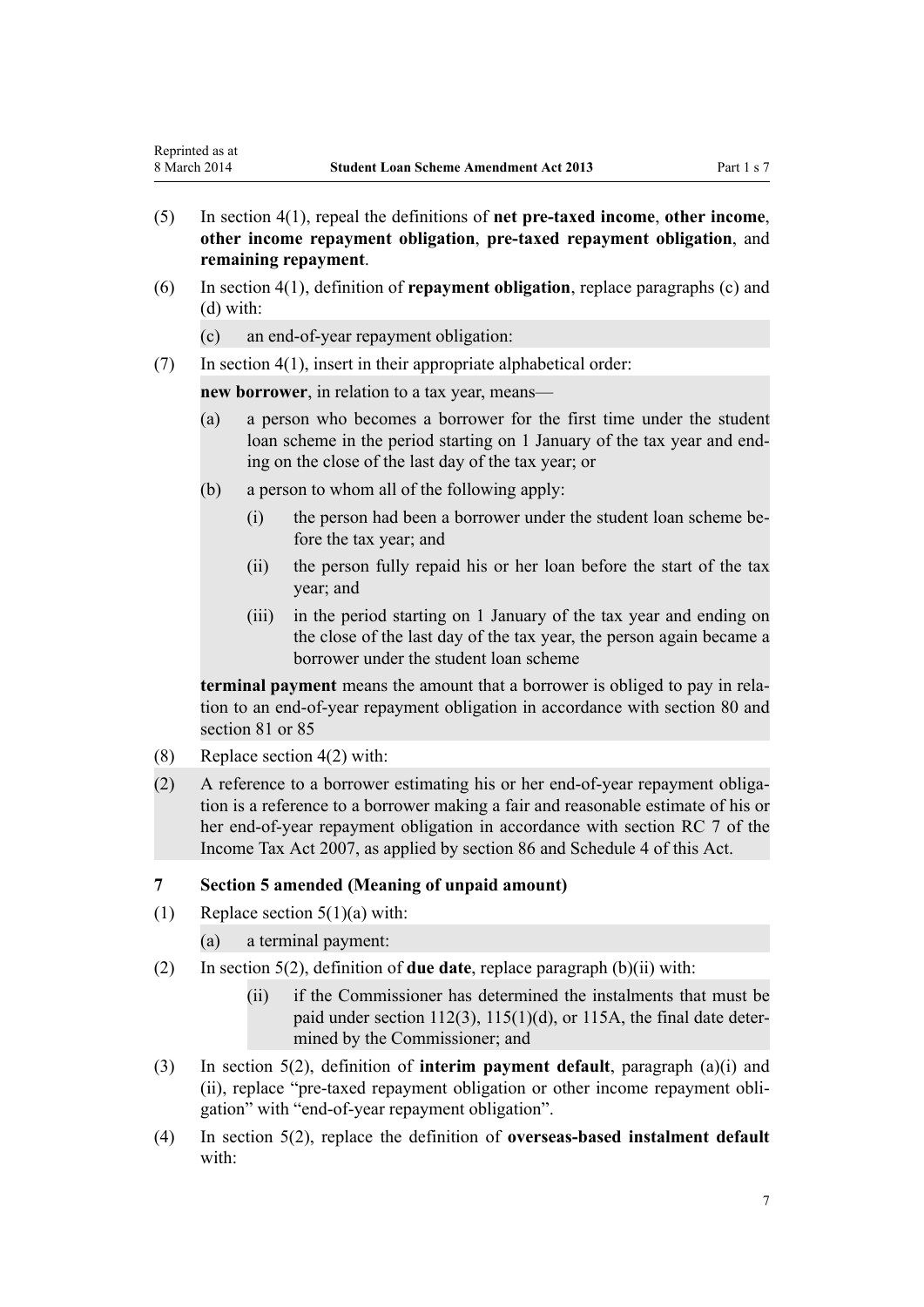<span id="page-7-0"></span>**overseas-based instalment default** means the sum of the instalments of an overseas-based borrower's repayment obligations for a tax year that must be paid in accordance with subparts 4 and 5 of Part 2.

#### **8 New section 8A inserted (Application of provisions of Act)**

After [section 8,](http://prd-lgnz-nlb.prd.pco.net.nz/pdflink.aspx?id=DLM3180070) insert:

## **8A Application of provisions of Act**

Schedule 6 contains application, savings, and transitional provisions that affect this Act's other provisions as from time to time amended, repealed, and replaced (*see* section 220).

# **9 Section 15 amended (Right to cancel loan contract)**

- (1) In section  $15(1)(b)$ , delete "; and".
- (2) Repeal section  $15(1)(c)$ .

# **10 Section 28 amended (Borrower to notify Commissioner of absence from New Zealand of 184 or more days)**

After [section 28\(2\),](http://prd-lgnz-nlb.prd.pco.net.nz/pdflink.aspx?id=DLM3180092) insert:

(3) *See* section 193C concerning the obligation on a borrower if there is a change in any of the contact details provided to the Commissioner under this section.

# **11 Section 31 amended (Repayment obligations that apply to New Zealandbased borrowers and overseas-based borrowers)**

In [section 31\(1\)\(a\),](http://prd-lgnz-nlb.prd.pco.net.nz/pdflink.aspx?id=DLM3180096) replace "subparts 1 to 3" with "subparts 1 and 2".

#### **12 Section 32 amended (Interrelationship between subparts 1 to 3)**

- (1) In the heading to [section 32,](http://prd-lgnz-nlb.prd.pco.net.nz/pdflink.aspx?id=DLM3180097) replace "1 to 3" with "1 and 2".
- (2) Replace section  $32(3)$  to (8) with:
- (3) If a borrower derives only income other than salary or wages, subpart 2 applies to that borrower.
- (4) If a borrower derives income from salary or wages and income other than from salary or wages, subparts 1 and 2 both apply to that borrower.
- **13 Section 67 amended (Procedure if significant over-deduction made)** In [section 67\(2\)](http://prd-lgnz-nlb.prd.pco.net.nz/pdflink.aspx?id=DLM3885533), delete "in writing".

## **14 Subparts 2 and 3 of Part 2 replaced**

Replace [subparts 2](http://prd-lgnz-nlb.prd.pco.net.nz/pdflink.aspx?id=DLM3179932) and [3](http://prd-lgnz-nlb.prd.pco.net.nz/pdflink.aspx?id=DLM3179935) of Part 2 with: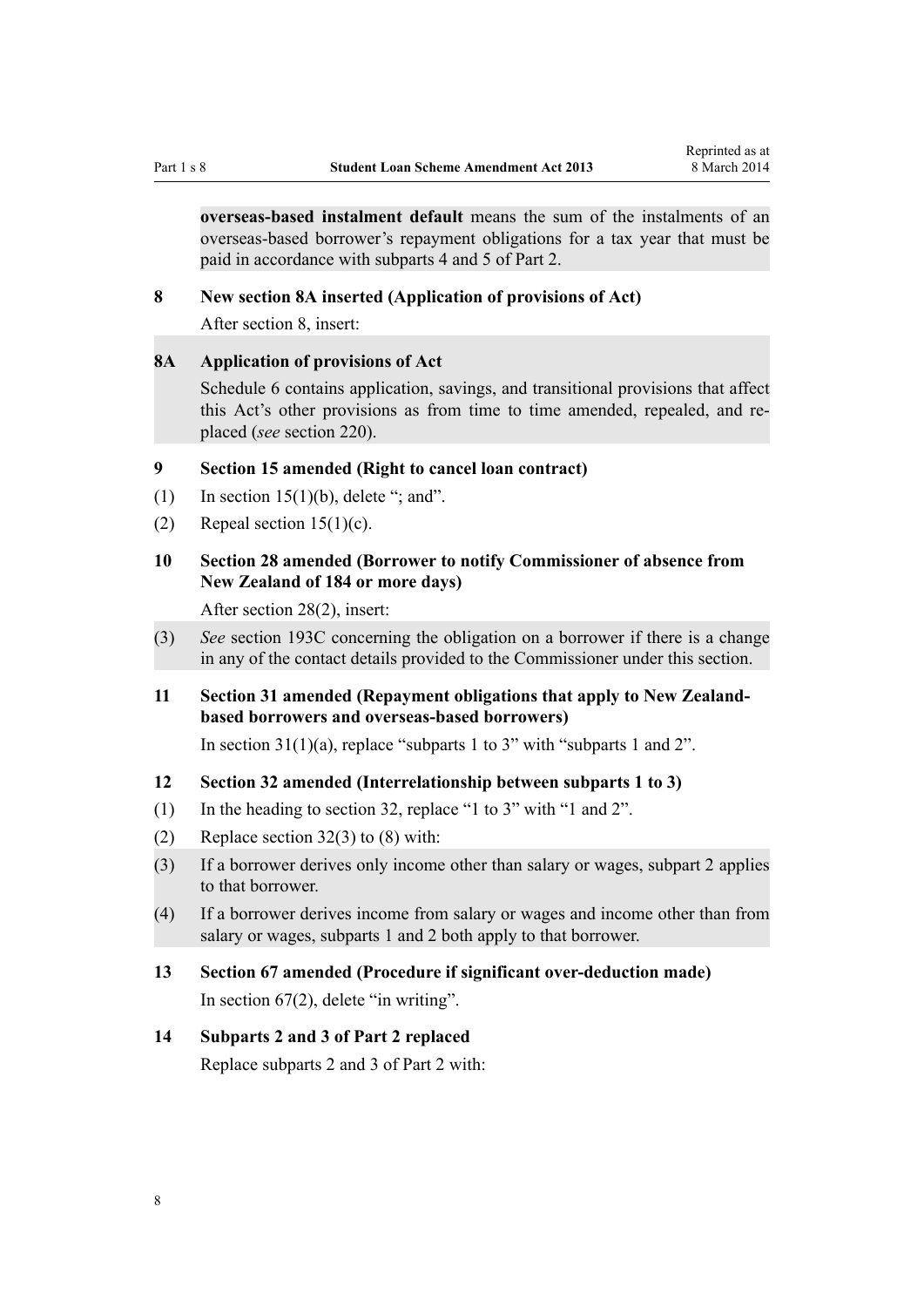# <span id="page-8-0"></span>Subpart 2—Repayment obligations for New Zealand-based borrowers with income other than, or as well as, salary or wages

#### **72 Application of this subpart**

This subpart applies to the following New Zealand-based borrowers, other than new borrowers:

- (a) borrowers who derive \$1,500 or more of adjusted net income for a tax year and who have income from adjusted net income and salary or wages (if any) for that tax year of \$1,500 or more above the annual repayment threshold:
- (b) borrowers to whom paragraph (a) does not apply in relation to a tax year and who—
	- (i) have been required to pay interim payments for that tax year; or
	- (ii) have been issued a default assessment for an end-of-year repayment obligation under section 106 of the Tax Administration Act 1994 for that tax year.

### **73 Meaning of adjusted net income**

(1) In this Act, **adjusted net income** means a borrower's income calculated in accordance with the formula—

 $a = b - c$ 

where—

- a is the borrower's adjusted net income
- b is the borrower's annual gross income other than from salary or wages
- c is the borrower's annual total deductions.
- (2) However, the income and deductions for any investment activity, or for any business, for a tax year are ignored when calculating a borrower's adjusted net income for that tax year if, treating the borrower as having only the income and deductions of that investment activity or of that business, the borrower would have a net loss for that year.
- (3) For the purposes of applying subsection (2), 2 or more business or investment activities may be treated as a single activity if the Commissioner considers that those business or investment activities are of a kind that are normally carried on in association with each other.
- (4) For the purposes of applying subsection (2), as modified by subsection (3), deductions that relate to an asset used in carrying on 2 or more business or investment activities must be appropriately apportioned between those activities on the basis of the use of that asset in those activities.
- (5) Subsections (2) to (4) do not apply to a borrower whose only income for the tax year is from pre-taxed income, or pre-taxed income and salary and wages.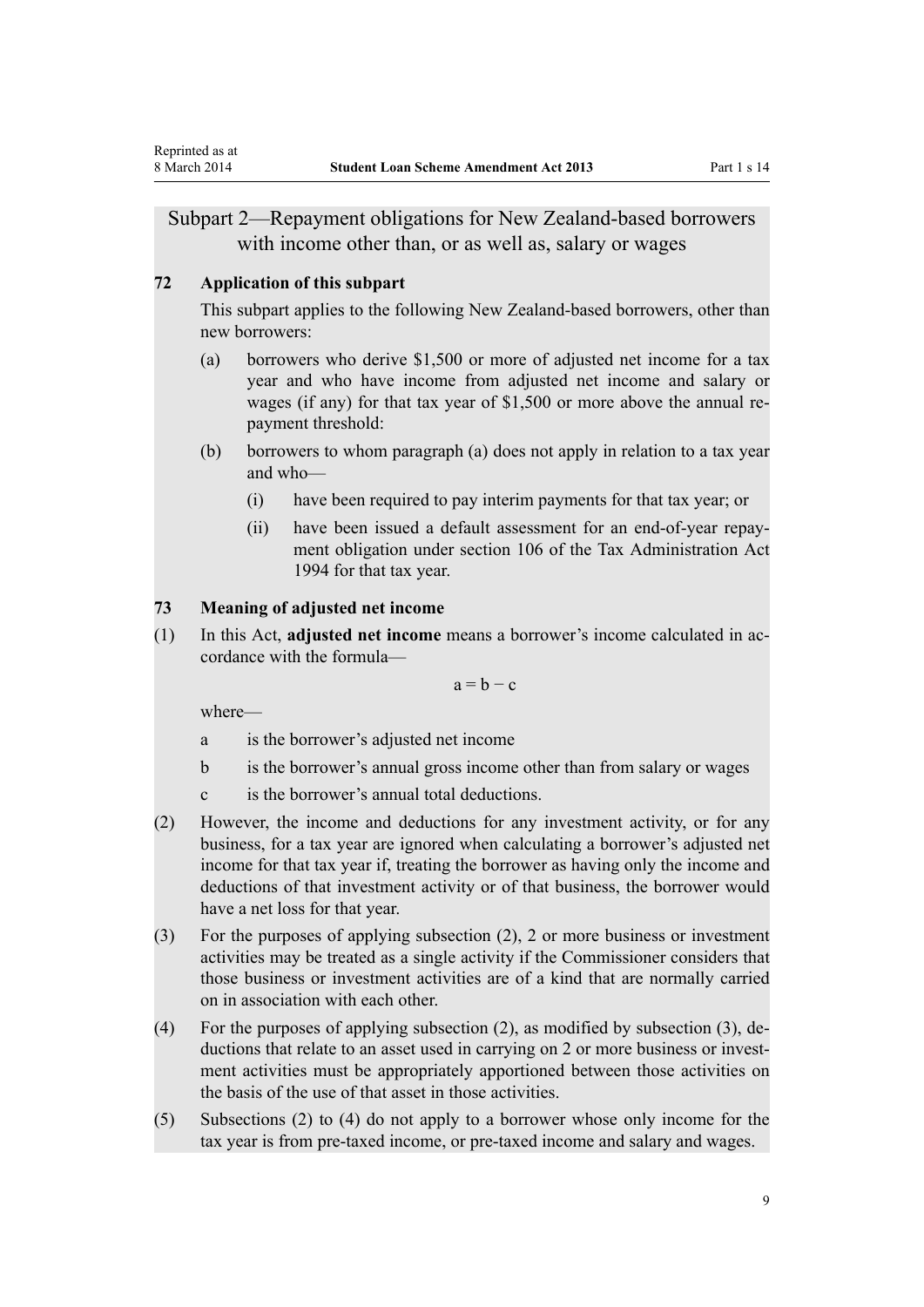# <span id="page-9-0"></span>(6) In this section,—

**business** has the same meaning as in section YA 1 of the Income Tax Act 2007

**investment activity** has the same meaning as in section MB 3(5) of the Income Tax Act 2007.

#### **74 Declaration of adjusted net income**

- (1) If this subpart applies to a borrower and the borrower is not required to file a return of his or her income for the tax year or provide details of his or her annual gross income and annual total deductions under section 114, the borrower must make a declaration of the borrower's adjusted net income.
- (2) The declaration of adjusted net income must be made—
	- (a) by notifying the Commissioner in a manner acceptable to the Commissioner; and
	- (b) on or before—
		- (i) 7 July in the tax year following the tax year in which the adjusted net income was derived; or
		- (ii) if the borrower has received an extension of time to make the declaration in accordance with section 75, the date on which the borrower is required to make the declaration; or
		- (iii) if the Commissioner has granted the borrower an extension of time to make the declaration (other than in accordance with section 75), the date on which the borrower is required to make the declaration as specified by the Commissioner.

#### **75 Extension of time for making declaration of adjusted net income**

A borrower may apply to the Commissioner for an extension of time for the making of a declaration of adjusted net income in accordance with section 37(3) to (5) of the Tax Administration Act 1994, and those subsections apply, as far as applicable and with all necessary modifications, as if—

- (a) the reference to "the due date required under this section" were a reference to "the due date required under section  $74(2)(b)(i)$  of the Student Loan Scheme Act 2011"; and
- (b) every reference to a taxpayer were a reference to a borrower; and
- (c) every reference to a return or a return of income were a reference to a declaration of adjusted net income.

#### **76 Commissioner to assess borrower's end-of-year repayment obligation**

- (1) The Commissioner must assess the amount (if any) of a borrower's end-of-year repayment obligation for a tax year as soon as practicable after the borrower provides—
	- (a) his or her return of income for that tax year; or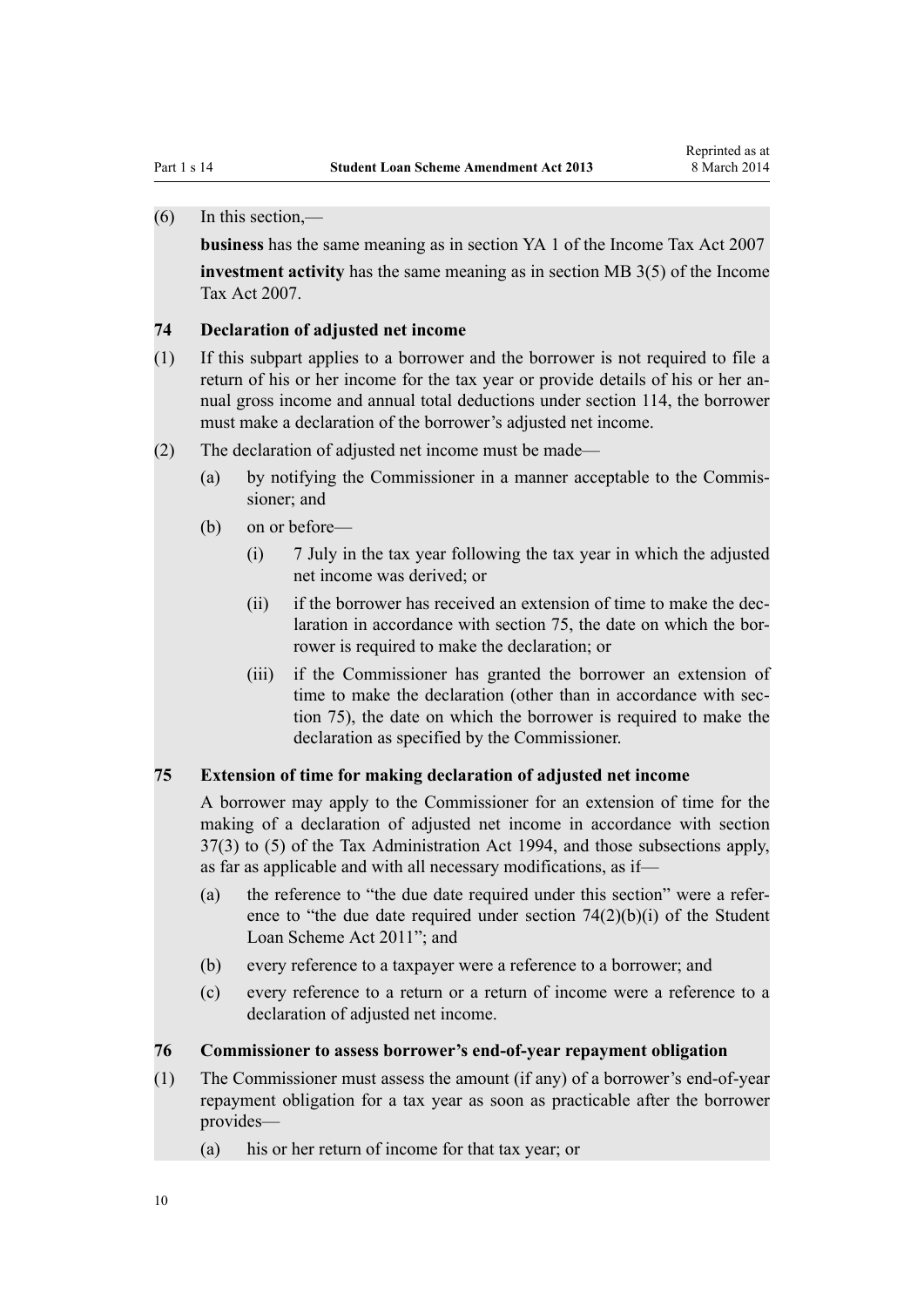- <span id="page-10-0"></span>(b) details of his or her annual gross income and annual total deductions under section 114; or
- (c) his or her declaration of adjusted net income.
- (2) In making the assessment, the Commissioner may have regard to—
	- (a) any document provided under subsection (1):
	- (b) any other information that the Commissioner considers to be relevant.
- (3) The assessment must be made in accordance with this subpart and the loan contract.
- (4) Section 203 applies if there is an inconsistency between this subpart and the loan contract.
- (5) The Commissioner must, as soon as practicable after making the assessment, notify the borrower in writing of—
	- (a) the borrower's end-of-year repayment obligation; and
	- (b) the due dates, if any, on or before which the end-of-year repayment obligation must be paid (*see* sections 81, 84, and 85); and
	- (c) the amounts, if any, that must be paid on or before those due dates.

Compare: 1992 No 141 s 15

# **76A Commissioner must assess borrowers to whom section 72(b) applies as having zero repayment obligation**

If the Commissioner is satisfied that a borrower meets the criteria in section 72(b), the Commissioner must assess the borrower as having a zero end-of-year repayment obligation for that tax year.

#### **77 Calculation of borrower's end-of-year repayment obligation if salary or wages less than annual repayment threshold**

- (1) Subsection (2) applies if, in relation to a tax year,—
	- (a) this subpart applies to a borrower; and
	- (b) the gross income that the borrower derived from salary or wages is less than the annual repayment threshold.
- (2) The borrower's end-of-year repayment obligation for the tax year must be calculated in accordance with the formula—

$$
a = b \times (c - d)
$$

where—

- a is the borrower's end-of-year repayment obligation for the tax year
- b is the repayment percentage
- c is the income that the borrower derives from adjusted net income and from salary or wages for the tax year
- d is the annual repayment threshold.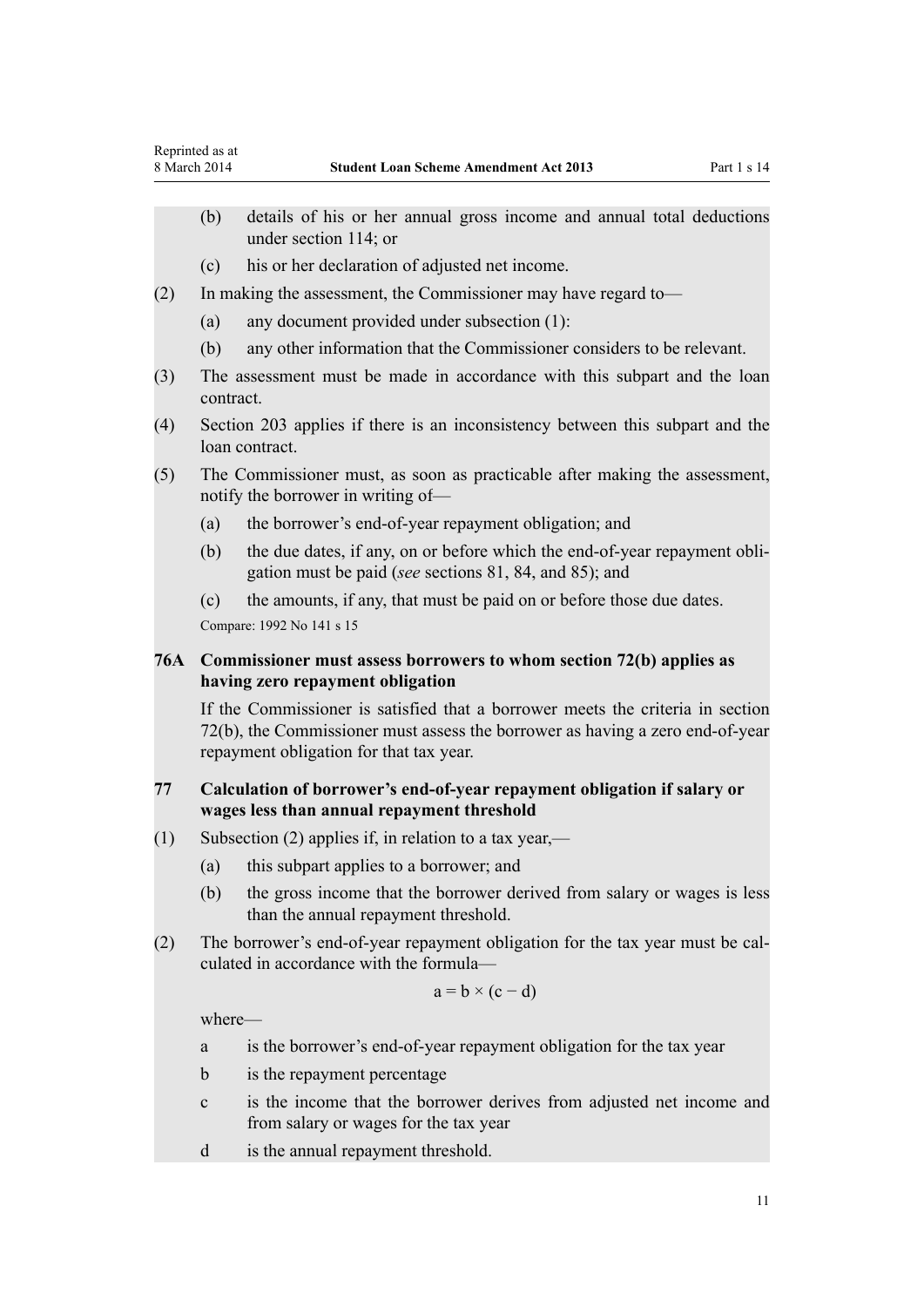<span id="page-11-0"></span>**78 Calculation of borrower's end-of-year repayment obligation where salary or wages equal to or more than annual repayment threshold**

- (1) Subsection (2) applies if, in relation to a tax year,—
	- (a) this subpart applies to a borrower; and
	- (b) the gross income that the borrower derived from salary or wages is equal to or more than the annual repayment threshold.
- (2) The borrower's end-of-year repayment obligation for the tax year must be calculated in accordance with the formula—

 $a = h \times c$ 

where—

- a is the borrower's end-of-year repayment obligation for the tax year
- b is the repayment percentage
- c is the income that the borrower derives from adjusted net income for the tax year.

#### **79 Payment of end-of-year repayment obligation**

- (1) A borrower whose end-of-year repayment obligation for a tax year is greater than zero must pay a terminal payment—
	- (a) calculated in accordance with section 80:
	- (b) on or before the due date under section 81 or a due date determined by the Commissioner under section 85.
- (2) Subsection (3) applies to a borrower if—
	- (a) the borrower's end-of-year repayment obligation for a tax year is \$1,000 or more; or
	- (b) the borrower has not made a declaration of adjusted net income for a tax year, provided a return of income, or provided details of his or her annual gross income and annual gross deductions under section 114 for a tax year, and the amount of the borrower's end-of-year repayment obligation for the immediately preceding tax year was \$1,000 or more.
- (3) A borrower must also pay interim payments for the next tax year—
	- (a) calculated in accordance with section 82 or 83:
	- (b) on or before the due dates determined in accordance with section 84 or 85.
- (4) However, a borrower is not liable to make interim payments for a tax year if the borrower's end-of-year repayment obligation for that year is less than \$1,000.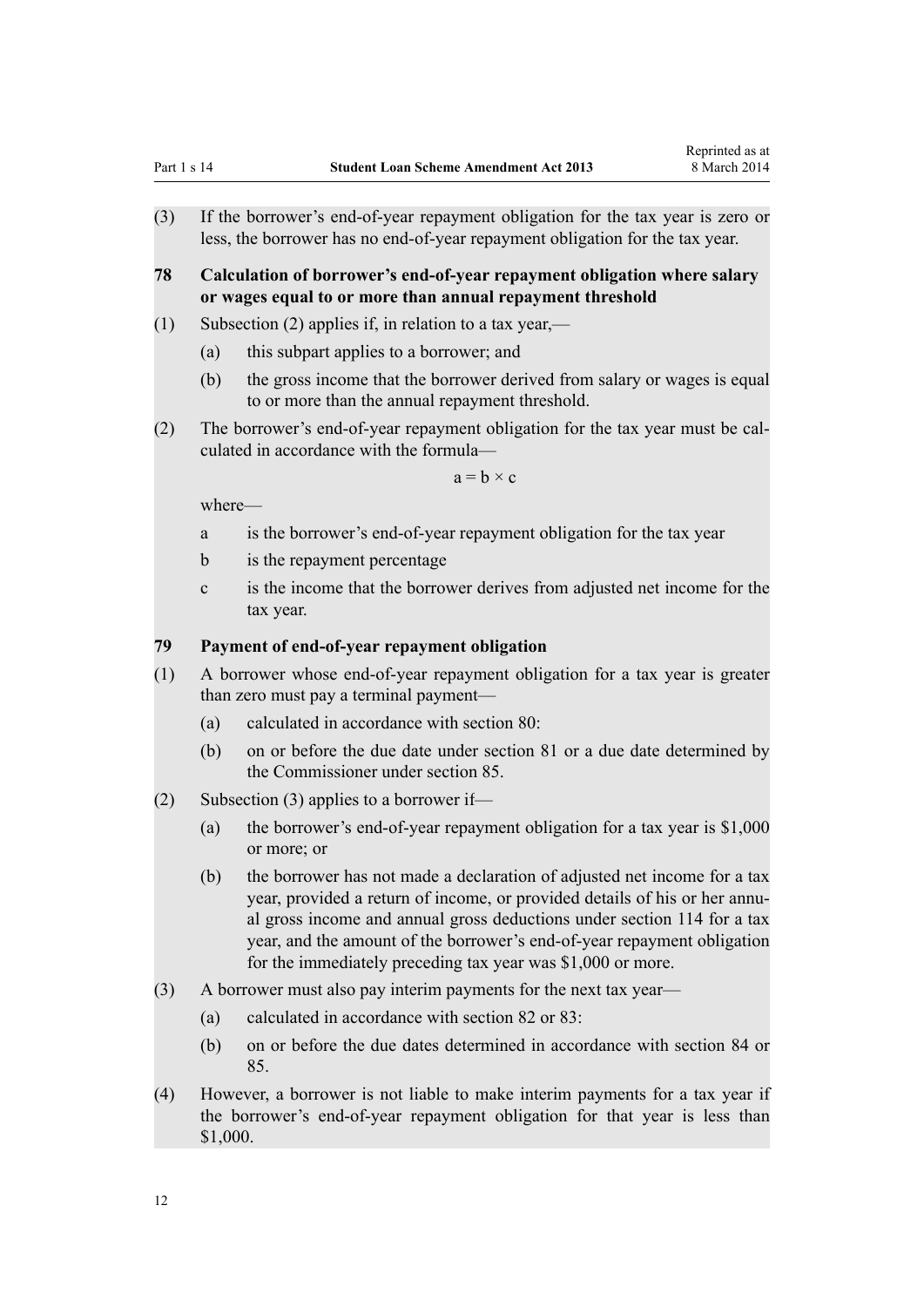# <span id="page-12-0"></span>**80 Calculation of terminal payment for tax year**

(1) The amount of a borrower's terminal payment for the tax year must be calculated in accordance with the formula—

$$
a = (b - c) - (d - c)
$$

where—

- a is the amount of the borrower's terminal payment
- b is the borrower's end-of-year repayment obligation for the tax year
- c is the amount of the borrower's interim payments for the tax year in accordance with section 82 or 83
- d is the sum of any amounts that satisfy (so far as they extend) the borrower's end-of-year repayment obligation for the tax year.

## (2) However,—

- (a) if the sum of  $(b c)$  is less than zero, then it must be treated as if it were zero; and
- (b) if the sum of  $(d c)$  is less than zero, then it must be treated as if it were zero.

#### **81 Due date for terminal payment**

A borrower must pay his or her terminal payment on or before the borrower's **terminal tax date**, as defined in section YA 1 of the Income Tax Act 2007, for the tax year.

#### **82 Calculation of interim payments for next tax year**

(1) The amount of each of the borrower's interim payments for the tax year may vary and must be calculated separately in accordance with the formula—

$$
a = b \times (c \div d) - e
$$

where—

- a is the amount of the borrower's interim payment
- b is, as applicable,—
	- (i) the amount of the borrower's estimated end-of-year repayment obligation for the tax year; or
	- (ii) the amount of the borrower's uplifted end-of-year repayment obligation for the tax year
- c is a number reflecting which of the interim payments for the tax year is being calculated (for example, 2 if the second interim payment for the tax year is being calculated)
- d is the total number of interim payment due dates the borrower has for the tax year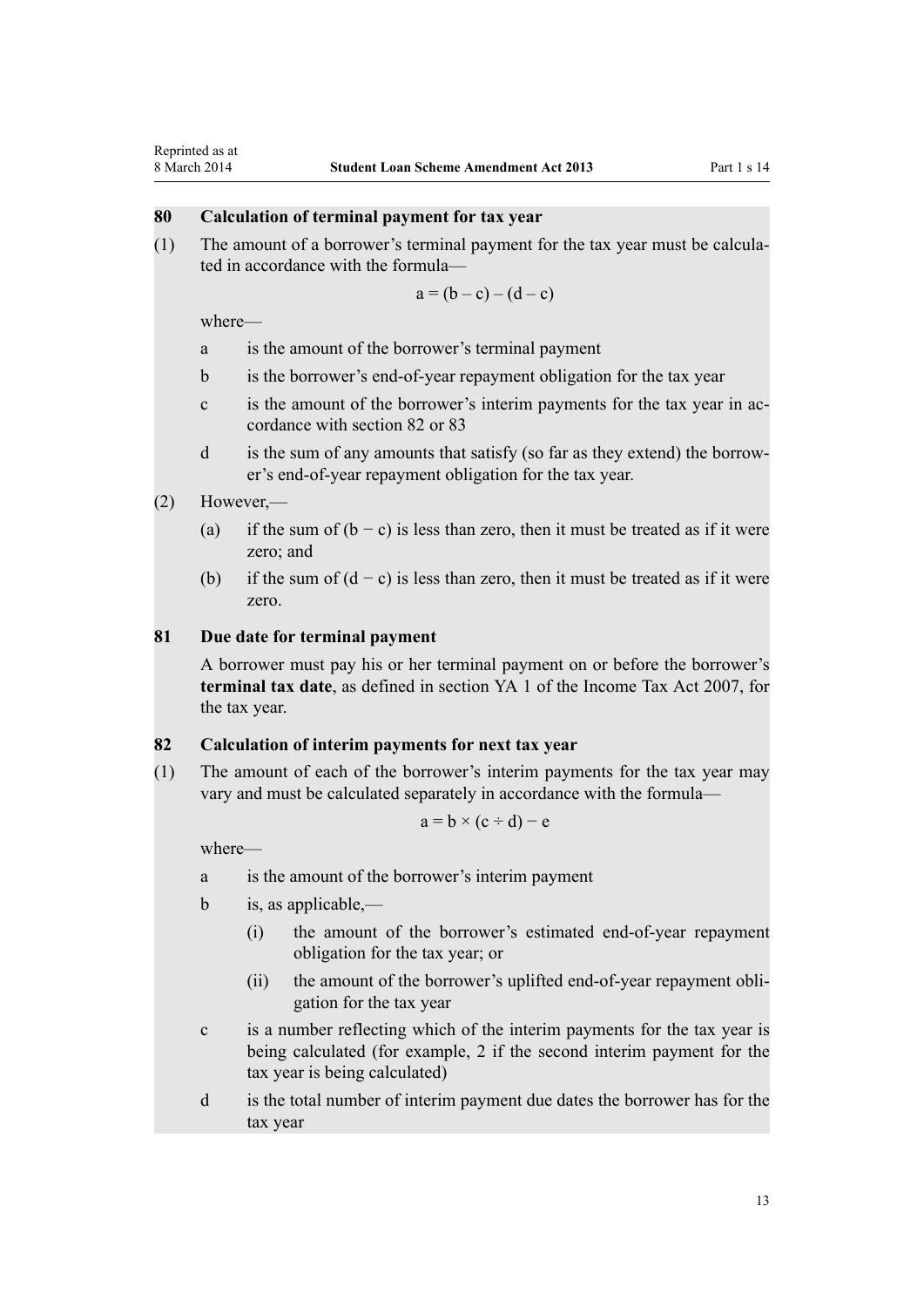- <span id="page-13-0"></span>e is the aggregate amount of all of the borrower's interim payments for the tax year that were due before the interim payment being calculated.
- (2) For the purposes of this section, the total number of interim payment due dates a borrower has is determined by reference to the number of interim payments the borrower must make as determined in accordance with section 84 or 85.
- (3) In this section, **uplifted end-of-year repayment obligation**
	- (a) means—
		- (i) the amount of the borrower's end-of-year repayment obligation for the immediately preceding tax year multiplied by 105%; or
		- (ii) if the borrower did not make a declaration of adjusted net income for the immediately preceding tax year, the amount of the borrower's end-of-year repayment obligation for the year before the immediately preceding tax year multiplied by 110%; but
	- (b) the amount calculated in accordance with paragraph (a) must not exceed the sum of the borrower's loan balance on 1 April of the relevant tax year plus any loan advances made or charged to the borrower for that tax year after that date.
- (4) For the purposes of subsection (3)(b), the borrower's loan balance on 1 April of the relevant tax year must be determined by subtracting the amount of any repayment obligation or other amount that the Commissioner has, on or before that day, required the borrower to pay and that is payable on or after that day. Compare: 1992 No 141 s 27

# **83 Commissioner may assess interim payments if information for preceding year not provided**

- (1) The Commissioner may assess a borrower's interim payments for a tax year in the manner set out in section RC 6(3) of the Income Tax Act 2007 if, for the immediately preceding tax year, the borrower did not provide—
	- (a) his or her return of income; or
	- (b) details of his or her annual gross income and annual total deductions under section 114; or
	- (c) his or her declaration of adjusted net income under section 74.
- (2) Section 82 does not apply if the Commissioner makes an assessment in accordance with subsection (1).

# **84 Due dates for payment of interim payments**

- (1) A borrower must pay an interim payment for a tax year on or before each of the dates on which the borrower must pay his or her provisional tax for that tax year in accordance with the provisional tax rules.
- (2) However,—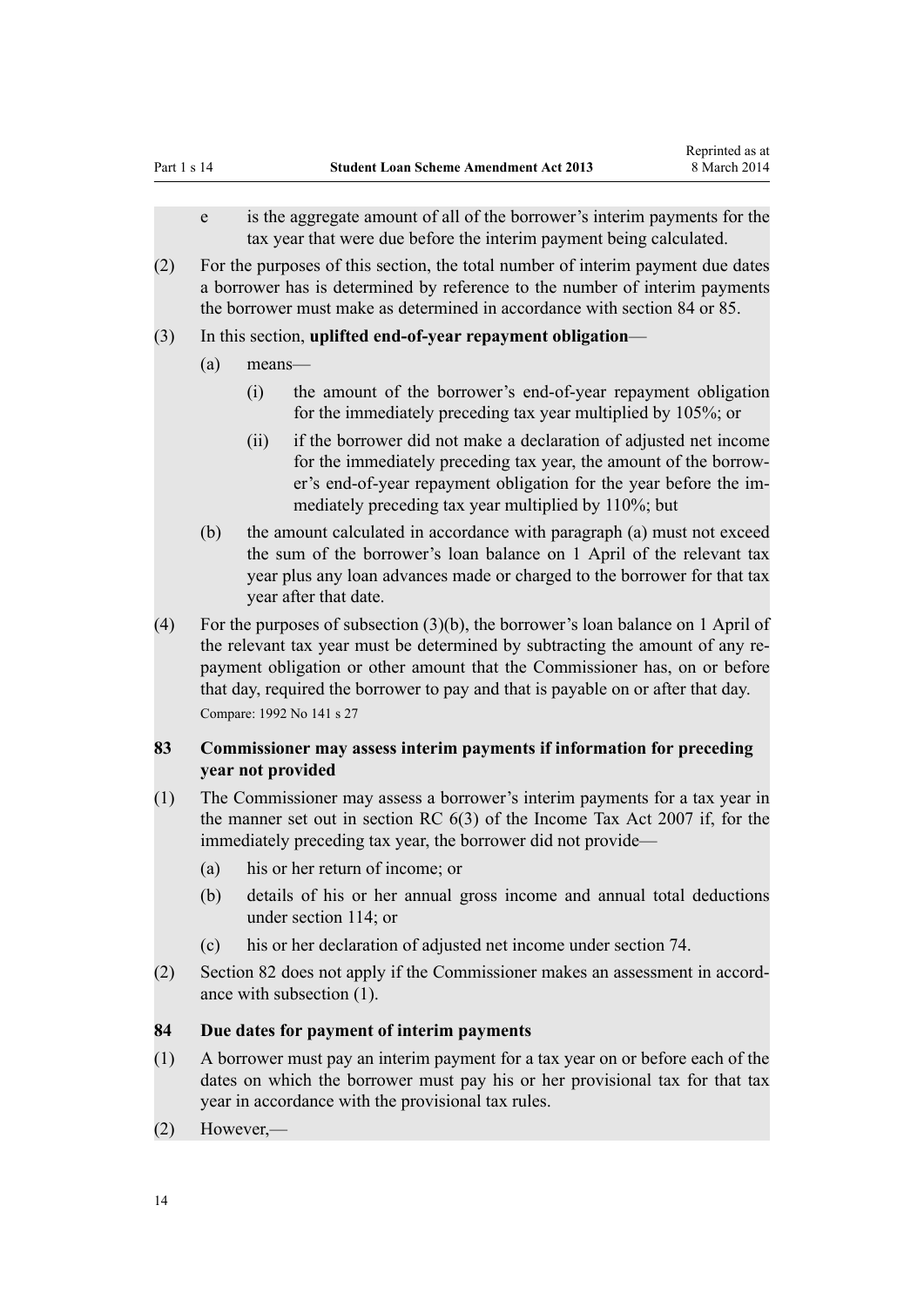<span id="page-14-0"></span>Reprinted as at

- (a) if a borrower uses a GST ratio to determine his or her provisional tax for a tax year and that year is not a transitional year for the borrower, the due dates for the payment of the borrower's interim payments are the dates in columns B, D, and F of the table in Part A of Schedule 3 of the Income Tax Act 2007 that correspond to the month of the borrower's balance date: (b) if a borrower uses a GST ratio to determine his or her provisional tax for a tax year and that year is a transitional year for the borrower, the due dates for the payment of the borrower's interim payments are every second date in the table headed "**GST ratio provisional taxpayers**" in Part B of Schedule 3 of the Income Tax Act 2007 that correspond to the month of the borrower's balance date, except that— (i) if the borrower has only 1 payment date, the borrower has only 1 due date; and (ii) if the borrower has an odd number of payment dates, then the last payment date does not apply to the borrower: (c) if a borrower does not pay provisional tax for a tax year, the due dates for the payment of the borrower's interim payments are the dates in columns B, D, and F of the table in Part A of Schedule 3 of the Income Tax Act 2007 that correspond to the month of the borrower's balance date: (d) if a borrower pays provisional tax on a 6-monthly basis for the 2012– 2013 tax year, the due dates for the payment of the borrower's interim payments are the dates in columns B, D, and F of the table in Part A of Schedule 3 of the Income Tax Act 2007 that correspond to the month of the borrower's balance date. (3) In this section, **GST ratio** and **transitional year** have the same meanings as in section YA 1 of the Income Tax Act 2007. **85 Commissioner's powers in relation to due dates** (1) The Commissioner may determine the dates on or before which a borrower must pay his or her terminal payment or interim payments for a tax year if— (a) the borrower requests the Commissioner to determine the borrower's terminal payment due date or interim payment due dates; or (b) the Commissioner considers it necessary or appropriate in the circumstances. (2) The dates determined by the Commissioner under subsection (1) may differ from the dates specified in section 81 or 84. (3) If the Commissioner determines the dates on or before which a borrower must pay his or her terminal payment or interim payments for a tax year,—
	- (a) the Commissioner must, as soon as practicable, notify the borrower in writing—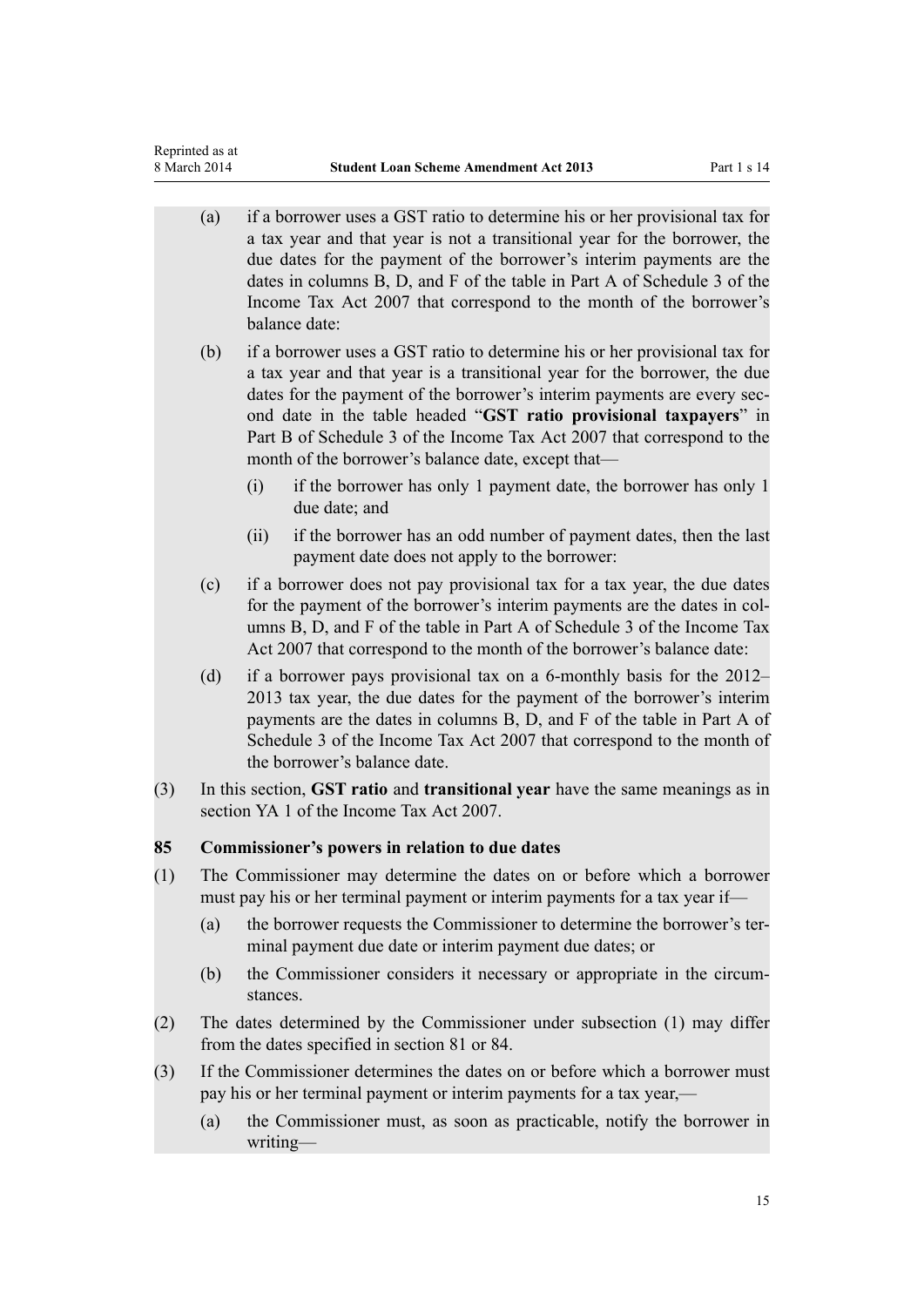- <span id="page-15-0"></span>(i) of that fact; and
- (ii) of the dates determined by the Commissioner; and
- (b) the amount of the terminal payment or the interim payments must be calculated by reference to those dates.
- (4) This section overrides sections 81 and 84. Compare: 1992 No 141 s 30(2)

# **86 Interim payments to be paid in same manner as provisional tax**

Subject to Schedule 4,—

- (a) interim payments for a borrower's end-of-year repayment obligation for a tax year are payable in the same manner as provisional tax; and
- (b) a borrower must comply with the requirements of the provisional tax rules.

Compare: 1992 No 141 s 28

#### **87 Consequence of failure to meet repayment obligations**

A borrower may be liable to pay late payment interest if the borrower does not meet his or her repayment obligations under this subpart (*see* section 139(1)).

# **15 Section 110 amended (Repayment obligations of overseas-based borrowers)**

- (1) Replace [section 110\(1\)](http://prd-lgnz-nlb.prd.pco.net.nz/pdflink.aspx?id=DLM3180250) with:
- (1) This section applies to an overseas-based borrower who—
	- (a) is not or is no longer entitled to a repayment holiday under section 107B or 108A(2); and
	- (b) has not had his or her overseas-based repayment obligation reassessed under section 115A.
- (2) Replace section  $110(6)(a)$  and (b) with:
	- (a) if a borrower was not overseas-based at the start of the tax year, the borrower's consolidated loan balance on the date on which the borrower became overseas-based; and
	- (b) if a borrower was overseas-based at the start of the tax year (**year A**), the sum determined by—
		- (i) including the amount of the borrower's consolidated loan balance on 31 March in the year prior to year A (the **previous year**); and
		- (ii) including the amount of any annual administration fee charged under section 189 for the previous year; and
		- (iii) subtracting any 10% bonus the borrower is entitled to under Part 3 for an excess repayment for the previous year.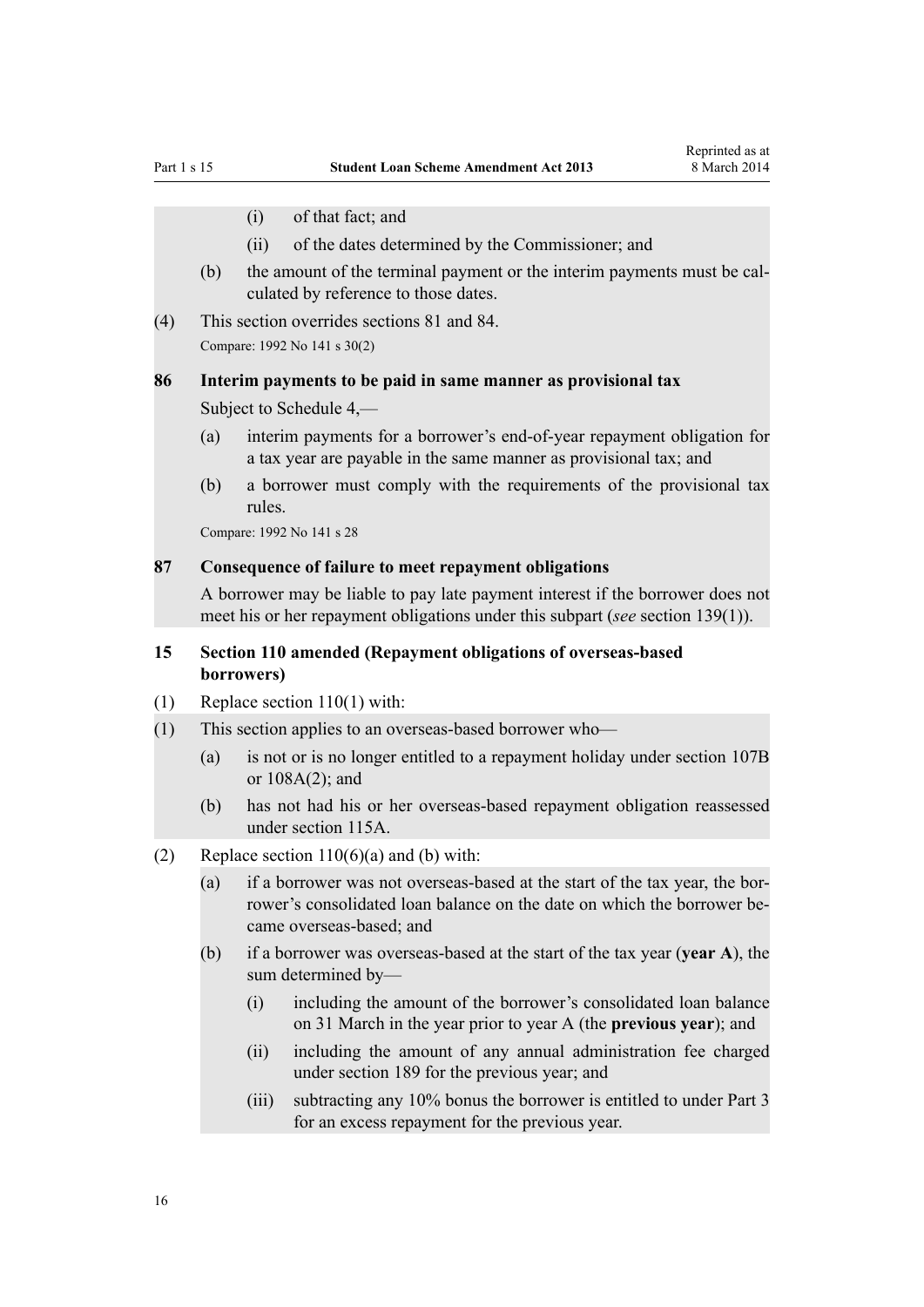# <span id="page-16-0"></span>**16 Section 111 amended (Exceptions to repayment obligations of overseasbased borrowers)**

- (1) Replace section  $111(5)(a)$  with:
	- (a) for the first tax year during a period when section 110 applies to a borrower, the sum determined by—
		- (i) including the borrower's loan balance on the day on which that section first applies to the borrower in that period; and
		- (ii) subtracting the amount of any repayment obligation or other amount that the Commissioner has, on or before that day, required the borrower to pay and that is payable on or after that day; and
- (2) In section  $111(5)(b)(iii)$ , after "previous year", insert "; and".
- (3) In section  $111(5)(b)$ , after paragraph (iii), insert:
	- (iv) subtracting the amount of any repayment obligation or other amount that the Commissioner has, on or before that day, required the borrower to pay and that is payable on or after that day.
- (4) Replace [section 111\(4\)](http://prd-lgnz-nlb.prd.pco.net.nz/pdflink.aspx?id=DLM3180255) with:
- (4) This section overrides section 110.
- (5) Replace [section 111\(5\)](http://prd-lgnz-nlb.prd.pco.net.nz/pdflink.aspx?id=DLM3180255) with:
- (5) In this section, **loan balance** means,—
	- (a) if a borrower was not overseas-based at the start of the tax year, the sum determined by—
		- (i) including the borrower's loan balance on the day on which the borrower became overseas-based; and
		- (ii) subtracting the amount of any repayment obligation or other amount that the Commissioner has, on or before that day, required the borrower to pay and that is payable on or after that day; and
	- (b) if a borrower was overseas-based at the start of the tax year (**year A**), the sum determined by—
		- (i) including the amount of the borrower's loan balance on 31 March in the year prior to year A (the **previous year**); and
		- (ii) including the amount of any annual administration fee charged under section 189 for the previous year; and
		- (iii) subtracting any 10% bonus the borrower is entitled to under Part 3 for an excess repayment for the previous year; and
		- (iv) subtracting the amount of any repayment obligation or other amount that the Commissioner has, on or before that day, required the borrower to pay and that is payable on or after that day.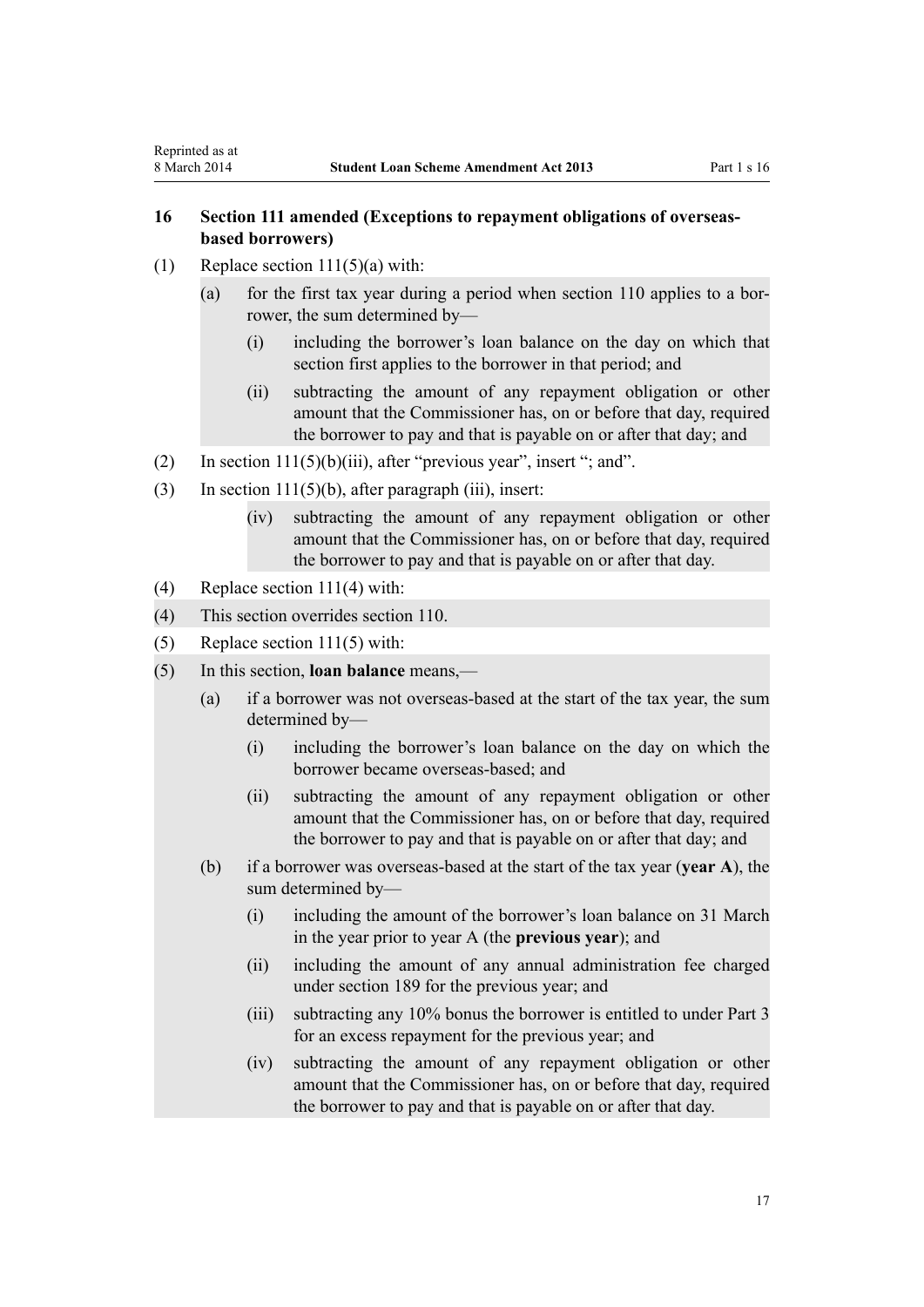# <span id="page-17-0"></span>**17 Section 112 amended (Repayment to be made by instalments)**

Replace [section 112\(3\)](http://prd-lgnz-nlb.prd.pco.net.nz/pdflink.aspx?id=DLM3180257) with:

- (3) However, the Commissioner may determine the dates on or before which a borrower must pay instalments of his or her overseas-based repayment obligations, and the amount of those instalments, if the Commissioner considers it necessary or appropriate in the circumstances.
- (4) If the Commissioner makes a determination under subsection (3), the Commissioner must, as soon as practicable, notify the borrower in writing—
	- (a) of that fact; and
	- (b) of the dates and the amounts determined by the Commissioner.

# **18 Section 114 amended (Notification of worldwide income by New Zealandbased non-resident borrowers)**

Replace section  $114(3)(a)$  with:

(a) a declaration of adjusted net income; or

# **19 Section 115 amended (Repayment obligations of borrowers who are overseas-based for part of tax year)**

In [section 115\(2\),](http://prd-lgnz-nlb.prd.pco.net.nz/pdflink.aspx?id=DLM3180261) after "despite anything to the contrary in this Act", insert ", except as provided in section 115A".

# **20 New section 115A inserted (Reassessment of overseas-based borrower's repayment obligations in year of return to New Zealand)**

After [section 115,](http://prd-lgnz-nlb.prd.pco.net.nz/pdflink.aspx?id=DLM3180261) insert:

# **115A Reassessment of borrower's overseas-based repayment obligations in year of return to New Zealand**

- (1) The Commissioner may reassess a borrower's overseas-based repayment obligation if the borrower notifies the Commissioner—
	- (a) that the borrower has returned to New Zealand; and
	- (b) that he or she intends to become New Zealand-based; and
	- (c) of the specific date from which he or she expects to become New Zealand-based.
- (2) The borrower must notify the Commissioner of any other information that the Commissioner may reasonably require for the purposes of either or both of the following:
	- (a) establishing any of the matters in subsection (1):
	- (b) the reassessment.
- (3) If the Commissioner reassesses a borrower's overseas-based repayment obligation under this section,—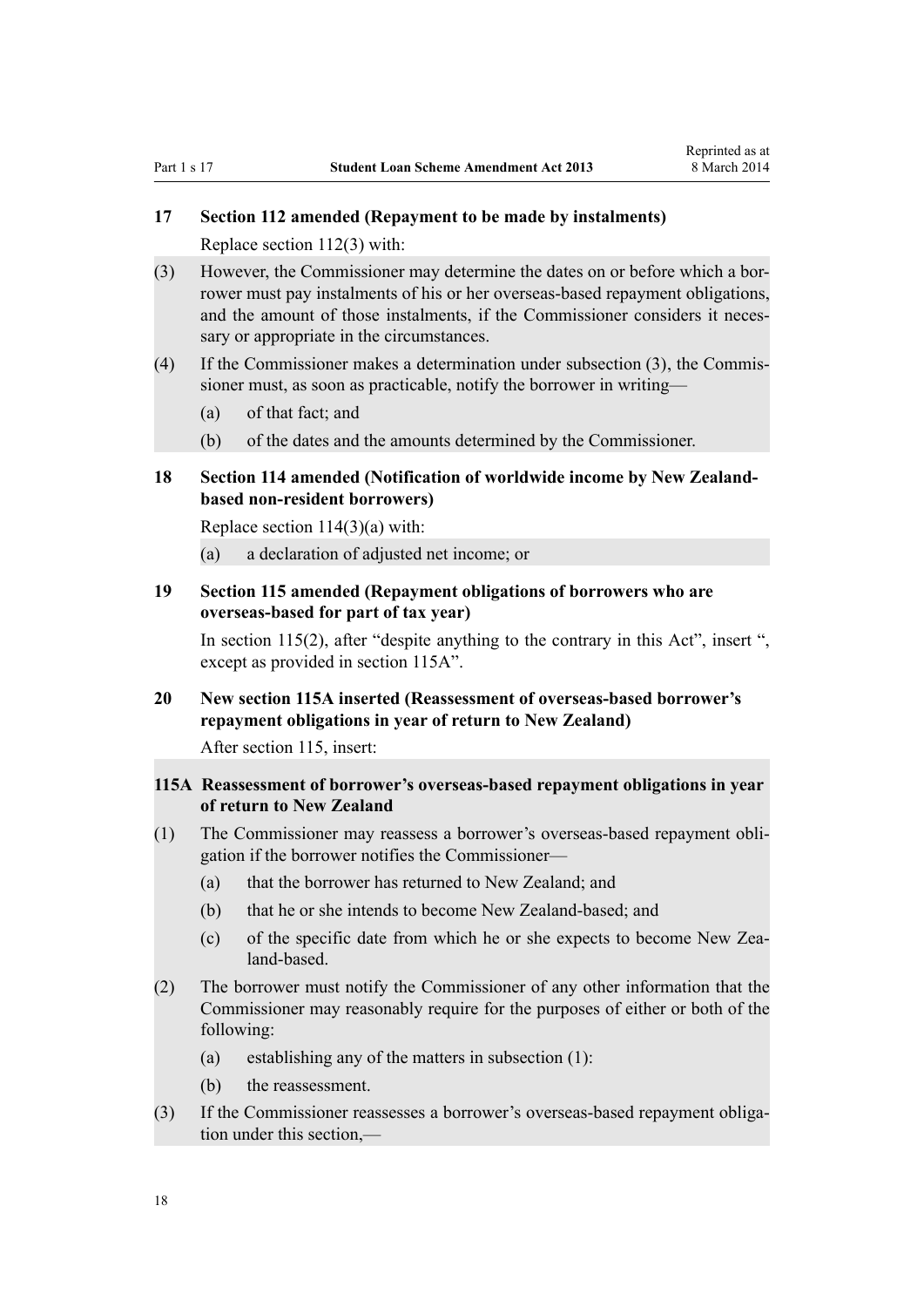- <span id="page-18-0"></span>(a) the reassessment must be made in accordance with section 115, as if the borrower were New Zealand-based from the date notified by the borrower under subsection (1)(c); and
- (b) section 109(6) and (7) apply to the reassessment as if it were an assessment under that section.
- (4) Despite the reassessment of a borrower's overseas-based repayment obligation under this section, the borrower continues to be treated as an overseas-based borrower for all other purposes (for example, interest continues to be calculated in accordance with the borrower's overseas-based status) until the borrower becomes New Zealand-based.
- (5) The Commissioner may review a reassessment of a borrower's overseas-based repayment obligation made under this section if—
	- (a) the borrower does not become New Zealand-based; or
	- (b) the borrower becomes New Zealand-based from a date that is different from the expected date notified to the Commissioner under subsection  $(1)(c)$ .

# **21 Section 120 amended (Commissioner must notify borrower of excess repayment)**

Replace [section 120\(1\)](http://prd-lgnz-nlb.prd.pco.net.nz/pdflink.aspx?id=DLM3180274) with:

- (1) Subsection (2) applies if subpart 2 of Part 2 applies to a borrower and—
	- (a) an excess repayment is made for the borrower; or
	- (b) upon investigation by the Commissioner of the borrower's repayment obligation for a prior tax year, the Commissioner is satisfied that—
		- (i) the repayment obligation assessed by the Commissioner is incorrect; and
		- (ii) as a result, an excess repayment has been made.
- **22 Section 132 amended (Borrower may receive refund or apply excess repayment to future repayment obligations)**

Replace [section 132\(2\)](http://prd-lgnz-nlb.prd.pco.net.nz/pdflink.aspx?id=DLM3885563) with:

- (2) To exercise a choice under subsection (1), the borrower must notify the Commissioner in a manner acceptable to the Commissioner within 6 months after whichever is the latest of the following:
	- (a) the date on which the borrower was notified of the excess repayment in accordance with section 120:
	- (b) the day after the end of the tax year to which the excess repayment relates:
	- (c) the day after the due date of the final instalment of the borrower's overseas-based repayment obligation.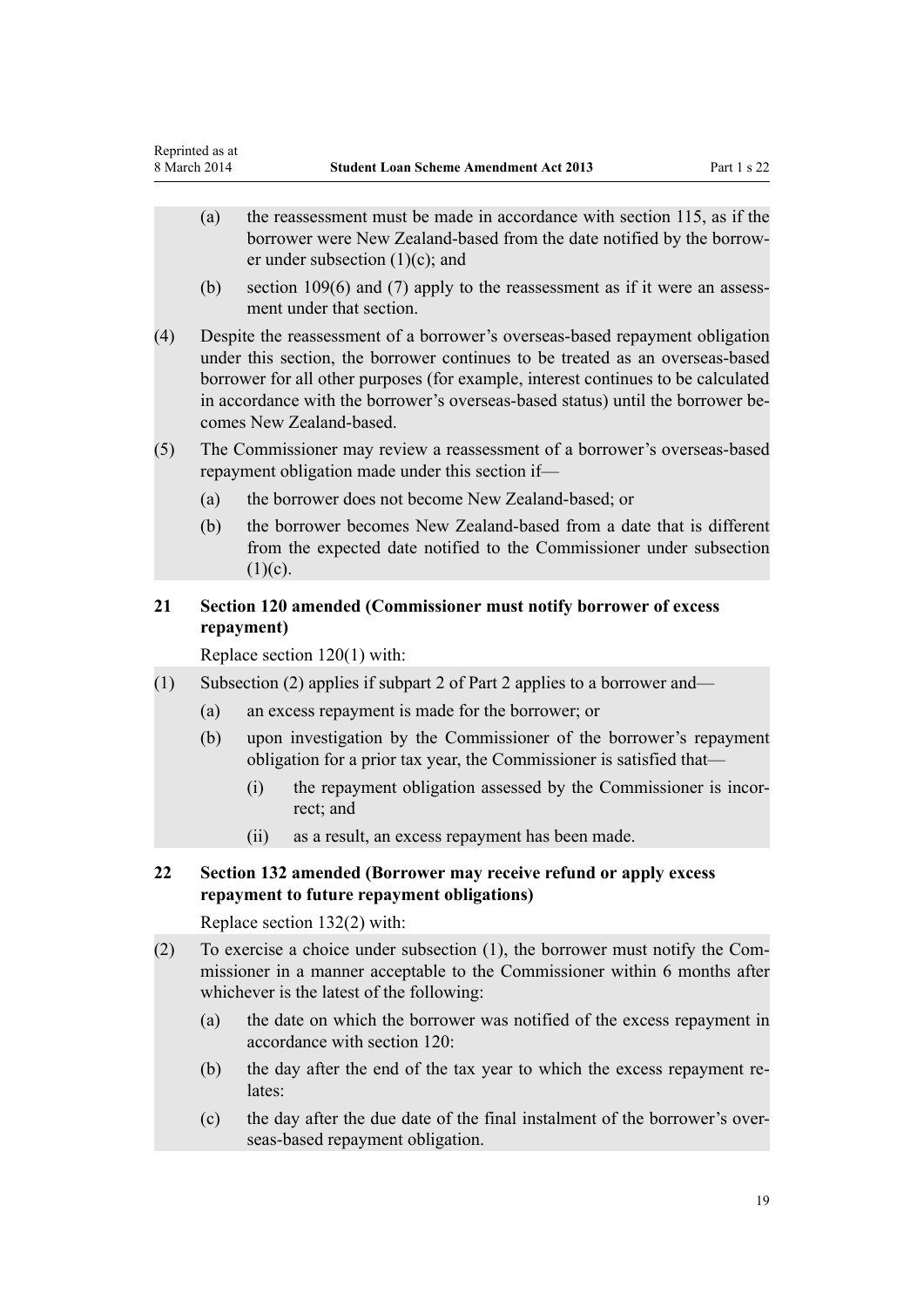# <span id="page-19-0"></span>**23 Section 134 amended (Loan interest charged for all borrowers)**

- (1) In [section 134\(2](http://prd-lgnz-nlb.prd.pco.net.nz/pdflink.aspx?id=DLM3818801)), after "the formula", insert "(except as provided in subsection  $(3)$ ".
- (2) After [section 134\(2\)](http://prd-lgnz-nlb.prd.pco.net.nz/pdflink.aspx?id=DLM3818801), insert:
- (3) If a tax year includes an extra day because of a leap year, the reference to 365 in the formula in subsection (2) must be treated as if it were a reference to 366.
- **24 Section 144 amended (Power of Commissioner in relation to small amounts)**
- (1) In [section 144\(1\)\(c\)](http://prd-lgnz-nlb.prd.pco.net.nz/pdflink.aspx?id=DLM3180315), after "collecting a repayment obligation", insert "(or part of a repayment obligation)".
- (2) In section  $144(2)(a)$ , replace "is more than \$20" with "is \$20 or more".
- (3) Replace [section 144\(3\)\(a\)](http://prd-lgnz-nlb.prd.pco.net.nz/pdflink.aspx?id=DLM3180315) with:
	- (a) under subsection  $(1)(c)$  is written off:

# **25 Section 154 amended (Application for instalment arrangement)**

In [section 154\(1\)\(a\)](http://prd-lgnz-nlb.prd.pco.net.nz/pdflink.aspx?id=DLM3180327), replace "an unpaid amount; and" with "an unpaid amount or an amount that is not yet due; and".

- **26 Section 155 amended (Late filing penalty for certain declarations)** Replace [section 155\(5\)](http://prd-lgnz-nlb.prd.pco.net.nz/pdflink.aspx?id=DLM3180331) with:
- (5) In this section, **declaration** means a declaration of adjusted net income.
- **27 Section 156 amended (Due dates for payment of late filing penalty)** In [section 156\(b\) and \(c\),](http://prd-lgnz-nlb.prd.pco.net.nz/pdflink.aspx?id=DLM3180333) delete "or 114A".
- **28 Section 160 replaced (Notification of student loan shortfall penalty)** Replace [section 160](http://prd-lgnz-nlb.prd.pco.net.nz/pdflink.aspx?id=DLM3180346) with:
- **160 Notification and payment obligations if Commissioner imposes student loan shortfall penalty**
- (1) This section applies if the Commissioner imposes a student loan shortfall penalty on a borrower.
- (2) The Commissioner must notify the borrower in writing of—
	- (a) the amount of the student loan shortfall penalty and the reasons for its imposition; and
	- (b) the date on or before which the student loan shortfall penalty must be paid (which must be at least 30 days after the date of the notification).
- (3) The Commissioner must also notify the borrower in writing of the amount of the repayment obligation shortfall that remains due and payable and that that amount is subject to late payment interest.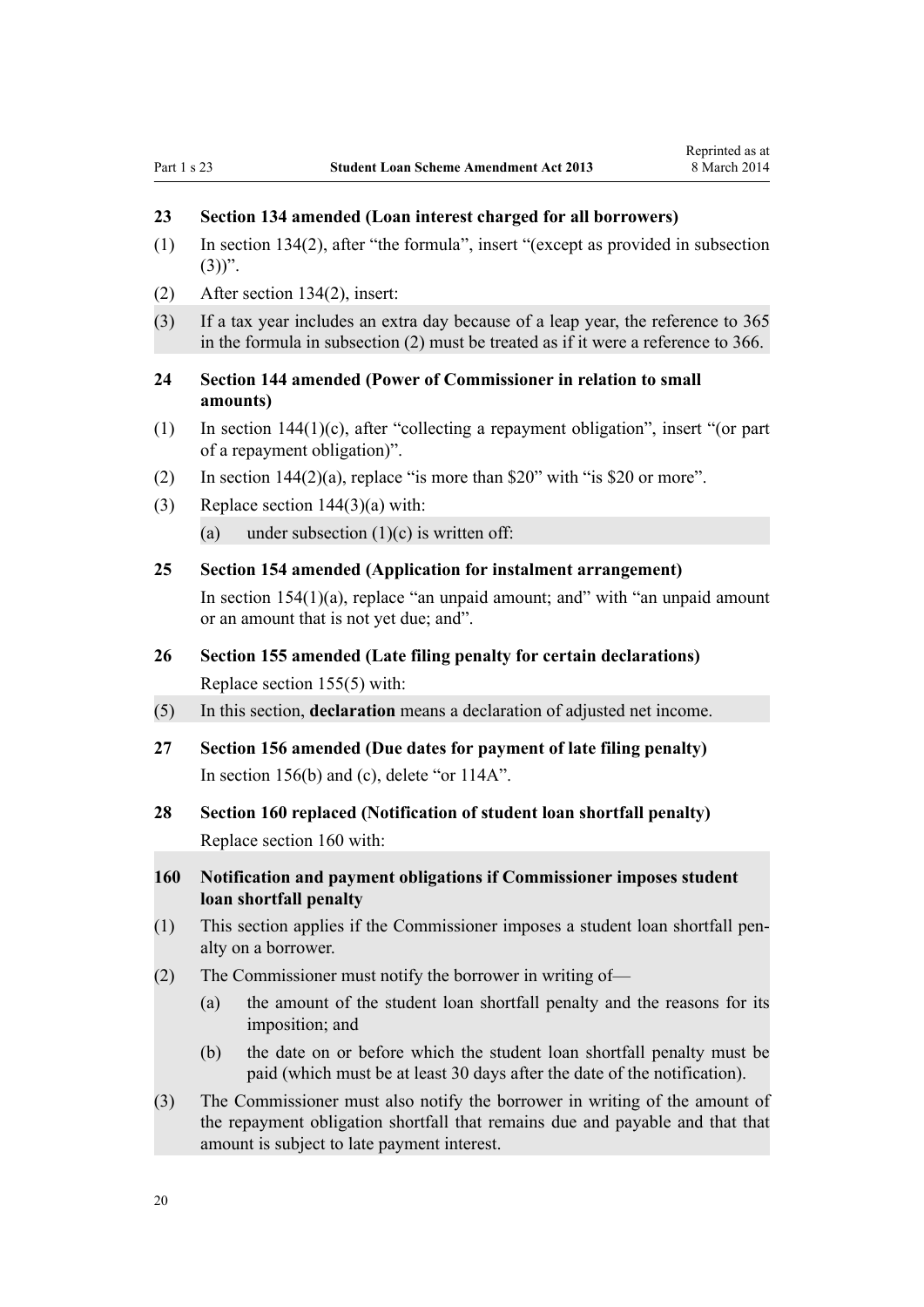- <span id="page-20-0"></span>(4) The Commissioner may notify the borrower of the information required under subsection (2) and the information required under subsection (3) in 2 separate notices.
- (5) The borrower must pay the student loan shortfall penalty on or before the date specified in the notice given under subsection (2).

# **29 Section 161 amended (Student loan shortfall penalty reduced or removed to reflect change to shortfall penalty)**

In section  $161(1)(a)$ , after "a borrower", insert "disputes or".

#### **30 Cross-heading above section 174 replaced**

Replace the cross-heading above [section 174](http://prd-lgnz-nlb.prd.pco.net.nz/pdflink.aspx?id=DLM3180366) with:

*Rights to challenge and challenge procedures*

# **31 New section 174A inserted (Part 8A of Tax Administration Act 1994 applies to challenges under this Act)**

After [section 174](http://prd-lgnz-nlb.prd.pco.net.nz/pdflink.aspx?id=DLM3180366), insert:

# **174A Part 8A of Tax Administration Act 1994 applies to challenges under this Act**

The procedures under Part 8A of the Tax Administration Act 1994 apply, with all necessary modifications, to a challenge of a matter under this Act.

## **32 New section 182A inserted (Challenge to decision concerning repayment holiday)**

After [section 182](http://prd-lgnz-nlb.prd.pco.net.nz/pdflink.aspx?id=DLM3180372), insert:

#### **182A Challenge to decision concerning repayment holiday**

A borrower may challenge a decision by the Commissioner under section 107B not to grant the borrower a repayment holiday, on the ground that the decision is not fair and reasonable.

#### **33 Section 188 repealed (Commissioner's decision on challenges)**

Repeal [section 188.](http://prd-lgnz-nlb.prd.pco.net.nz/pdflink.aspx?id=DLM3180378)

# **34 Section 191 amended (Limit on repayment obligation for pay period or tax year)**

- (1) In [section 191\(1\),](http://prd-lgnz-nlb.prd.pco.net.nz/pdflink.aspx?id=DLM3180385) replace "derives only" with "derives".
- (2) After [section 191\(3\)](http://prd-lgnz-nlb.prd.pco.net.nz/pdflink.aspx?id=DLM3180385), insert:
- (3A) For the purposes of subsections (1) and (2), the amount of the borrower's loan balance on the day referred to in each of those provisions must be determined by subtracting the amount of any repayment obligation or other amount that the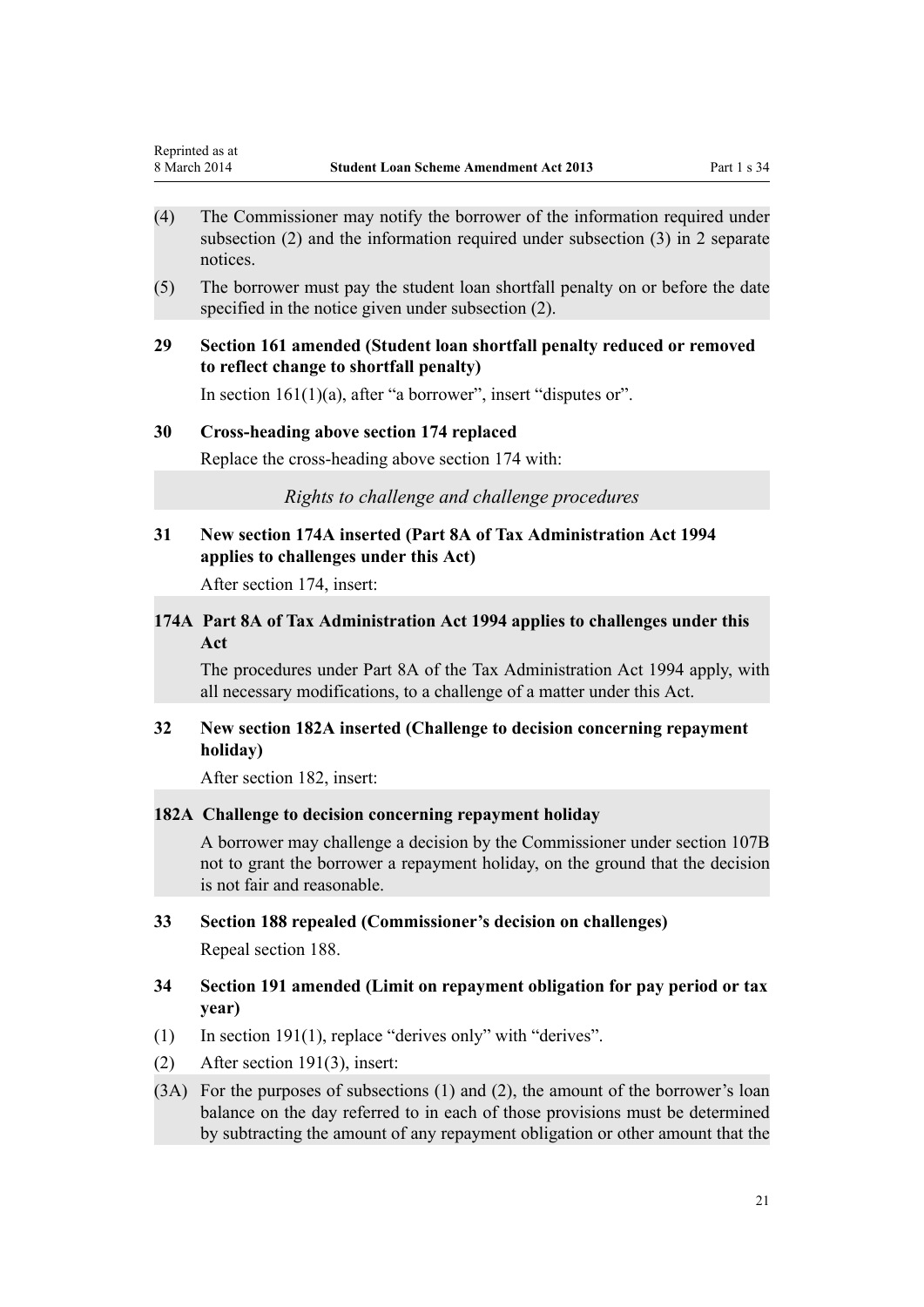<span id="page-21-0"></span>Commissioner has, on or before that day, required the borrower to pay and that is payable on or after that day.

# **35 New section 193C inserted (Changes relating to contact details of borrower)**

After [section 193B,](http://prd-lgnz-nlb.prd.pco.net.nz/pdflink.aspx?id=DLM4428928) insert:

#### **193C Changes relating to contact details of borrower**

If there is a change in any of the borrower's contact details, the borrower must promptly notify the Commissioner of the changed details.

**36 Section 204 amended (Commissioner may exercise rights in loan contracts to recall loans)**

In [section 204\(3\)\(c\),](http://prd-lgnz-nlb.prd.pco.net.nz/pdflink.aspx?id=DLM3526700) replace "before or after" with "before, on, or after".

# **37 Section 208 amended (Disclosure of information between Inland Revenue Department and New Zealand Customs Service for information-matching purposes)**

Replace [section 208\(1\)](http://prd-lgnz-nlb.prd.pco.net.nz/pdflink.aspx?id=DLM3180423) with:

- (1) The purpose of this section is to facilitate the exchange of information between the Inland Revenue Department and the New Zealand Customs Service for the purpose of establishing an information-matching programme to assist the Commissioner to—
	- (a) verify whether borrowers are New Zealand-based or overseas-based; and
	- (b) verify whether borrowers are New Zealand residents; and
	- (c) locate, when they enter or leave New Zealand, borrowers who are in **serious default** (within the meaning of section 280G of the Customs and Excise Act 1996) in relation to student loans.

# **38 Section 215 amended (Regulations)**

Replace [section 215\(d\)](http://prd-lgnz-nlb.prd.pco.net.nz/pdflink.aspx?id=DLM3180437) with:

(d) specifying further information requirements in accordance with sections 10(2)(d), 13(i), 16(2)(a)(viii), 16A(1)(e), or  $107A(2)(e)$ :

#### **39 New section 220 replaced (Savings and transitional provisions)**

Replace [section 220](http://prd-lgnz-nlb.prd.pco.net.nz/pdflink.aspx?id=DLM3180443) with:

#### **220 Application, savings, and transitional provisions**

- (1) The application, savings, and transitional provisions set out in Schedule 6 have effect for the purposes of this Act.
- (2) The application, savings, and transitional provisions relating to this Act and the amendment Acts specified in the first column of the following table are set out in the Parts of Schedule 6 specified in the second column of the table: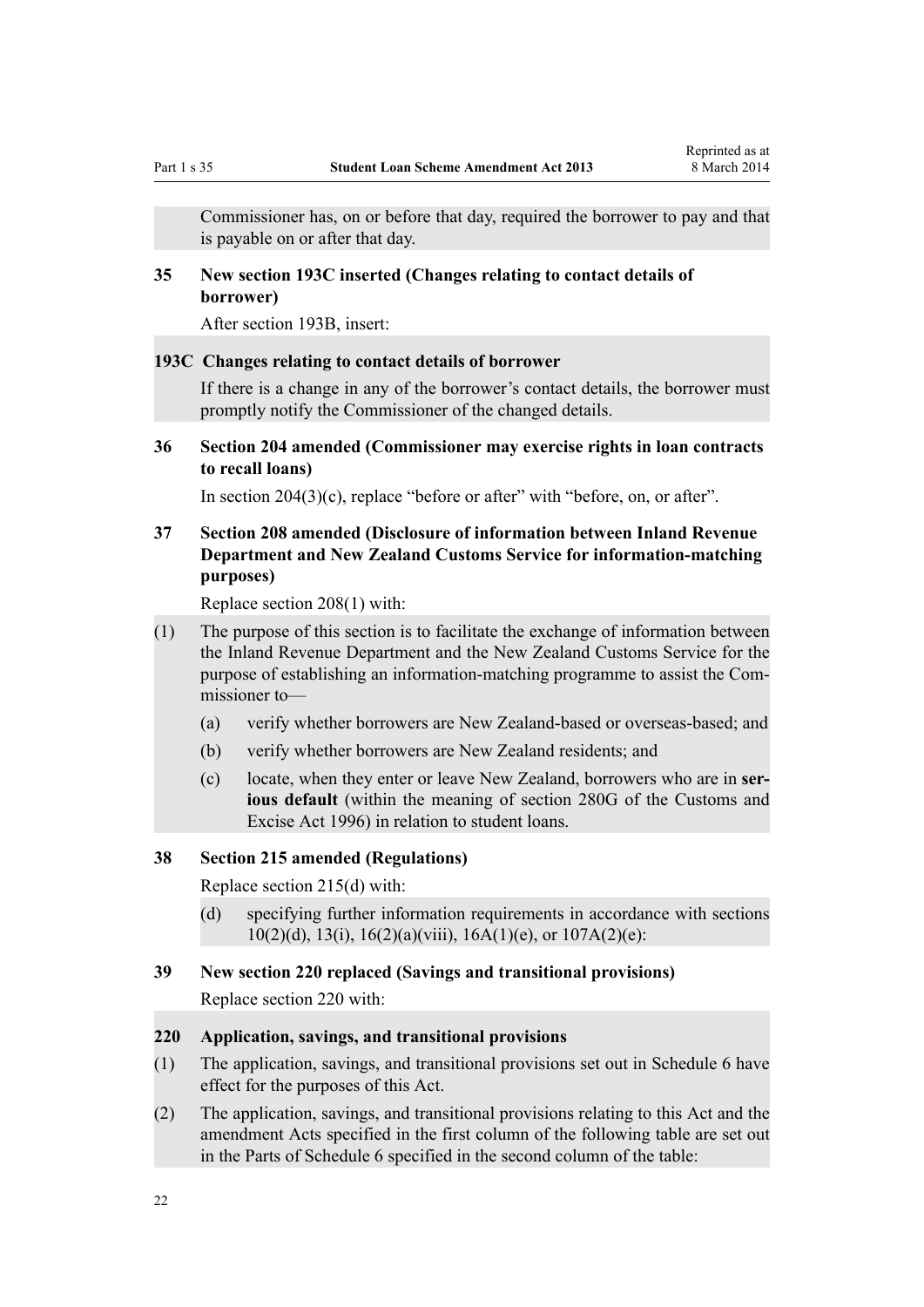<span id="page-22-0"></span>

| <b>Principal Act and Amendment Acts</b>                          | <b>Part of Schedule 6</b> |
|------------------------------------------------------------------|---------------------------|
| Principal Act                                                    |                           |
| Principal Act as enacted                                         | Part 1                    |
| Amendment Acts                                                   |                           |
| Provisions relating to Student Loan Scheme Amendment Act<br>2013 | Part 2                    |

- **40 Section 221 repealed (Amendments to this Act)** Repeal [section 221.](http://prd-lgnz-nlb.prd.pco.net.nz/pdflink.aspx?id=DLM3787600)
- **41 Schedule 3 repealed** Repeal [Schedule 3.](http://prd-lgnz-nlb.prd.pco.net.nz/pdflink.aspx?id=DLM3180467)
- **42 Schedule 4 replaced** Replace [Schedule 4](http://prd-lgnz-nlb.prd.pco.net.nz/pdflink.aspx?id=DLM3180469) with the Schedule 4 set out in [Schedule 2](#page-36-0) of this Act.

## **43 Schedule 6 amended**

- (1) This section amends [Schedule 6.](http://prd-lgnz-nlb.prd.pco.net.nz/pdflink.aspx?id=DLM3180475)
- (2) Replace the [Schedule 6](http://prd-lgnz-nlb.prd.pco.net.nz/pdflink.aspx?id=DLM3180475) heading and the cross-heading above clause 1 with:

# **Schedule 6**

# **Application, savings, and transitional provisions**

ss 8A, 220

# **Part 1 Provisions relating to principal Act as enacted**

#### *Savings provisions*

(3) After [clause 2,](http://prd-lgnz-nlb.prd.pco.net.nz/pdflink.aspx?id=DLM3180478) insert:

## **2A Commissioner must not collect amount assessed as repayment obligation of certain borrowers for 2011–2012 tax year**

- (1) The purpose of this clause is to ensure that the substantive effect of the provisions of the Student Loan Scheme Act 2011 (Transitional Provisions) Regulations 2012 continues, including beyond 1 April 2015, in respect of borrowers to whom those regulations applied before they were revoked by section 53 of the Student Loan Scheme Amendment Act 2013.
- (2) This clause applies if—
	- (a) a person became a borrower under the student loan scheme for the first time in the period starting on 1 January 2012 and ending on the close of 31 March 2012; or
	- (b) a person is a person to whom all of the following apply: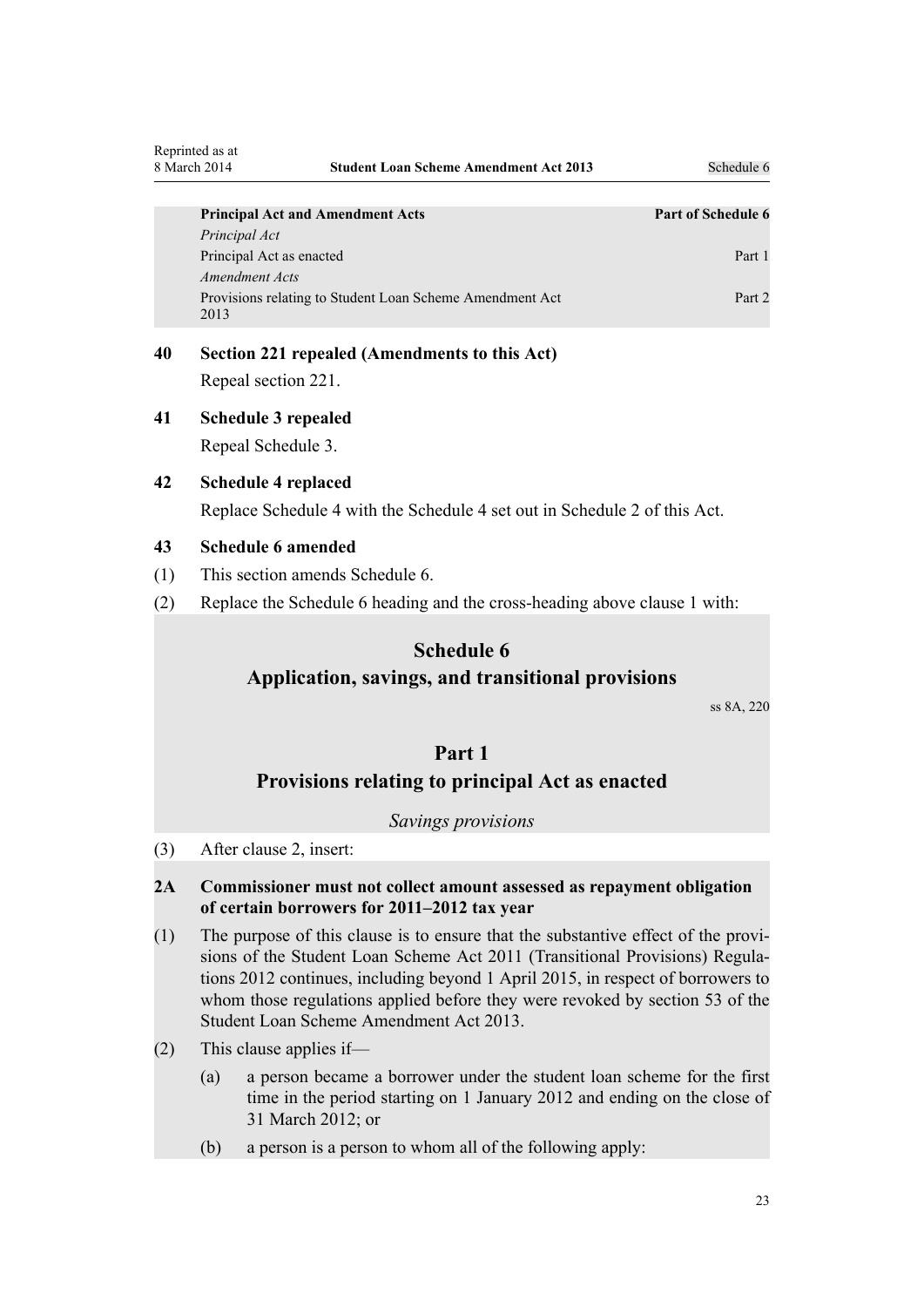- (i) the person had been a borrower under the student loan scheme before the 2011–2012 tax year; and
- (ii) the person fully repaid his or her loan before the start of the 2011– 2012 tax year; and
- (iii) the person again became a borrower under the student loan scheme in the period starting on 1 January 2012 and ending on the close of 31 March 2012.
- (3) Despite clause 2, any other provision of this Act, and anything in the Student Loan Scheme Act 1992,—
	- (a) the Commissioner must refrain from collecting the amount that the Commissioner assesses, under section 15 of the Student Loan Scheme Act 1992, as the borrower's repayment obligation for the 2011–2012 tax year; and
	- (b) the amount that the Commissioner refrains from collecting under paragraph (a) is not written off and remains part of the borrower's loan balance.
- (4) Replace [clause 6\(1\)](http://prd-lgnz-nlb.prd.pco.net.nz/pdflink.aspx?id=DLM3180485) with:
- (1) Any amount that the Commissioner has refrained from collecting from the borrower in accordance with section 51(3) of the Student Loan Scheme Act 1992 and that remains unpaid on the close of 31 March 2012 is added to a borrower's loan balance under this Act.
- (5) Replace [clause 12\(1\)](http://prd-lgnz-nlb.prd.pco.net.nz/pdflink.aspx?id=DLM3180490) with:
- (1) This clause applies if—
	- (a) a borrower—
		- (i) has entered into an instalment arrangement with the Commissioner on or before 31 March 2012 in relation to an amount (the **instalment amount**) that must be paid under the Student Loan Scheme Act 1992; and
		- (ii) some of the payments that are required under the instalment arrangement must be paid on or after 1 April 2012; or
	- (b) a borrower—
		- (i) has entered into an instalment arrangement with the Commissioner under this Act between 1 April 2012 and 31 March 2013 (inclusive) in relation to an amount (the **instalment amount**) that must be paid under this Act; and
		- (ii) some of the payments that are required under the instalment arrangement must be paid on or after 1 April 2013.
- (6) After [clause 15](http://prd-lgnz-nlb.prd.pco.net.nz/pdflink.aspx?id=DLM3180492), insert: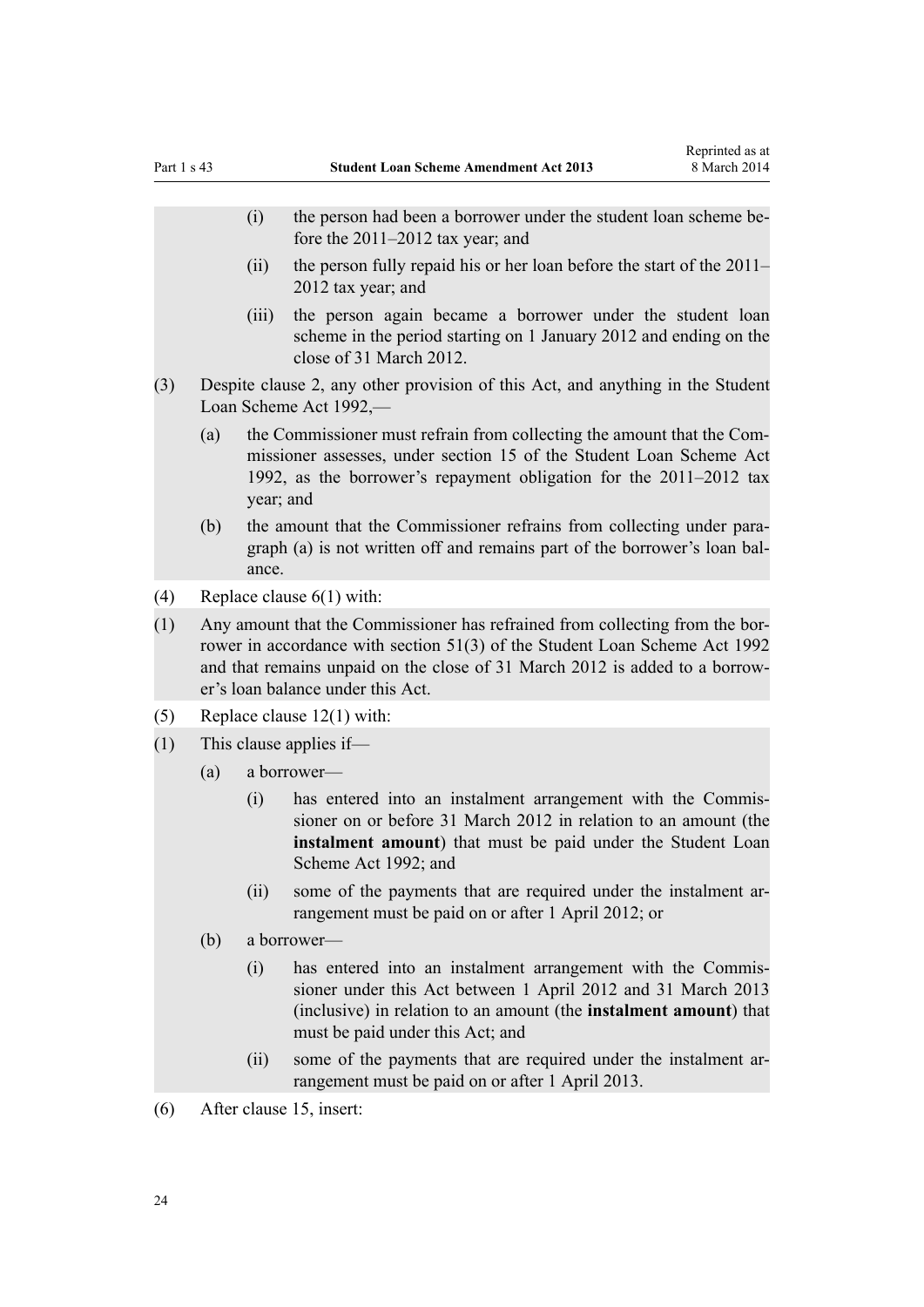# **Part 2**

# <span id="page-24-0"></span>**Transitional provision relating to Student Loan Scheme Amendment Act 2013**

(7) After the new Part 2 heading, insert:

#### **16 Interpretation**

In this Part,—

**amendment Act** means the Student Loan Scheme Amendment Act 2013 **principal Act** means the Student Loan Scheme Act 2011.

#### **17 Regulations for transitional purposes**

- (1) In this clause, **transition** means the transition to the changes made by the amendment Act.
- (2) The Governor-General may, by Order in Council made on the recommendation of the Minister, make regulations prescribing transitional provisions for the purpose of facilitating or ensuring an orderly transition.
- (3) Regulations made under this clause may—
	- (a) provide that, subject to such conditions as may be specified in the regulations, 1 or more provisions (including definitions) of the amendment Act do not apply, or apply with modifications or additions:
	- (b) provide that, subject to such conditions as may be specified in the regulations, 1 or more provisions repealed, amended, or revoked by the amendment Act are to continue to apply, or apply with modifications or additions, as if they had not been repealed, amended, or revoked:
	- (c) provide for any other matter necessary to facilitate or ensure an orderly transition.
- (4) The Minister must not recommend the making of regulations unless the Minister is satisfied that the regulations—
	- (a) are reasonably necessary for the purpose of facilitating or ensuring an orderly transition; and
	- (b) are consistent with the purposes of the principal Act.
- (5) Regulations made under this clause must include a date on which the regulations are revoked, and that date must be the earlier of—
	- (a) 3 years after the date on which they are made; and
	- (b) the close of 31 March 2018.
- (6) This clause is repealed on 1 April 2018.

# **44 Consequential amendments to principal Act**

Amend the principal Act as set out in [Schedule 1](#page-34-0).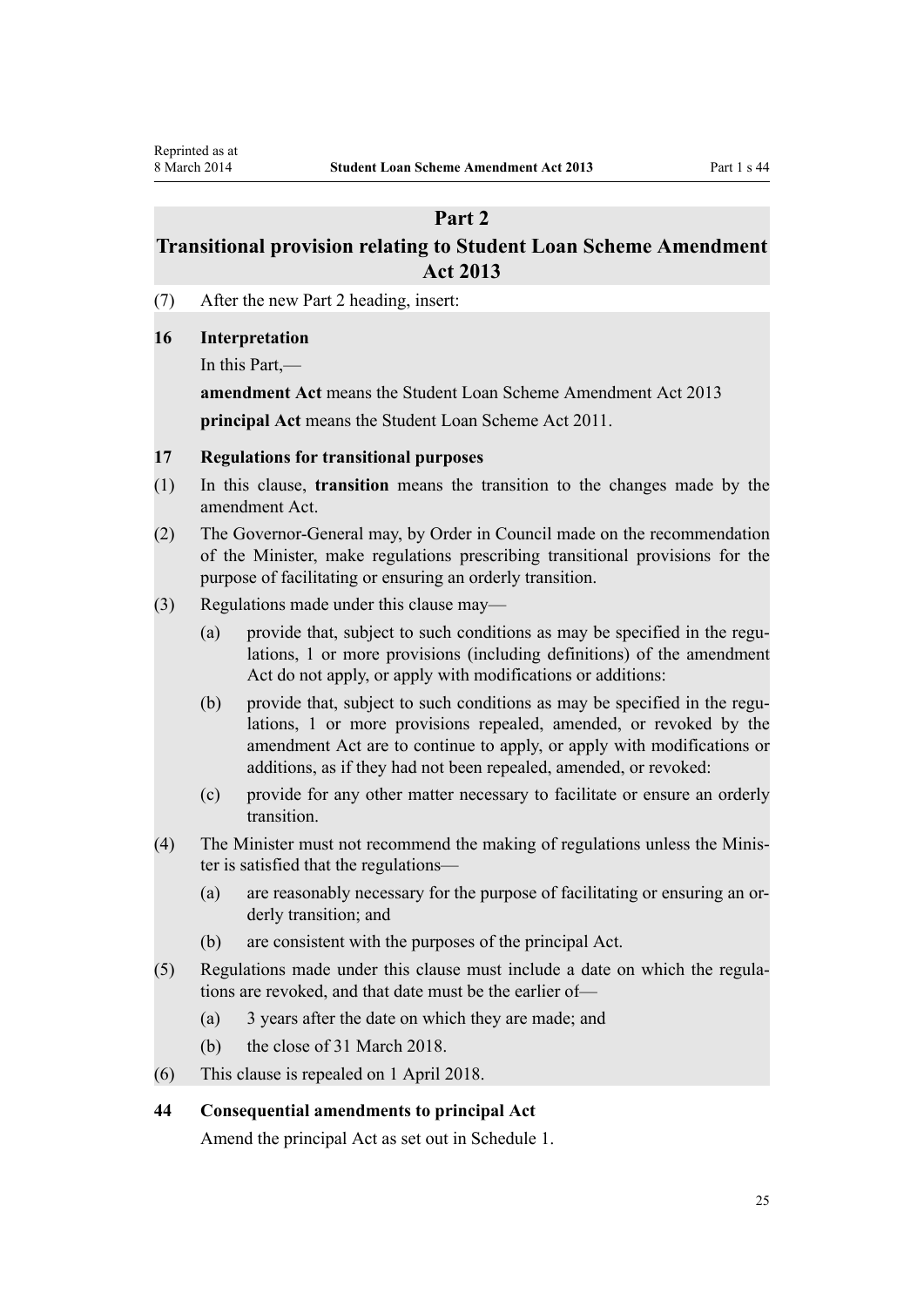*Amendments to other Acts*

#### <span id="page-25-0"></span>**45 Accident Compensation Act 2001 amended**

- (1) This section amends the [Accident Compensation Act 2001](http://prd-lgnz-nlb.prd.pco.net.nz/pdflink.aspx?id=DLM99493).
- (2) In section  $123(2)(i)$ , replace "subparts 1 to 3" with "subparts 1, 2,".

#### **46 Customs and Excise Act 1996 amended**

[Sections 47 to 49](http://prd-lgnz-nlb.prd.pco.net.nz/pdflink.aspx?id=DLM378422) amend the Customs and Excise Act 1996.

#### **47 Section 280G amended (Defined terms for sections 280H and 280I)**

In [section 280G,](http://prd-lgnz-nlb.prd.pco.net.nz/pdflink.aspx?id=DLM380132) insert in their appropriate alphabetical order:

**serious default** means the state of having an unpaid amount due and owing under the Student Loan Scheme Act 2011 and satisfying criteria established in a manner to be determined by the Commissioner

**unpaid amount** has the meaning given to it by section 5 of the Student Loan Scheme Act 2011.

### **48 Section 280H amended (Disclosure of arrival and departure information for purposes of Student Loan Scheme Act 2011)**

- (1) Replace [section 280H\(1\)](http://prd-lgnz-nlb.prd.pco.net.nz/pdflink.aspx?id=DLM380144) with:
- (1) The purpose of this section is to facilitate the exchange of information between the Customs and the Department for the purposes of assisting the Commissioner to—
	- (a) verify whether borrowers are New Zealand-based or overseas-based for the purposes of the Student Loan Scheme Act 2011:
	- (b) verify whether borrowers are New Zealand residents for the purposes of that Act:
	- (c) locate, when they enter or leave New Zealand, borrowers who are in serious default in relation to a student loan.
- (2) After section  $280H(4)(d)$ , insert:
	- (e) information provided by the borrower when arriving in or, as the case may be, departing from New Zealand.

# **49 Section 280I amended (Direct access to arrival and departure information for purposes of Student Loan Scheme Act 2011)**

Replace [section 280I\(1\)](http://prd-lgnz-nlb.prd.pco.net.nz/pdflink.aspx?id=DLM380146) with:

- (1) The purpose of this section is to facilitate the Department's access to information stored in a database for the purpose of assisting the Commissioner to—
	- (a) verify whether borrowers are New Zealand-based or overseas-based for the purposes of the Student Loan Scheme Act 2011: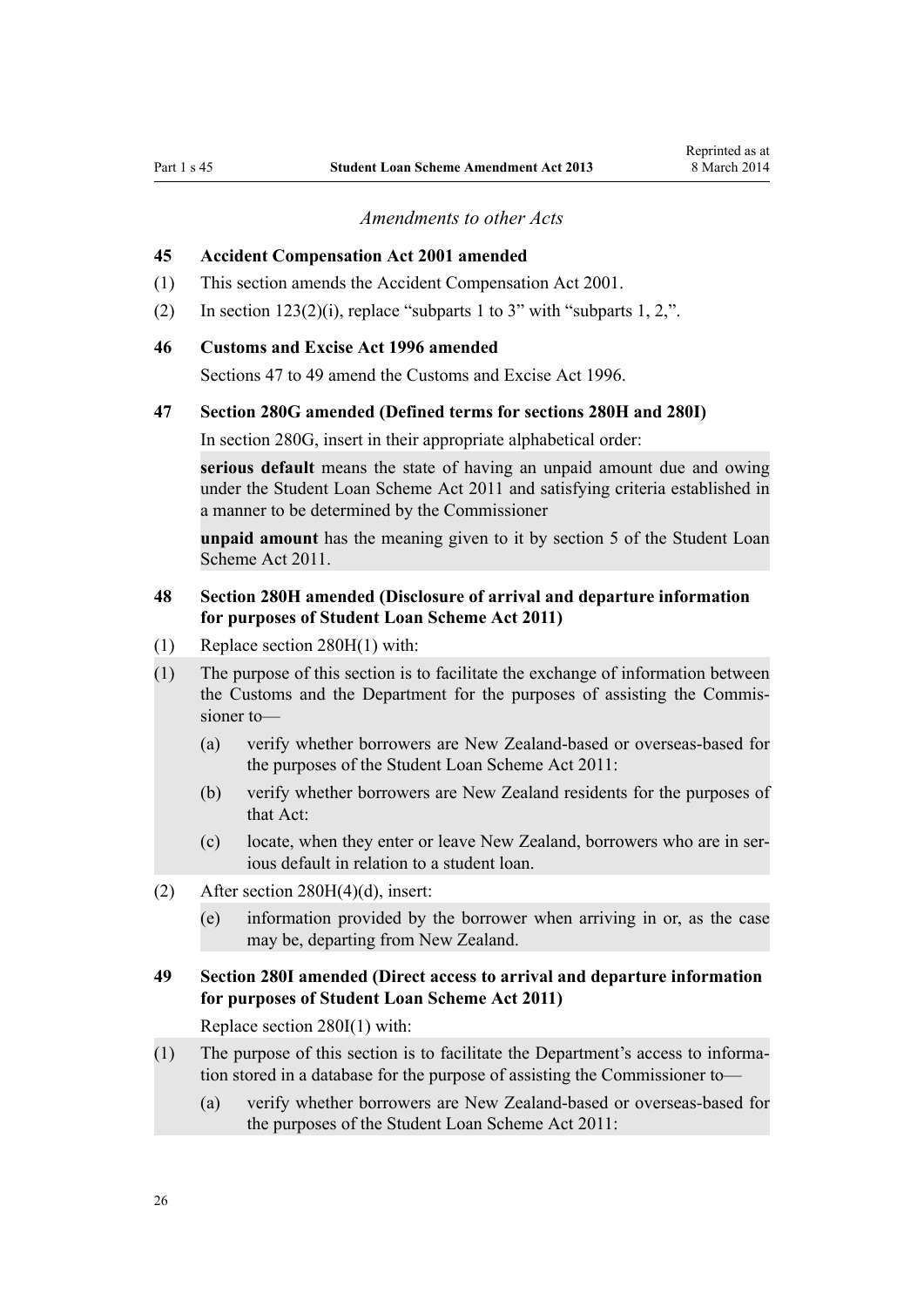- <span id="page-26-0"></span>(b) verify whether borrowers are New Zealand residents for the purposes of that Act:
- (c) verify whether borrowers are in New Zealand for the purposes of that Act:
- (d) locate, when they enter or leave New Zealand, borrowers who are in serious default in relation to a student loan.

#### **50 Privacy Act 1993 amended**

- (1) This section amends the [Privacy Act 1993](http://prd-lgnz-nlb.prd.pco.net.nz/pdflink.aspx?id=DLM296638).
- (2) Replace [section 103\(1C\)](http://prd-lgnz-nlb.prd.pco.net.nz/pdflink.aspx?id=DLM297962) with:
- (1C) Nothing in subsection (1) prevents the Commissioner of Inland Revenue from immediately taking action to recover amounts relating to—
	- (a) unpaid amounts owed to the Commissioner by an individual who is in serious default identified in information supplied to the Commissioner under section 280H of the Customs and Excise Act 1996; or
	- (b) financial support under the Child Support Act 1991 owed to the Commissioner by an individual who is identified in information supplied to the Commissioner under section 280K or 280L of the Customs and Excise Act 1996.

#### **51 Student Loan Scheme Amendment Act 2012 amended**

- (1) This section amends the [Student Loan Scheme Amendment Act 2012.](http://prd-lgnz-nlb.prd.pco.net.nz/pdflink.aspx?id=DLM3989003)
- (2) Repeal [sections 2\(3\)](http://prd-lgnz-nlb.prd.pco.net.nz/pdflink.aspx?id=DLM3989012) and [57.](http://prd-lgnz-nlb.prd.pco.net.nz/pdflink.aspx?id=DLM3989082)

#### **52 Tax Administration Act 1994 amended**

- (1) This section amends the [Tax Administration Act 1994.](http://prd-lgnz-nlb.prd.pco.net.nz/pdflink.aspx?id=DLM348342)
- (2) In [section 3\(1\),](http://prd-lgnz-nlb.prd.pco.net.nz/pdflink.aspx?id=DLM348353) definition of **tax**, paragraphs (a)(x) and (d)(ix), replace "a pretaxed repayment obligation, an other income repayment obligation," with "an end-of-year repayment obligation".
- (3) In the [Schedule](http://prd-lgnz-nlb.prd.pco.net.nz/pdflink.aspx?id=DLM359333), after the item relating to the [Stamp Duty Abolition Act 1999](http://prd-lgnz-nlb.prd.pco.net.nz/pdflink.aspx?id=DLM29365), insert "Student Loan Scheme Act 1992".

#### *Revocation*

#### **53 Revocation**

The [Student Loan Scheme Act 2011 \(Transitional Provisions\) Regulations](http://prd-lgnz-nlb.prd.pco.net.nz/pdflink.aspx?id=DLM4734000) [2012](http://prd-lgnz-nlb.prd.pco.net.nz/pdflink.aspx?id=DLM4734000) (SR 2012/271) are revoked.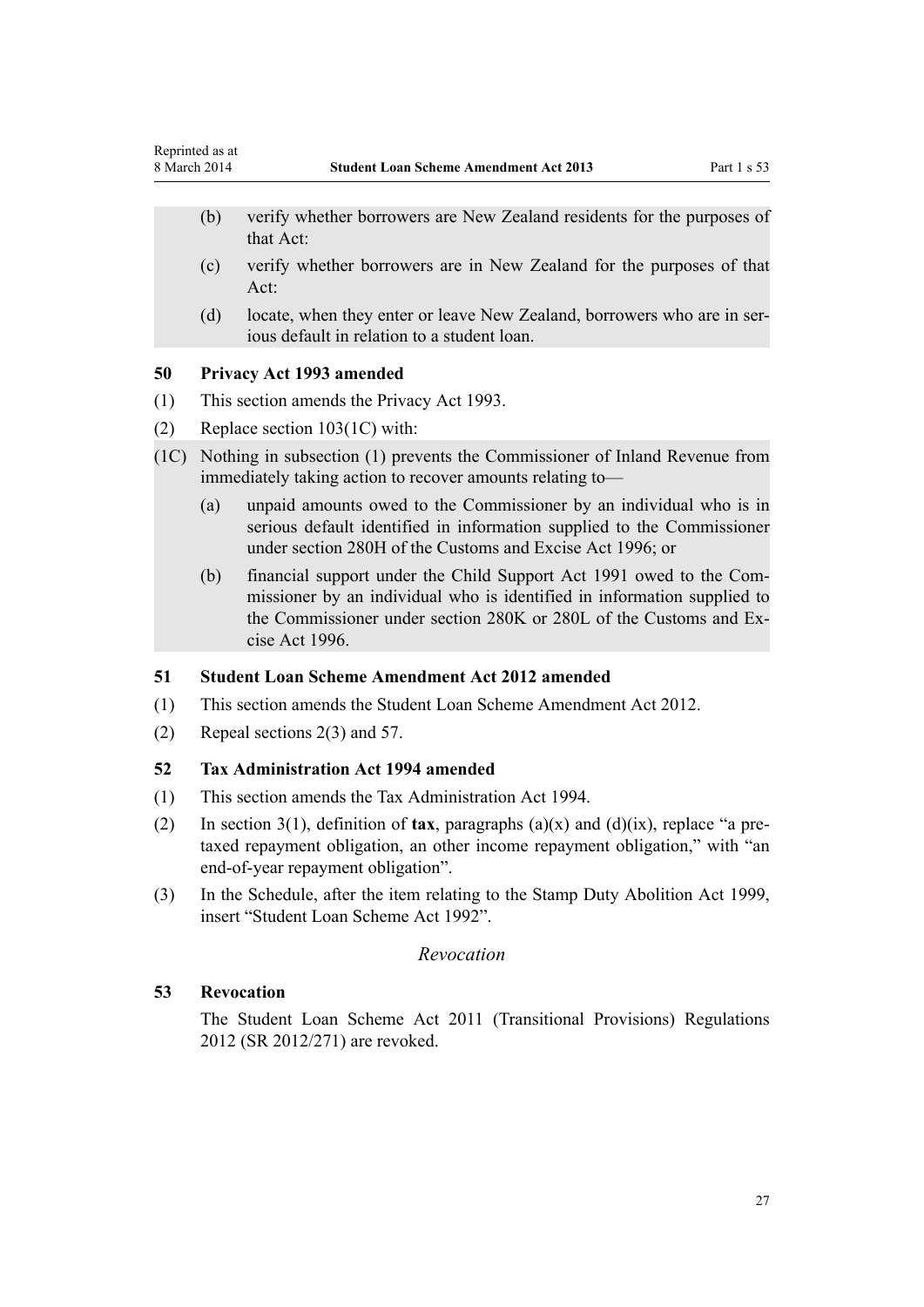# **Part 2**

# <span id="page-27-0"></span>**Amendments to principal Act that apply for 2013–2014 and later tax years**

#### **54 Section 4 amended (Interpretation)**

(1) In [section 4\(1\)](http://prd-lgnz-nlb.prd.pco.net.nz/pdflink.aspx?id=DLM3179936), definition of **loan balance**, after paragraph (a)(iv), insert:

(iva) an underestimation penalty; and

- (2) In [section 4\(1\),](http://prd-lgnz-nlb.prd.pco.net.nz/pdflink.aspx?id=DLM3179936) definition of **repayment obligation**, replace paragraph (c) with:
	- (c) any amount that must be paid by a borrower in accordance with a written notification under section 52:
	- (d) end-of-year repayment obligation:
- (3) In [section 4\(1\)](http://prd-lgnz-nlb.prd.pco.net.nz/pdflink.aspx?id=DLM3179936), insert in its appropriate alphabetical order: **underestimation penalty** means a penalty that a borrower is liable to pay under section 161A

#### **55 Section 5 amended (Meaning of unpaid amount)**

- (1) In [section 5\(1\)\(e\)](http://prd-lgnz-nlb.prd.pco.net.nz/pdflink.aspx?id=DLM3885511), replace "1992" with "1992:".
- (2) After [section 5\(1\)\(e\),](http://prd-lgnz-nlb.prd.pco.net.nz/pdflink.aspx?id=DLM3885511) insert:
	- (f) an amount that must be paid by a borrower in accordance with a written notification under section 52:
	- (g) a late filing penalty:
	- (h) a student loan shortfall penalty:
	- (i) an underestimation penalty.
- **56 Section 117 repealed (Overseas-based borrower's standard and Commissioner deductions satisfy overseas-based repayment obligation)** Repeal [section 117](http://prd-lgnz-nlb.prd.pco.net.nz/pdflink.aspx?id=DLM3180263).

#### **57 Section 119 replaced (Meaning of excess repayment)**

Replace [section 119](http://prd-lgnz-nlb.prd.pco.net.nz/pdflink.aspx?id=DLM3885557) with:

#### **119 Meaning of excess repayment**

- (1) An **excess repayment**, in relation to a borrower and a tax year, is any amount paid or deducted in relation to the borrower's consolidated loan balance for the tax year that is in excess of the total of—
	- (a) all repayment obligations of the borrower for the tax year; and
	- (b) all penalties charged to the borrower for the tax year; and
	- (c) the borrower's unpaid amounts.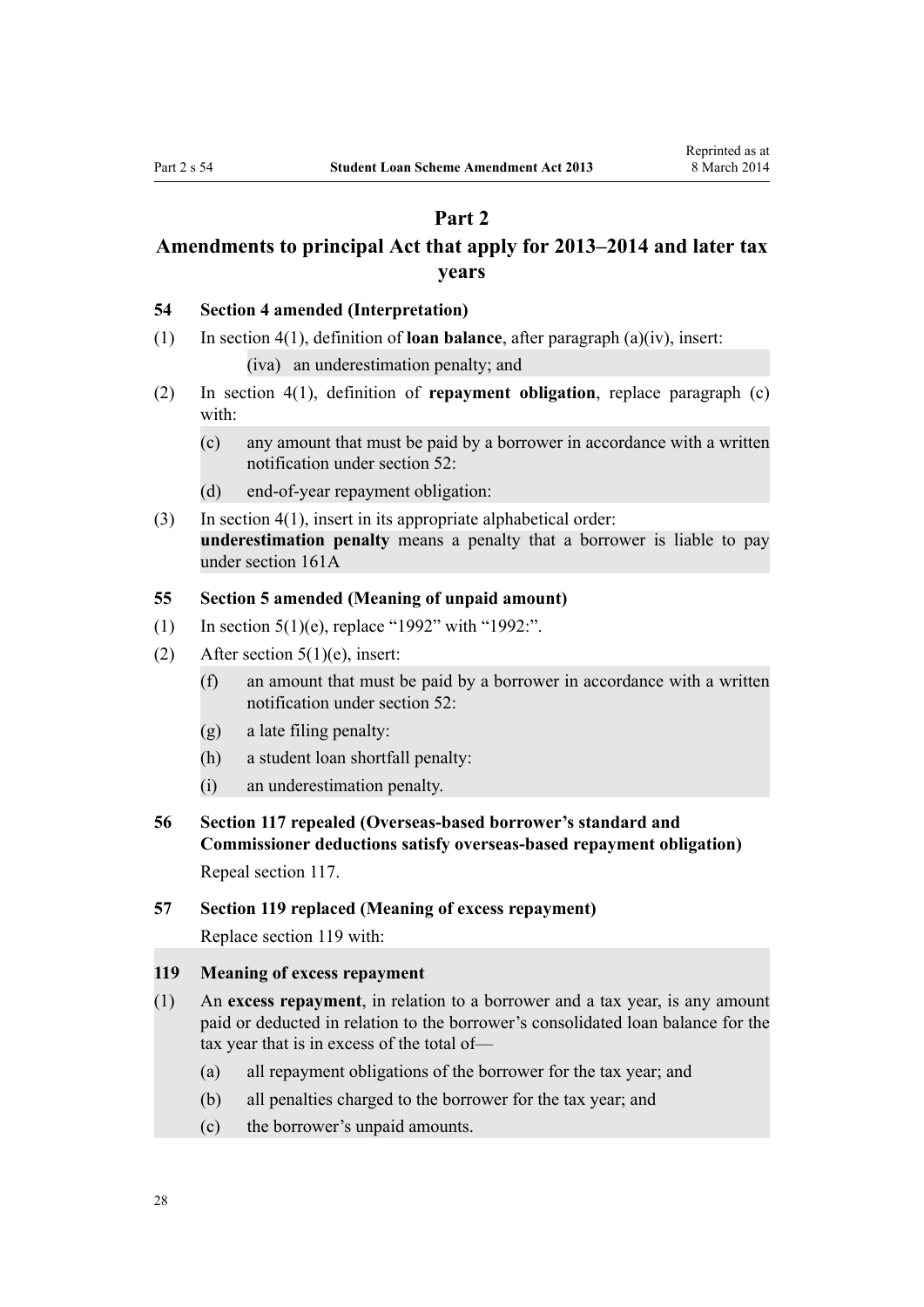- <span id="page-28-0"></span>(2) In determining whether an excess repayment has been made, the Commissioner must—
	- (a) disregard any standard deduction (other than a significant over-deduction) or Commissioner deductions for the purposes set out in section  $49(1)(a)$ ; and
	- (b) disregard a salary or wage deduction or a payment made to the Commissioner that is subsequently refunded; and
	- (c) treat a borrower's repayment obligation as if any relief granted under section 147 had not been granted; and
	- (d) disregard any fee refunded by an education provider to the loan manager or the Commissioner.

## **58 Section 139 amended (Late payment interest charged on unpaid amount)**

- (1) In section  $139(2)(a)$  and (b), replace "0.843% of" with "the late payment interest rate multiplied by".
- (2) After [section 139\(2\)](http://prd-lgnz-nlb.prd.pco.net.nz/pdflink.aspx?id=DLM3885565), insert:
- (3) In this section, **late payment interest rate** means the base interest rate plus 4%, calculated as an equivalent monthly rate expressed as a percentage and truncated to 3 decimal places.

# **59 Section 141 replaced (Monthly late payment interest written off if instalment arrangement complied with)**

Replace [section 141](http://prd-lgnz-nlb.prd.pco.net.nz/pdflink.aspx?id=DLM3885567) with:

#### **141 Late payment interest reduced if instalment arrangement complied with**

- (1) This section applies if—
	- (a) a borrower is liable to pay late payment interest on an unpaid amount under section 139; and
	- (b) the borrower has entered into an instalment arrangement in relation to the unpaid amount in accordance with section 154.
- (2) For each month that the borrower meets his or her obligations under the instalment arrangement, any late payment interest that the borrower is liable to pay on the unpaid amount for that month must be calculated as if, in the definition of late payment interest rate in section 139(3), the reference to base interest rate plus 4% were a reference to base interest rate plus 2%.
- (3) However, subsection (2) applies only to the days in a month during which an instalment arrangement applies.

# **60 Section 145 amended (Application of different types of relief for borrower)**

After [section 145\(1\)\(a\)](http://prd-lgnz-nlb.prd.pco.net.nz/pdflink.aspx?id=DLM3180316), insert:

(ab) relief from a penalty (*see* section 146A):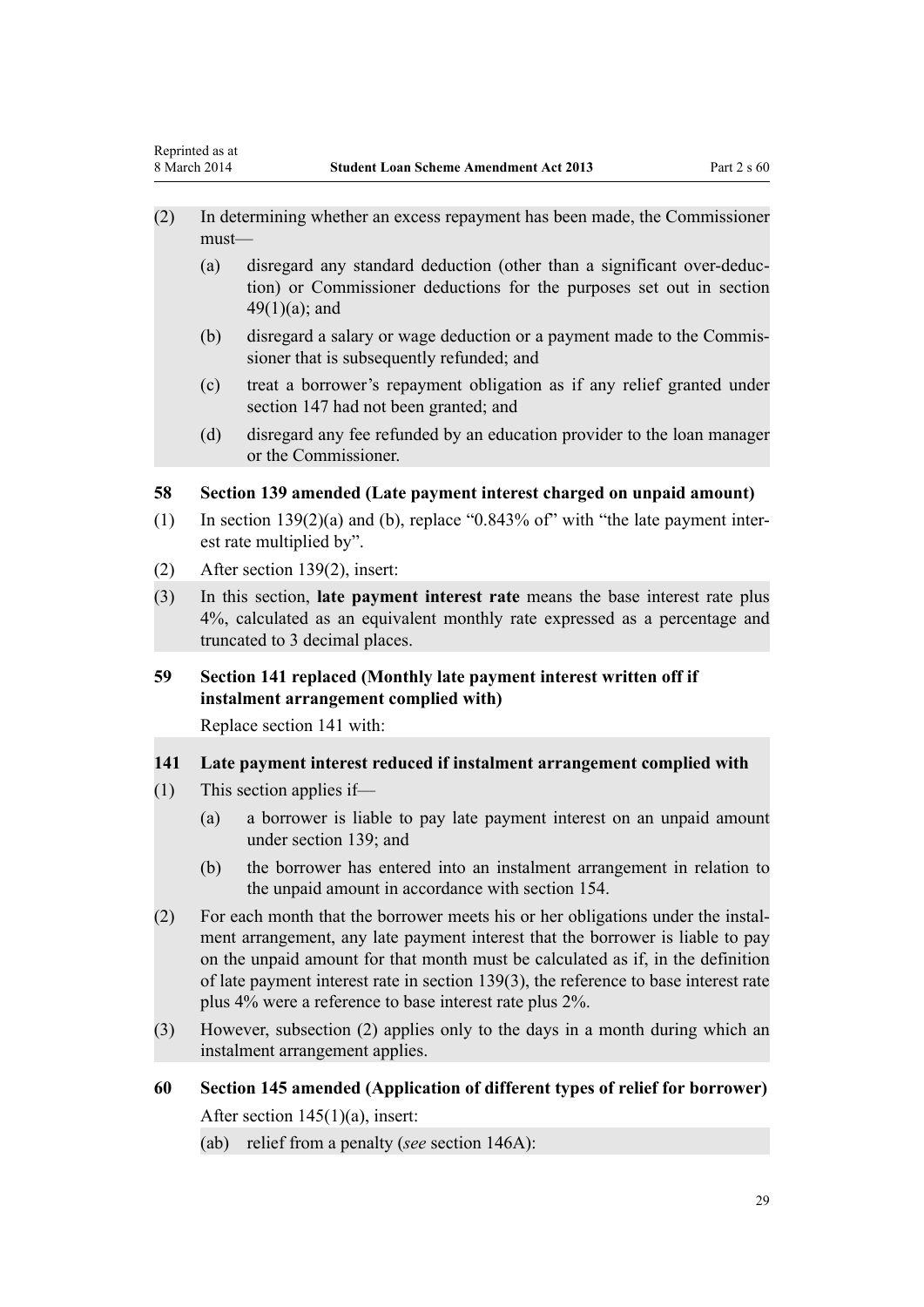# <span id="page-29-0"></span>**61 Section 146 replaced (Commissioner may grant relief from late payment interest)**

Replace [section 146](http://prd-lgnz-nlb.prd.pco.net.nz/pdflink.aspx?id=DLM3830400) with:

#### **146 Commissioner may grant relief from late payment interest**

- (1) Subsection (2) applies—
	- (a) if a borrower has been charged with late payment interest; and
	- (b) regardless of whether that late payment interest has been paid, either in whole or in part; and
	- (c) if an application is made under section  $145(1)(a)$  for relief from late payment interest.
- (2) The Commissioner may, having regard to the circumstances of the case and if the Commissioner considers it equitable to do so, grant relief to the borrower by cancelling as much of the late payment interest as the Commissioner considers equitable.
- (3) If late payment interest is cancelled,—
	- (a) the borrower's consolidated loan balance is decreased by the amount of the cancelled late payment interest; and
	- (b) if the late payment interest has been added to the borrower's unpaid amount under section 139 (whether calculated at the full late payment interest rate in accordance with section 139(2) or the reduced late payment interest rate in accordance with section 141), the borrower's unpaid amount is decreased by the amount of the cancelled late payment interest; and
	- (c) any payment made in excess of the remaining amount of late payment interest payable (if any) by the borrower (an **excess payment**) must be offset against the borrower's consolidated loan balance as follows:
		- (i) first, against any unpaid amount; and
		- (ii) secondly, against the loan balance; and
	- (d) the Commissioner must refund any remaining excess payment to the borrower (*see* sections 199 and 200).

Compare: 1992 No 141 s 53

#### **62 New section 146A and cross-heading inserted**

After [section 146](http://prd-lgnz-nlb.prd.pco.net.nz/pdflink.aspx?id=DLM3830400), insert:

# *Relief from penalties*

#### **146A Commissioner may grant relief from penalties**

- (1) Subsection (2) applies—
	- (a) if a borrower has been charged with a penalty; and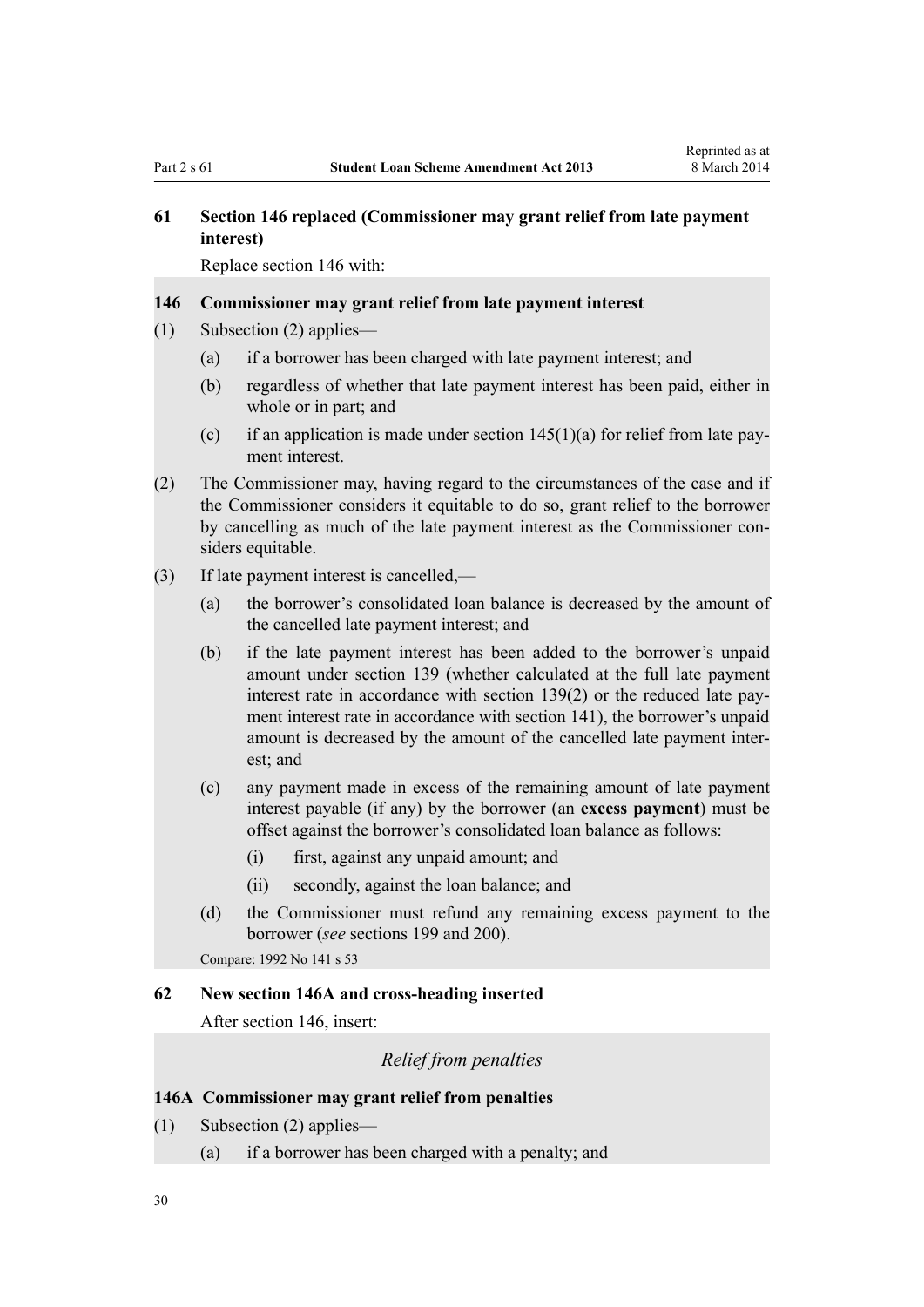- <span id="page-30-0"></span>(b) regardless of whether that penalty has been paid, either in whole or in part; and
- (c) if an application is made under section  $145(1)(ab)$ .
- (2) The Commissioner may, having regard to the circumstances of the case and if the Commissioner considers it equitable to do so, grant relief to the borrower by cancelling as much of the penalty as the Commissioner considers equitable.
- (3) For the purposes of this section, **penalty**
	- (a) means—
		- (i) a late filing penalty:
		- (ii) an underestimation penalty:
		- (iii) a student loan shortfall penalty; but
	- (b) despite paragraph (a)(iii), does not include a student loan shortfall penalty where, for the purposes of the application of section 159 (as set out in section 158), the shortfall penalty for which the borrower was liable was imposed under section 141D or 141E of the Tax Administration Act 1994.

# **63 Section 147 amended (Hardship relief for any tax year)**

Replace [section 147\(2](http://prd-lgnz-nlb.prd.pco.net.nz/pdflink.aspx?id=DLM2543900)) with—

- (2) However, the Commissioner must not—
	- (a) refund any amount that was deducted or paid to meet a repayment obligation for a tax year prior to the current tax year other than the tax year that immediately precedes the current tax year; or
	- (b) decrease a repayment obligation if—
		- (i) a student loan shortfall penalty has been imposed on a borrower under section 159 in relation to the tax year that the repayment obligation relates to; and
		- (ii) for the purposes of the application of section 159 (as set out in section 158), the shortfall penalty for which the borrower was liable was imposed under section 141D or 141E of the Tax Administration Act 1994.

## **64 Section 159 amended (Commissioner may impose loan shortfall penalties)**

In section  $159(2)$ , replace item b of the formula with:

b is the amount of the repayment obligation shortfall (treating any relief granted under section 147 as if it had not been granted)

## **65 New section 161A and cross-heading inserted**

After [section 161](http://prd-lgnz-nlb.prd.pco.net.nz/pdflink.aspx?id=DLM3180347), insert: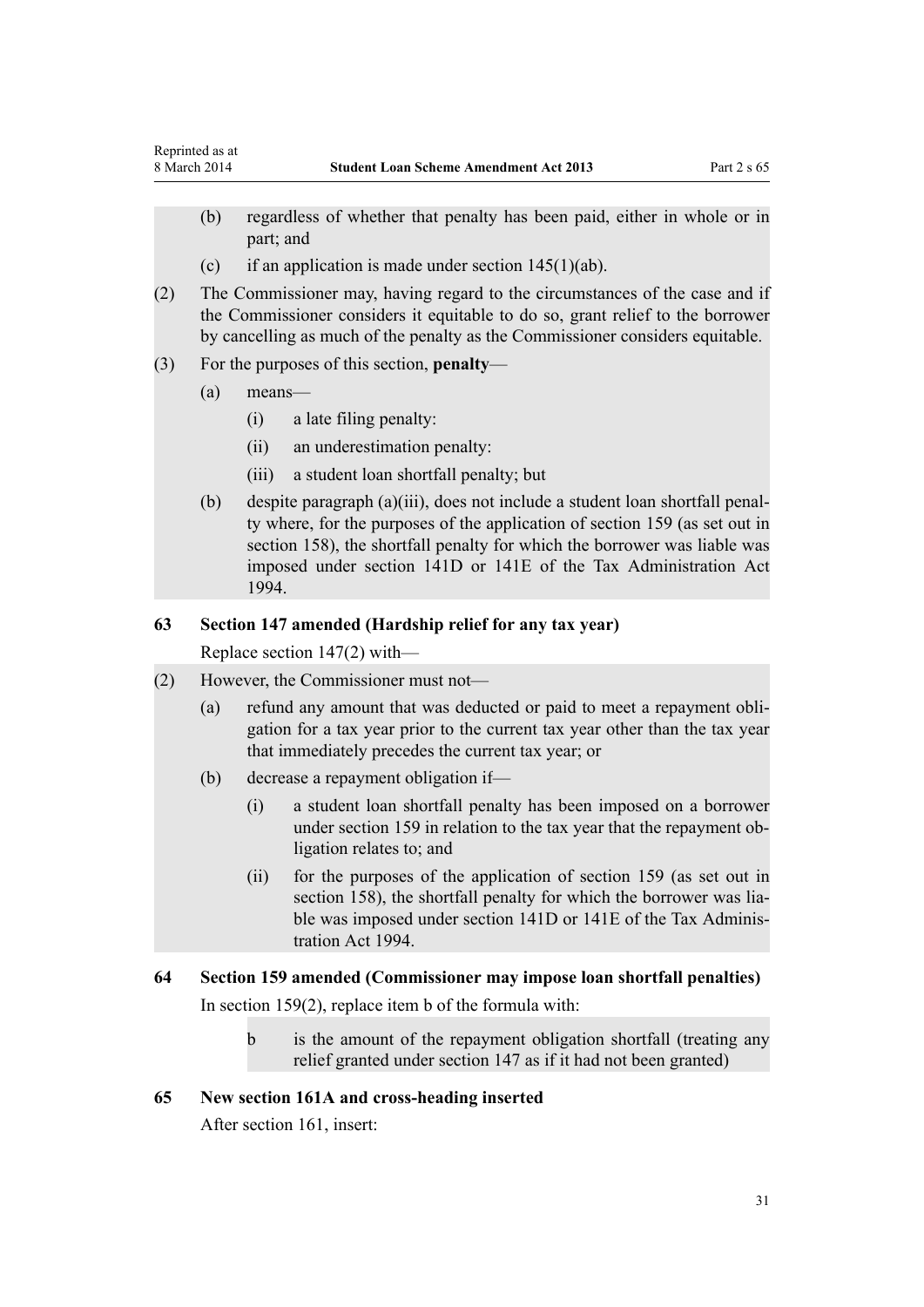#### *Underestimation penalty*

#### <span id="page-31-0"></span>**161A Underestimation penalty where interim payments underestimated as at last interim payment date**

- (1) A borrower is liable to pay an underestimation penalty if the borrower has estimated his or her end-of-year repayment obligation in respect of a tax year and, on the due date for the borrower's last interim payment for the tax year,—
	- (a) the estimate applying is less than 80% of the borrower's end-of-year repayment obligation and is less than the borrower's total interim payments would have been had the borrower not estimated; and
	- (b) the amount of the interim payments made on or before the due date for the borrower's last interim payment is less than 80% of the borrower's end-of-year repayment obligation for the year.
- (2) The amount of the underestimation penalty is calculated in accordance with the formula—

$$
a = (b - c) \times 10\%
$$

where—

a is the amount of the underestimation penalty

- b is the borrower's end-of-year repayment obligation for the tax year
- c is the greater of—
	- (i) the amount of the borrower's estimate, applying at the due date for payment of the last interim payment; and
	- (ii) the amount of the interim payments paid on or before the due date for payment of the last interim payment.
- (3) A penalty imposed under this section is payable on or before the borrower's due date for payment of his or her terminal payment under section 81 or 85.

# **66 Section 194 amended (Order in which salary or wage deduction offset against borrower's consolidated loan balance)**

In [section 194](http://prd-lgnz-nlb.prd.pco.net.nz/pdflink.aspx?id=DLM3885570), insert as subsection (2):

- (2) The following must not be used to satisfy other repayment obligations, unpaid amounts, or penalties:
	- (a) a standard deduction that is not a significant over-deduction:
	- (b) a Commissioner deduction for the purposes of section  $49(1)(a)$  that does not exceed the total amount specified under section 49(2)(b).
- **67 Section 196 amended (Cancellation of interest if consolidated loan balance repaid early)**
- (1) In section  $196(1)(a)$ , delete "on or before 31 March 2013".
- (2) Repeal [section 196\(4\)](http://prd-lgnz-nlb.prd.pco.net.nz/pdflink.aspx?id=DLM3180403).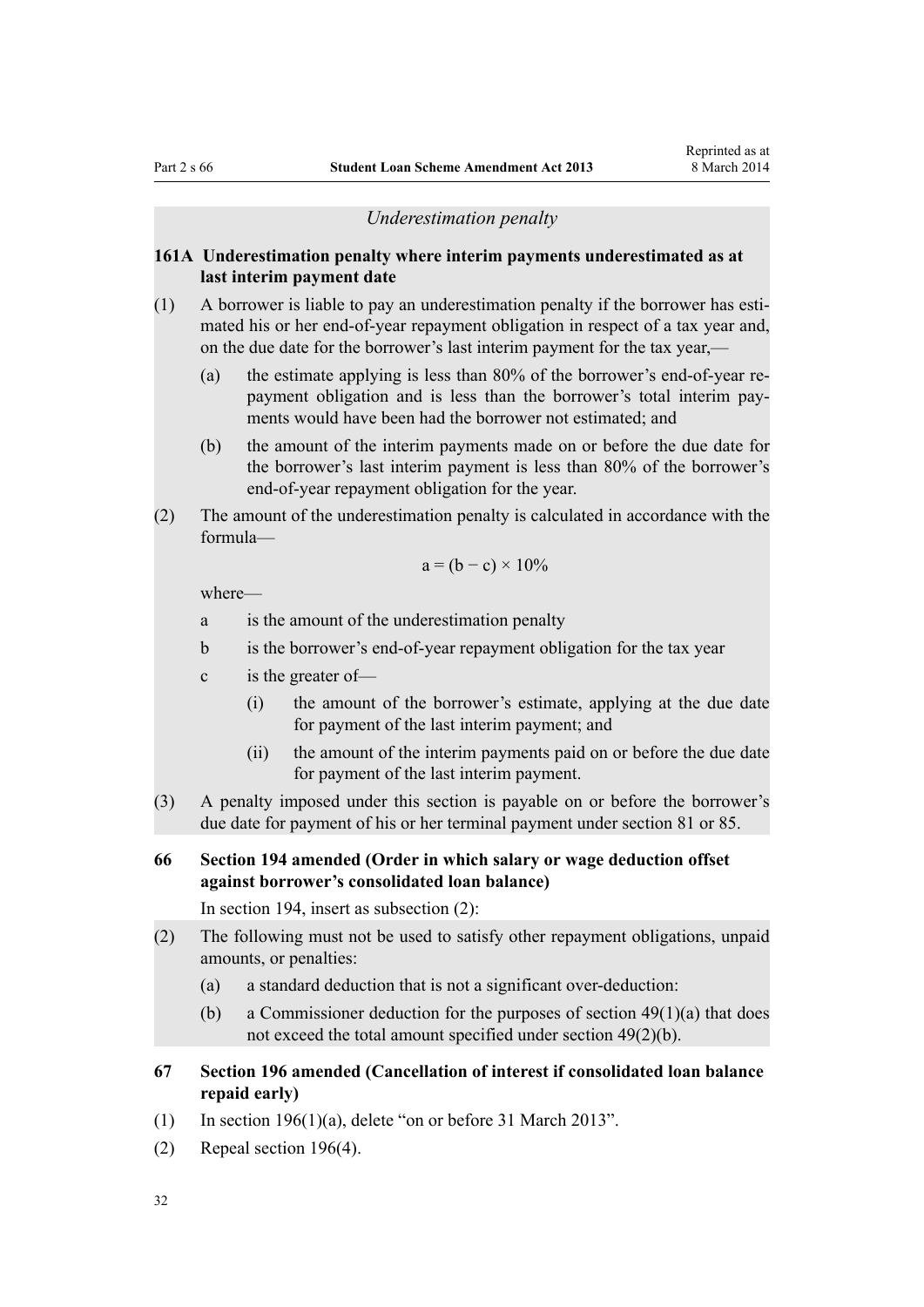# <span id="page-32-0"></span>**68 Section 197 replaced (Write-off of consolidated loan balance)**

Replace [section 197](http://prd-lgnz-nlb.prd.pco.net.nz/pdflink.aspx?id=DLM3180405) with:

# **197 Write-off of consolidated loan balance**

- (1) A borrower's consolidated loan balance must be reduced to zero if—
	- (a) the borrower dies; or
	- (b) the Commissioner has reasonable grounds for believing that the borrower has died.
- (2) The Commissioner may reduce a borrower's consolidated loan balance to zero if that balance is less than \$20.
- (3) Subsection (1)(a) has effect from the day on which the borrower died.
- (4) Subsection (1)(b) has effect from the day on which the borrower is believed to have died.
- (5) Subsection (2) has effect from the day on which the Commissioner exercises his or her discretion to reduce the consolidated loan balance to zero.
- (6) If a borrower's consolidated loan balance is reduced to zero under subsection  $(1)(a)$  or  $(2)$ , that action may not be reversed.
- (7) Subsection (6) applies despite anything to the contrary. Compare: 1992 No 141 s 60
- **69 Section 219 repealed (Early applications and issues of certificates for transition to this Act)**

Repeal [section 219.](http://prd-lgnz-nlb.prd.pco.net.nz/pdflink.aspx?id=DLM3180442)

**70 Schedule 7 repealed**

Repeal [Schedule 7.](http://prd-lgnz-nlb.prd.pco.net.nz/pdflink.aspx?id=DLM3885577)

# **Part 3**

# **Amendments to principal Act that apply for 2014–2015 and later tax years**

# *Amendments relating to meaning of adjusted net income*

**71 Section 4 amended (Interpretation)**

In [section 4\(1\)](http://prd-lgnz-nlb.prd.pco.net.nz/pdflink.aspx?id=DLM3179936), repeal the definitions of **annual gross income**, **annual total deduction**, and **pre-taxed income**.

# **72 Section 73 replaced (Meaning of adjusted net income)**

Replace [section 73](http://prd-lgnz-nlb.prd.pco.net.nz/pdflink.aspx?id=DLM3180163) with: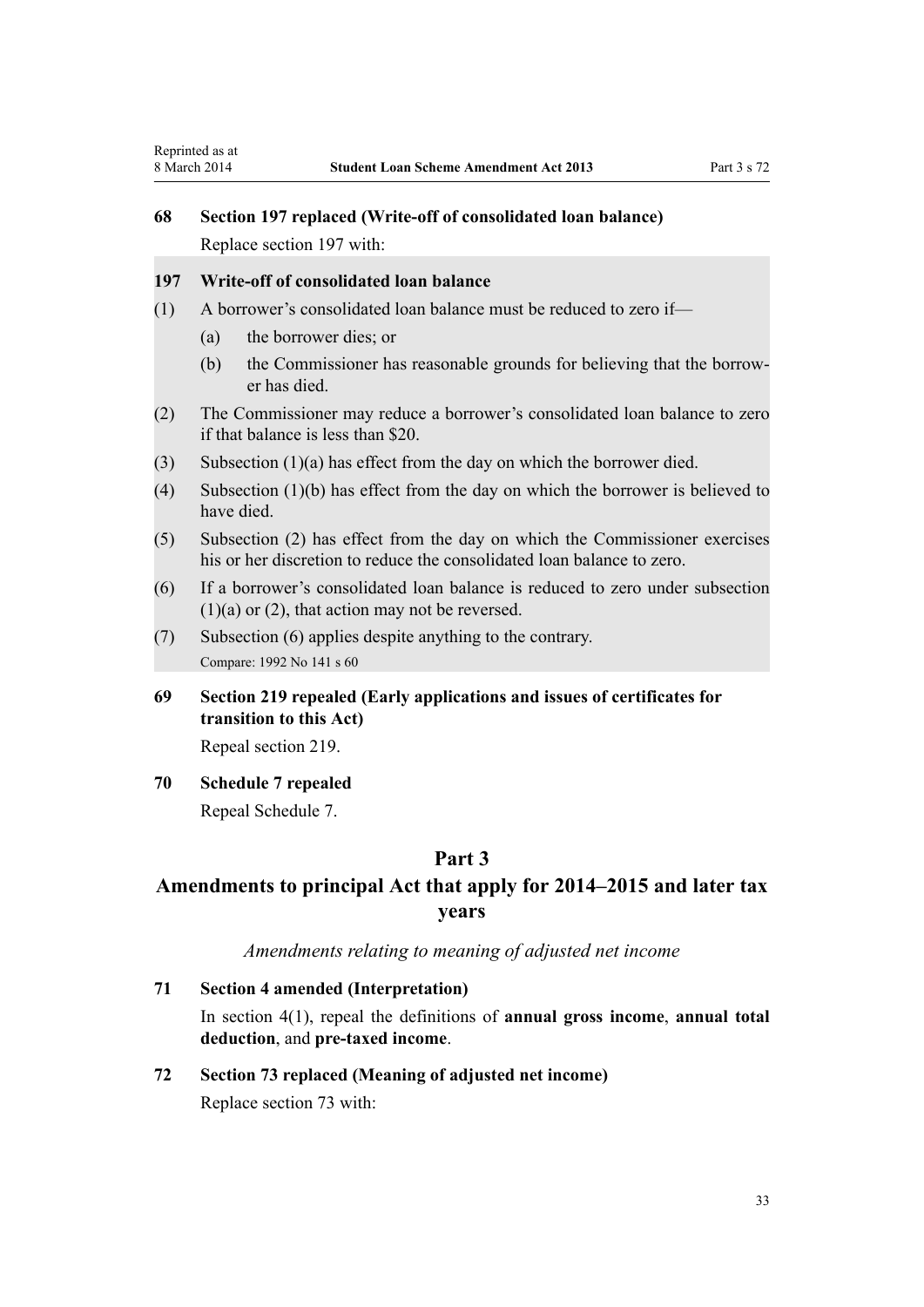### <span id="page-33-0"></span>**73 Meaning of adjusted net income**

In this Act, **adjusted net income** means **net income**, as defined in section YA 1 of the Income Tax Act 2007, with the adjustments set out in Schedule 3 of this Act (including any adjustment determined by the Commissioner under clause 15 of that schedule) and excluding salary or wages.

# **73 Amendments consequential on repeal of definitions of annual gross income and annual total deduction**

In the following provisions, replace "annual gross income and annual total deductions" with "adjusted net income" in each place: [sections 74\(1\),](http://prd-lgnz-nlb.prd.pco.net.nz/pdflink.aspx?id=DLM3180169) [76\(1\)\(b\)](http://prd-lgnz-nlb.prd.pco.net.nz/pdflink.aspx?id=DLM3180171), [79\(2\)\(b\),](http://prd-lgnz-nlb.prd.pco.net.nz/pdflink.aspx?id=DLM3180178) [83\(1\)\(b\),](http://prd-lgnz-nlb.prd.pco.net.nz/pdflink.aspx?id=DLM3885540) [114\(2\) and \(4\),](http://prd-lgnz-nlb.prd.pco.net.nz/pdflink.aspx?id=DLM3180260) [114A\(2\)](http://prd-lgnz-nlb.prd.pco.net.nz/pdflink.aspx?id=DLM4425766), and [202\(d\)](http://prd-lgnz-nlb.prd.pco.net.nz/pdflink.aspx?id=DLM3180411), and [Schedule 1](http://prd-lgnz-nlb.prd.pco.net.nz/pdflink.aspx?id=DLM3180450), [clause 11\(2\)](http://prd-lgnz-nlb.prd.pco.net.nz/pdflink.aspx?id=DLM4428937).

#### **74 New Schedule 3 inserted**

After [Schedule 2](http://prd-lgnz-nlb.prd.pco.net.nz/pdflink.aspx?id=DLM3180465), insert the Schedule 3 set out in [Schedule 3](#page-38-0) of this Act.

*Amendments relating to repeal of provisions on 10% bonus*

# **75 Section 111 amended (Exceptions to repayment obligations of overseasbased borrowers)**

In section  $111(5)(b)$ , repeal subparagraph (iii).

# **76 Student Loan Scheme (Budget Measures) Amendment Act 2012 consequentially amended**

- (1) This section amends the [Student Loan Scheme \(Budget Measures\) Amendment](http://prd-lgnz-nlb.prd.pco.net.nz/pdflink.aspx?id=DLM4489603) [Act 2012.](http://prd-lgnz-nlb.prd.pco.net.nz/pdflink.aspx?id=DLM4489603)
- (2) In [section 2\(2\)](http://prd-lgnz-nlb.prd.pco.net.nz/pdflink.aspx?id=DLM4489601), replace "8, 9 and  $10(2)$ " with "8 and  $10(2)$ ".
- (3) Repeal [section 9](http://prd-lgnz-nlb.prd.pco.net.nz/pdflink.aspx?id=DLM4489614).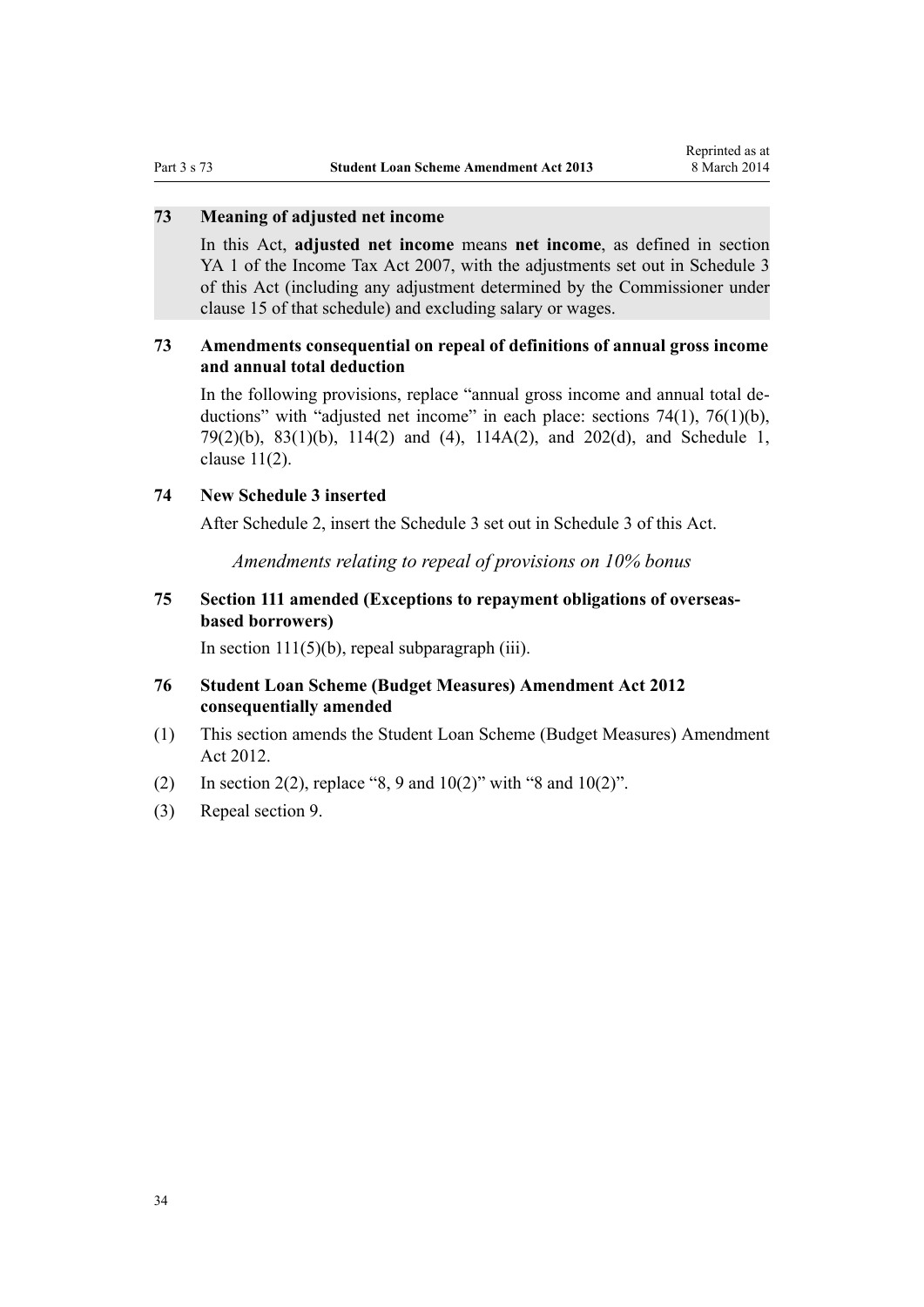# <span id="page-34-0"></span>**Schedule 1 Consequential amendments to principal Act**

[s 44](#page-24-0)

# **Section 54**

Replace section  $54(1)(b)(ii)$  and (iii) with:

(ii) in the case of a borrower to whom subpart 2 applies, adjusted net income.

## **Section 115**

In section  $115(1)(a)$ ,—

(a) replace "subparts 1 to 3" with "subparts 1 and 2"; and

(b) replace "subparts 2 and 3" with "subpart 2".

In section  $115(1)(b)$ , replace "subparts 1 to 3" with "subparts 1 and 2".

## **Section 119**

In [section 119\(3\)](http://prd-lgnz-nlb.prd.pco.net.nz/pdflink.aspx?id=DLM3885557), definition of **total obligations**, replace paragraphs (d) and (e) with:

```
(d) any end-of-year repayment obligation for the tax year; and
```
# **Section 144**

Repeal section  $144(1)(b)$  and (d).

# **Section 157**

In [section 157](http://prd-lgnz-nlb.prd.pco.net.nz/pdflink.aspx?id=DLM3180335), definition of **repayment obligation shortfall**, paragraph (a), replace "other income repayment obligation" with "end-of-year repayment obligation".

#### **Section 190**

Replace section  $190(1)(a)$  with:

(a) derives adjusted net income; and

In [section 190\(2\),](http://prd-lgnz-nlb.prd.pco.net.nz/pdflink.aspx?id=DLM3180382) replace "subparts 2 and 3 of Part 2" with "subpart 2 of Part 2".

# **Section 191**

Replace [section 191\(2\)](http://prd-lgnz-nlb.prd.pco.net.nz/pdflink.aspx?id=DLM3180385) with:

(2) If a borrower derives adjusted net income for a tax year, the borrower's end-ofyear repayment obligation for that tax year must not exceed the amount of the borrower's loan balance on the last day of that tax year.

### **Section 195**

In [section 195\(4\)\(b\)](http://prd-lgnz-nlb.prd.pco.net.nz/pdflink.aspx?id=DLM3828400), replace "pre-taxed payment obligation or other income repayment obligation for that tax year" with "end-of-year repayment obligation for that tax year".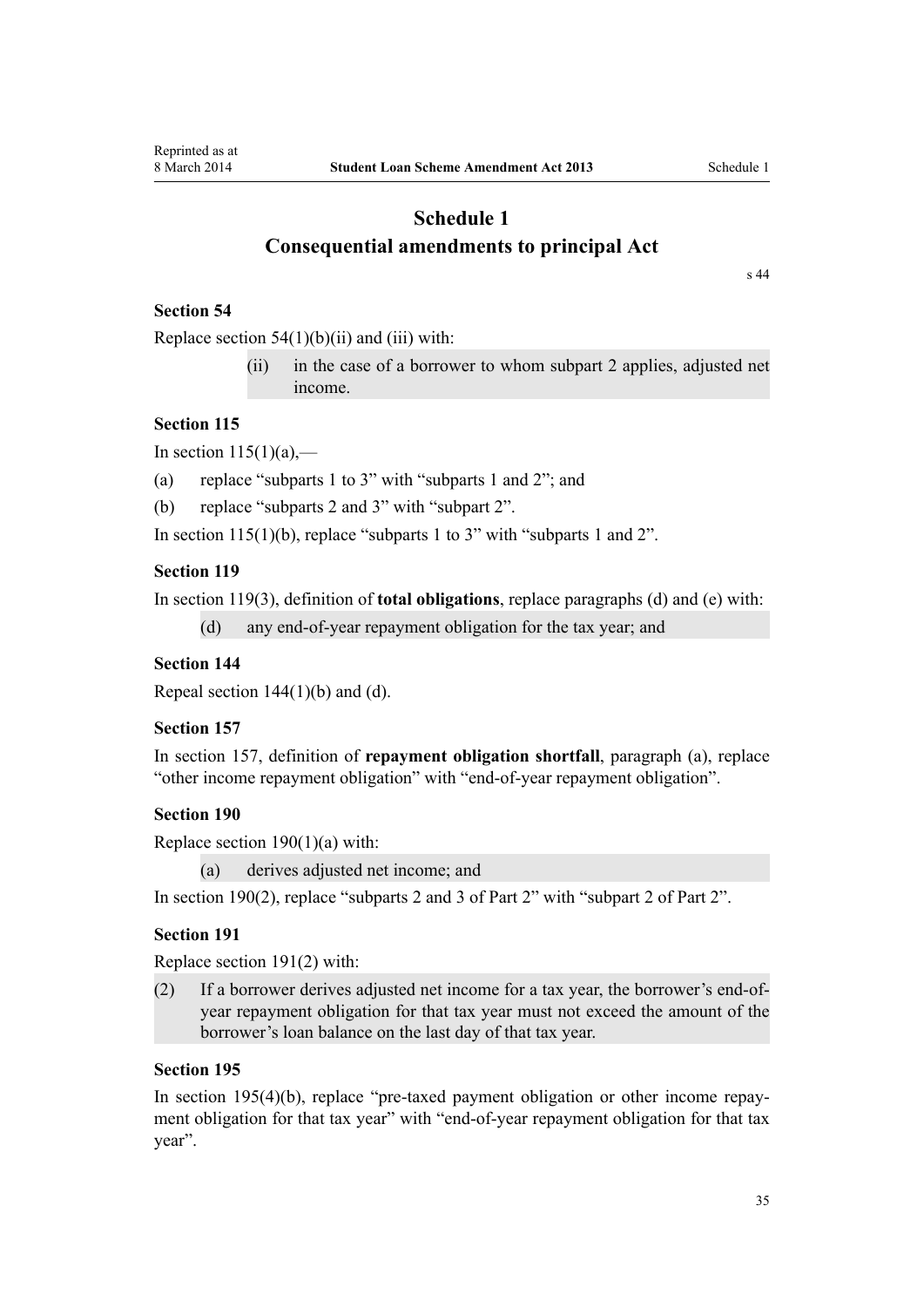#### **Section 202**

In [section 202\(d](http://prd-lgnz-nlb.prd.pco.net.nz/pdflink.aspx?id=DLM3180411)), replace "a declaration of pre-taxed income" with "a declaration of adjusted net income".

# **Schedule 6**

In [Schedule 6,](http://prd-lgnz-nlb.prd.pco.net.nz/pdflink.aspx?id=DLM3180475) [clause 14\(3\),](http://prd-lgnz-nlb.prd.pco.net.nz/pdflink.aspx?id=DLM3885574) replace "other income payments" with "interim payments".

In [Schedule 6,](http://prd-lgnz-nlb.prd.pco.net.nz/pdflink.aspx?id=DLM3180475) [clause 14\(3\)\(b\),](http://prd-lgnz-nlb.prd.pco.net.nz/pdflink.aspx?id=DLM3885574) replace "other income repayment obligations" with "end-of-year repayment obligations".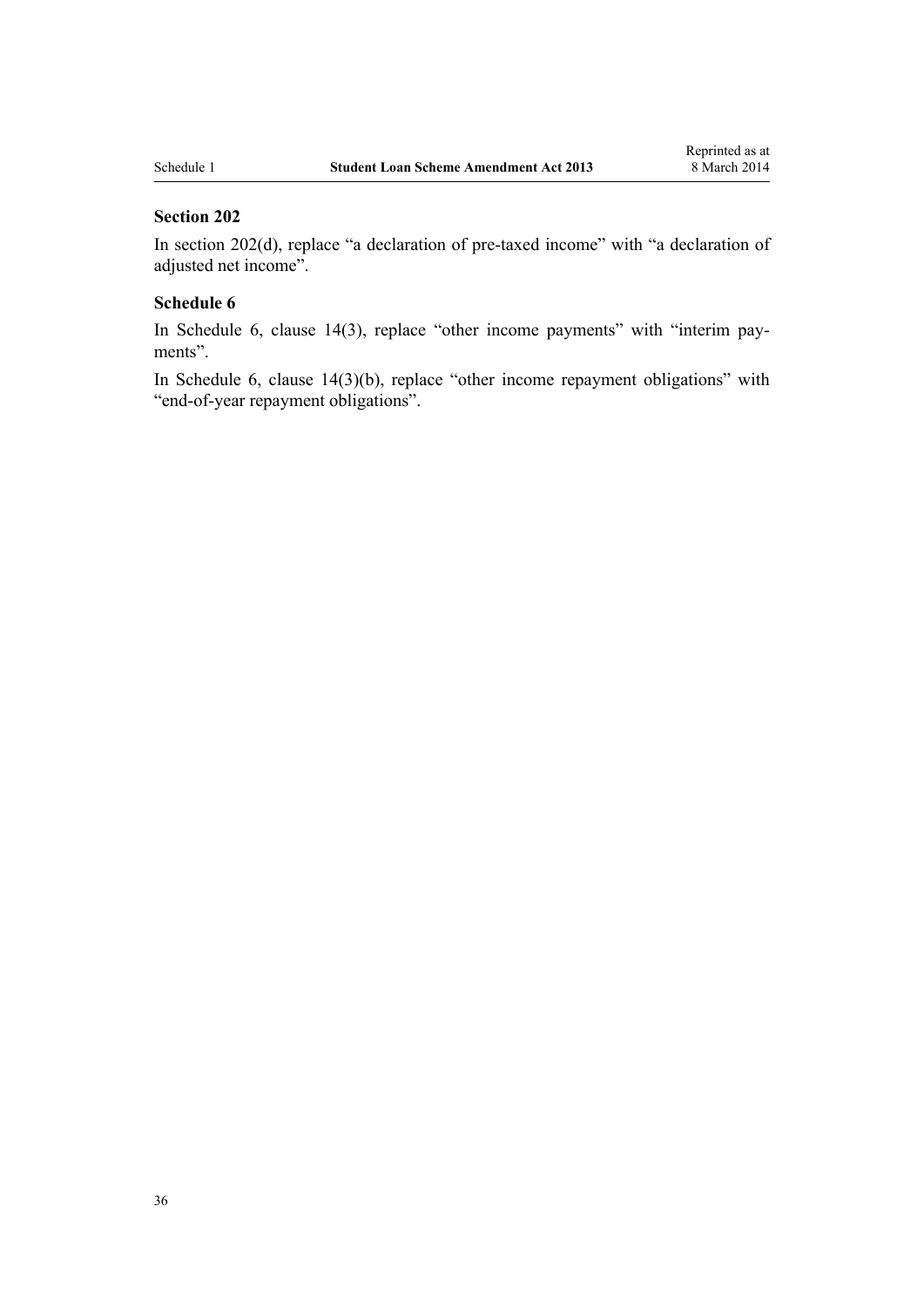# **Schedule 2 Schedule 4 replaced**

[s 42](#page-22-0)

#### **Schedule 4**

# <span id="page-36-0"></span>**Application of provisional tax rules for purposes of section 86**

ss 4(2), 86

# *Interim payments for adjusted net income to be paid in same manner as provisional tax*

- 1 The provisional tax rules apply for the purposes of section 86, as far as applicable and with all necessary modifications, as if—
	- (a) every reference to provisional tax were a reference to the amount of interim payments payable by a borrower; and
	- (b) every reference to a person, a person liable to pay provisional tax, or a provisional taxpayer were a reference to a borrower; and
	- (c) every reference to residual income tax were a reference to the amount of an end-of-year repayment obligation; and
	- (d) every reference to income tax were a reference to an end-of-year repayment obligation; and
	- (e) every reference to an instalment were a reference to an interim payment; and
	- (f) every reference to a return of income were a reference to,—
		- (i) for a borrower who is required to make a declaration of their adjusted net income, that declaration; and
		- (ii) for a borrower who is required to notify the Commissioner of the borrower's annual gross income and annual total deductions under section 114 of this Act, that notification; and
	- (g) every reference to \$2,500 or less (being the threshold below which a person is not required to make provisional tax payments during the year) were a reference to the \$1,000 threshold in section 79; and
	- (h) every reference to section RC 10 of the Income Tax Act 2007 or to an amount calculated under section RC 10 of the Income Tax Act 2007 were a reference to section 82 of this Act or to the amount of a borrower's interim payments calculated in accordance with section 82 of this Act; and
	- (i) the reference in section RC 9(9) of the Income Tax Act 2007 to interest calculated under section 120KC of the Tax Administration Act 1994 were a reference to late payment interest calculated under section 139 of this Act.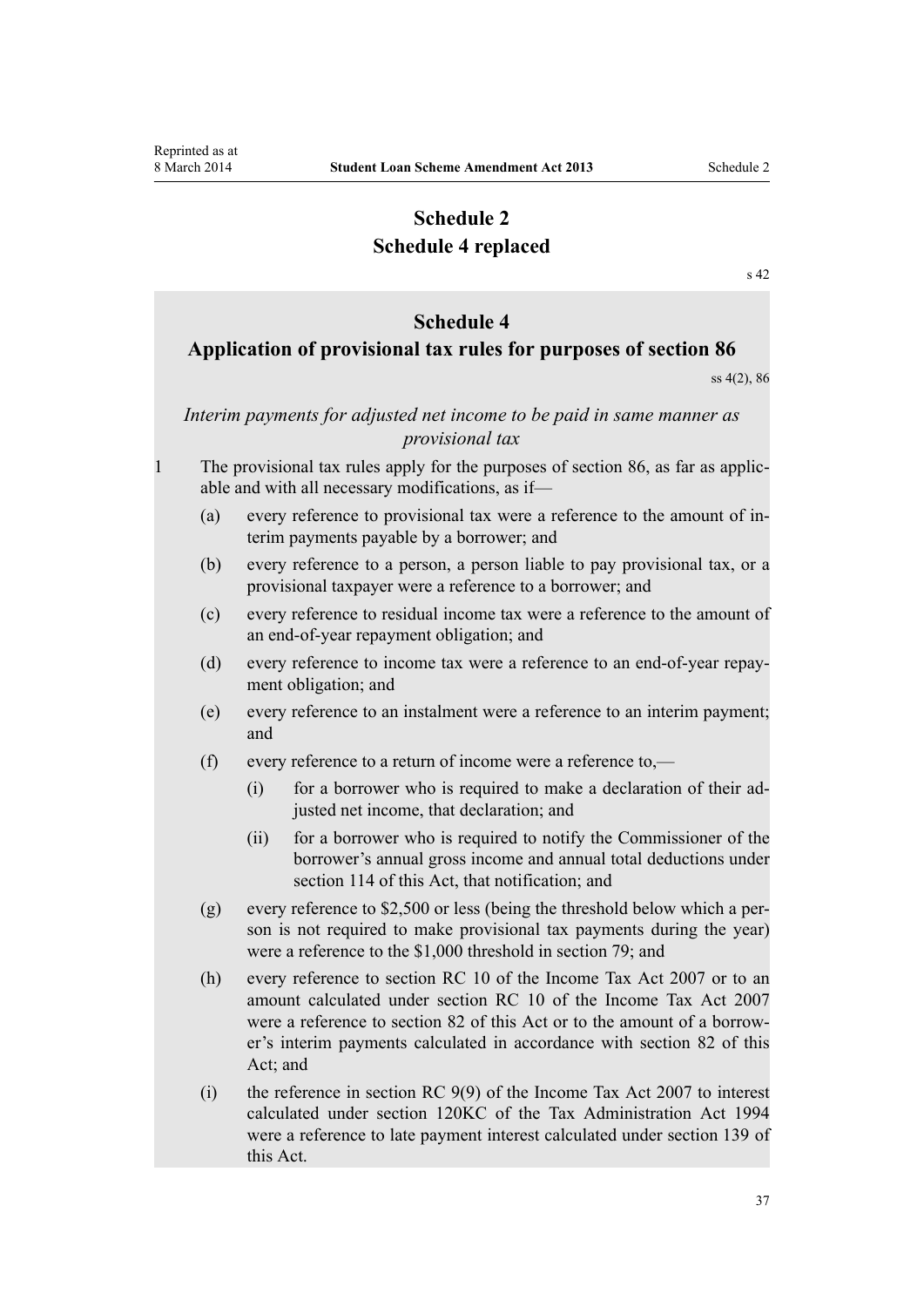## 2 However,—

- (a) sections LB 2, RC 3, RC 4, RC 5(6) and (8), RC 7(6), RC 8, RC 11, RC 15 to RC 19, RC 24, RC 28 to RC 35, RC 37 to RC 39, RZ 3, and RZ 5B of the Income Tax Act 2007, and the definition of early-payment discount in section RC 40 of that Act, do not apply to an interim payment; and
- (b) section RC 5(2) of the Income Tax Act 2007—
	- (i) applies only if the borrower's end-of-year repayment obligation for the second preceding tax year is \$1,000 or more; and
	- (ii) applies as if the calculation in that section were a reference to the calculation in section 82 of this Act; and
- (c) for a borrower required to either make a declaration of adjusted net income or notify the Commissioner of the borrower's annual gross income and annual total deductions under section 114 of this Act, section RC 5(3) of the Income Tax Act 2007—
	- (i) applies only if the borrower's end-of-year repayment obligation for the second preceding tax year is \$1,000 or more; and
	- (ii) for a declaration of adjusted net income or a notification of the borrower's annual gross income and annual total deductions under section 114 of this Act for the immediately preceding tax year, or an estimate of the end-of-year repayment obligation, that is not filed by the due date for payment of the final interim payment, applies as if the borrower has filed a statement showing an estimate of the end-of-year repayment obligation for that tax year equal to the total amount of interim payments paid by the borrower on or before that date.

Compare: 1992 No 141 s 28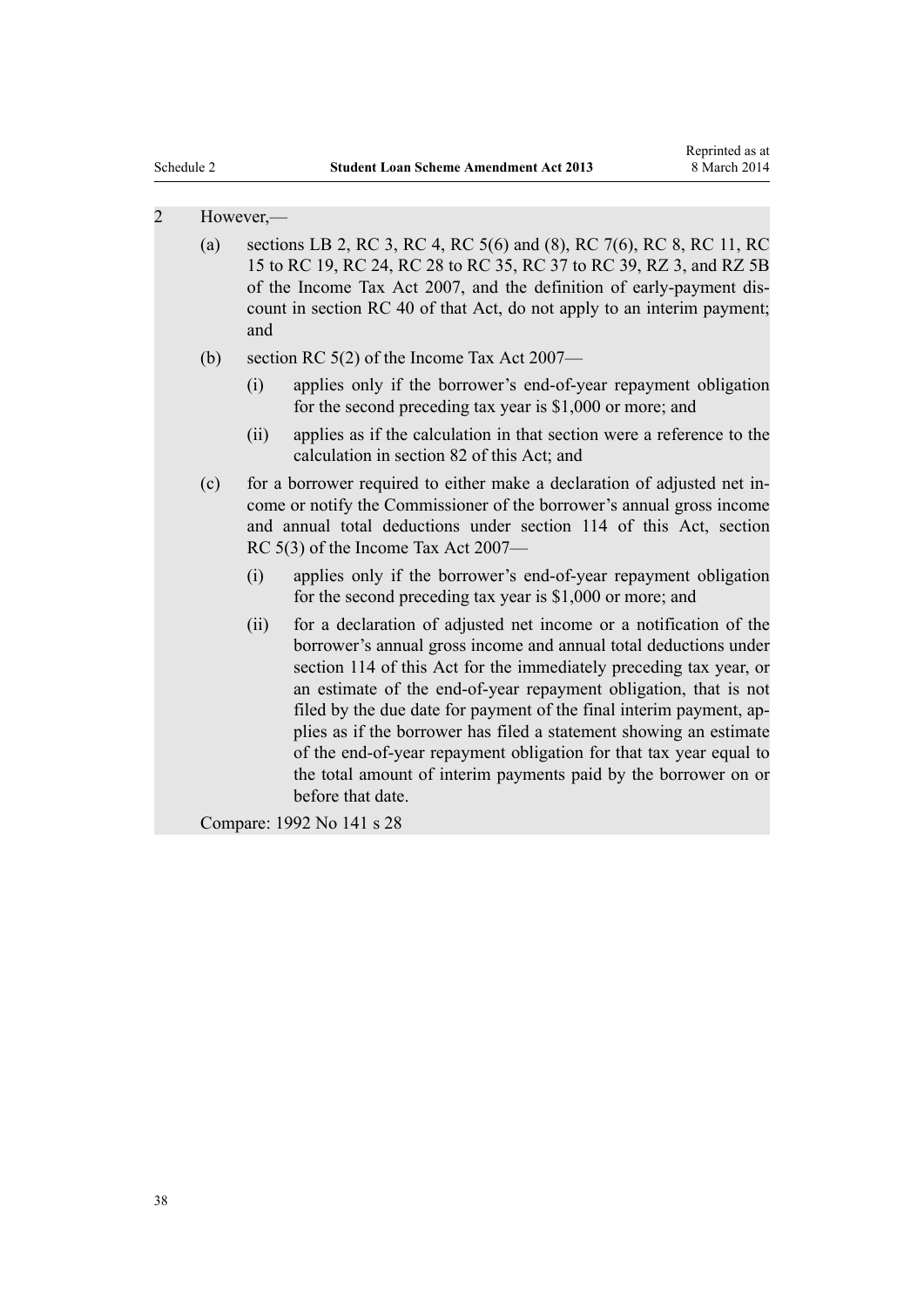# **Schedule 3 New Schedule 3 inserted**

[s 74](#page-33-0)

# **Schedule 3**

# <span id="page-38-0"></span>**Adjustments to net income for purposes of section 73, applying from 1 April 2014 for 2014–2015 and later tax years**

s 73

Page

#### **Contents**

|                | Interpretation                                                                        | 39 |
|----------------|---------------------------------------------------------------------------------------|----|
| $\overline{2}$ | Adjustments to net income for purpose of determining adjusted net<br>income           | 39 |
| 3              | Non-resident's foreign-sourced income                                                 | 40 |
| 4              | Borrowers who carry on business and investment activities                             | 40 |
| 5              | Exempt income included                                                                | 40 |
| 6              | Income from portfolio investment entities                                             | 40 |
| 7              | Refunds from main income equalisation accounts                                        | 41 |
| 8              | Borrowers who are shareholders in close companies                                     | 41 |
| 9              | Treatment of distributions from superannuation schemes                                | 41 |
| 10             | Treatment of distributions from retirement savings schemes                            | 42 |
| 11             | Borrowers who are settlors of trusts                                                  | 42 |
| 12             | Income from fringe benefits                                                           | 43 |
| 12A            | Income from employment benefits                                                       | 43 |
| 13             | Income from deposits in main income equalisation accounts                             | 44 |
| 14             | Income from certain pensions and annuities                                            | 44 |
| 15             | Payments from trusts, not being beneficiary income, and where<br>borrower not settlor | 45 |

#### **1 Interpretation**

In this schedule, unless the context otherwise requires—

- (a) any term or expression that is defined in the Income Tax Act 2007 and used, but not defined, in this schedule has the same meaning as in the Income Tax Act 2007; and
- (b) **Act** means the Income Tax Act 2007.

# **2 Adjustments to net income for purpose of determining adjusted net income**

For the purposes of section 73 of this Act, the adjustments to net income in clauses 3 to 15 apply for the purposes of determining adjusted net income.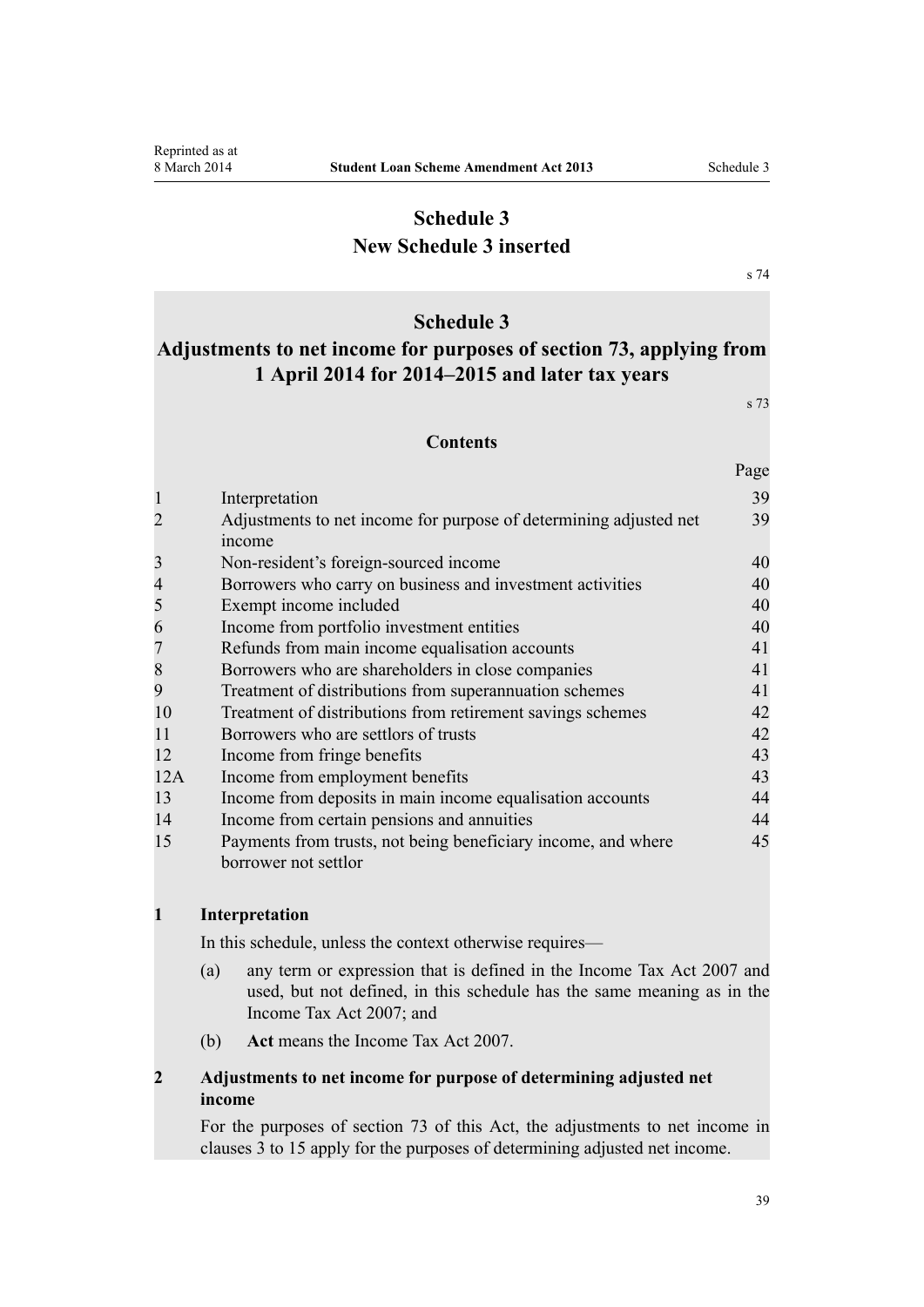#### <span id="page-39-0"></span>**3 Non-resident's foreign-sourced income**

The adjusted net income of a borrower who is non-resident includes the net income of the non-resident's foreign-sourced income, as if the borrower were a New Zealand resident.

#### **4 Borrowers who carry on business and investment activities**

- (1) The income and deductions for any investment activity, or for any business, for a tax year are ignored when calculating a borrower's adjusted net income for that tax year if, treating the borrower as having only the income and deductions of that investment activity or of that business, the borrower would have a net loss for that year.
- (2) For the purposes of applying subclause (1), 2 or more business or investment activities may be treated as a single activity if the Commissioner considers that those business or investment activities are of a kind that are normally carried on in association with each other.
- (3) For the purposes of applying subclause (1), as modified by subclause (2), deductions that relate to an asset used in carrying on 2 or more business or investment activities must be appropriately apportioned between those activities on the basis of the use of that asset in those activities.

Compare: 2007 No 97 s MB 3

#### **5 Exempt income included**

An amount derived by the borrower is not treated as exempt income if it is—

- (a) an overseas pension within the meaning of section CW  $28(2)(a)$  of the Act:
- (b) an amount of salary or wages that is exempt from income tax under an Act, or under a regulation or Order in Council made under an Act, that is listed in Schedule 38 of the Act (Acts exempting income from tax: income included in family scheme income).

Compare: 2007 No 97 s MB 1(2)

#### **6 Income from portfolio investment entities**

- (1) An amount of income attributed by a portfolio investment entity to the borrower for an income year—
	- (a) is not included in adjusted net income of the borrower for the income year if the portfolio investment entity is a superannuation fund or retirement savings scheme:
	- (b) is included in adjusted net income of the borrower for the income year if paragraph (a) does not apply.
- (2) A distribution from a listed PIE that is derived by the borrower in an income year is included in adjusted net income of the borrower for the income year. Compare: 2007 No 97 s MB 1(5)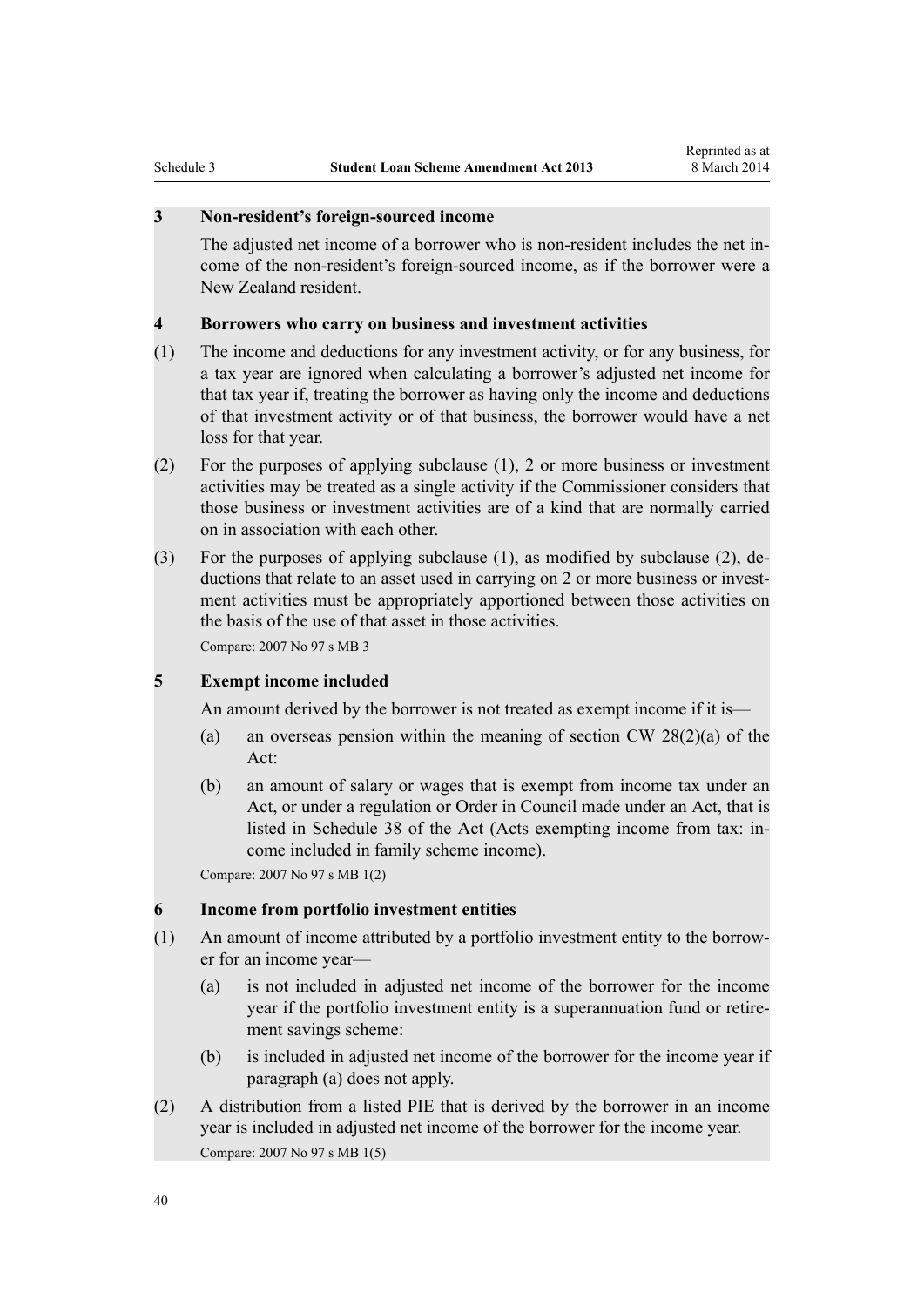# <span id="page-40-0"></span>**7 Refunds from main income equalisation accounts**

A refund under sections EH 8 to EH 26 of the Act (which relate to refunds from main income equalisation accounts) of a deposit made on or after 1 April 2014 is not included in adjusted net income of a borrower, except to the extent that the refund is interest payable to the borrower under section EH 6 of the Act (Interest on deposits in main income equalisation account). Compare: 2007 No 97 s MB 9

#### **8 Borrowers who are shareholders in close companies**

- (1) This clause applies to a borrower who is a major shareholder in a close company on the last day of the company's income year.
- (2) The borrower's adjusted net income for the income year includes an amount calculated using the following formula, if the amount is greater than zero,—

 $a \times (b - c)$ 

where—

- a is the voting interest (in percentage) in the company held by the borrower on the last day of the company's income year
- b is the net income of the company for the company's income year
- c is the total dividends paid by the company for the company's income year.

#### **9 Treatment of distributions from superannuation schemes**

- (1) Subclause (3) applies if a borrower receives a distribution from a superannuation scheme in an income year and—
	- (a) an employer of the borrower has made contributions to the superannuation scheme in the income year in which the distribution was received or in the 2 income years immediately before that income year; and
	- (b) the borrower continues to work for the employer for 1 month or more after the date of the distribution.
- (2) Subclause (3) does not apply if a borrower receives a distribution from a superannuation scheme—
	- (a) as a result of, and on or after, the person's retirement from employment with an employer who was a contributor to the scheme; or
	- (b) if the superannuation scheme is a KiwiSaver scheme or a complying superannuation fund.
- (3) For the purposes of calculating adjusted net income, the distribution (excluding any amount attributable to a contribution by the borrower as a member of the superannuation scheme) is adjusted net income of the borrower derived in the tax year or tax years that corresponds to the income year or years in which the employer contributions were made.

Compare: 2007 No 97 s MB 5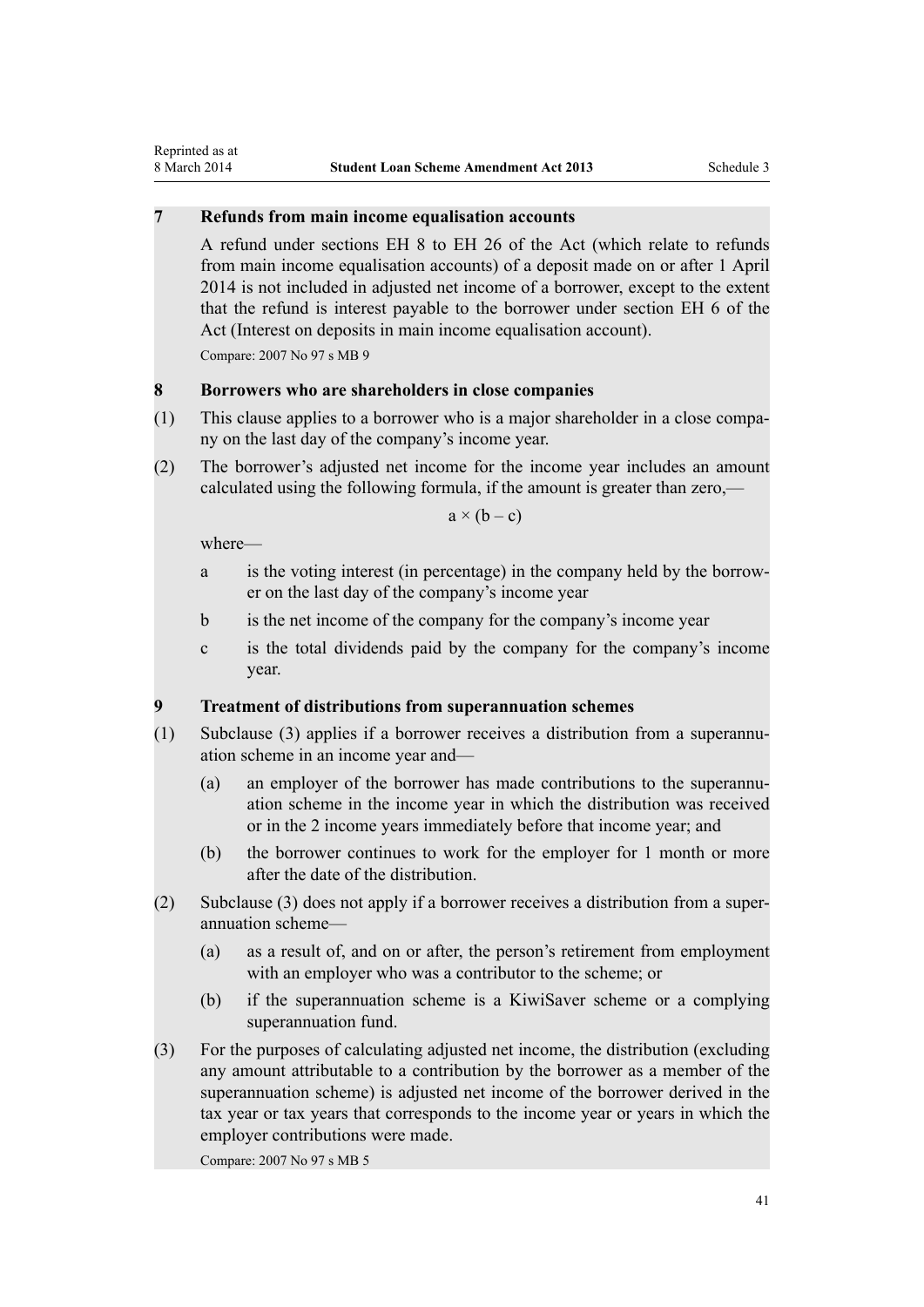# <span id="page-41-0"></span>**10 Treatment of distributions from retirement savings schemes**

- (1) Subclause (2) applies if—
	- (a) a borrower receives a distribution of a retirement scheme contribution from a retirement savings scheme in an income year; and
	- (b) RSCT has been withheld from the contribution; and
	- (c) at the time of the distribution, the person—
		- (i) is not eligible for New Zealand superannuation; and
		- (ii) is eligible for a distribution of a retirement scheme contribution from a retirement scheme contributor.
- (2) For the purposes of calculating adjusted net income, the distribution is adjusted net income of the person derived in the income year in which the distribution is made.

Compare: 2007 No 97 s MB 6

#### **11 Borrowers who are settlors of trusts**

- (1) Subclause (3) applies if a borrower is the settlor of a trust (the **borrower's trust**) at a time in the income year, other than solely as a result of providing personal services for less than market value in the administration of the trust or the maintenance of trust property.
- (2) However, subclause (3) does not apply if—
	- (a) the trustee of the borrower's trust is registered as a charitable entity under the Charities Act 2005:
	- (b) the borrower's trust is solely for the benefit of a local authority:
	- (c) interest and dividends derived by the trustee of the borrower's trust would be exempt income of the trustee under section CW 45 (Funeral trusts) of the Act:
	- (d) the borrower's trust is a superannuation fund:
	- (e) the borrower and the members of the borrower's family are not permitted to benefit from the borrower's trust except under an order of a court.
- (3) If this subclause applies, the adjusted net income of the borrower for that income year includes an amount calculated in accordance with the following formula:

$$
(a + b) \div d
$$

where—

a is the net income of the trustee of the borrower's trust for the income year reduced, to not less than zero, by the amount of the trustee's income that vests or is paid by the trustee as beneficiary income for the income year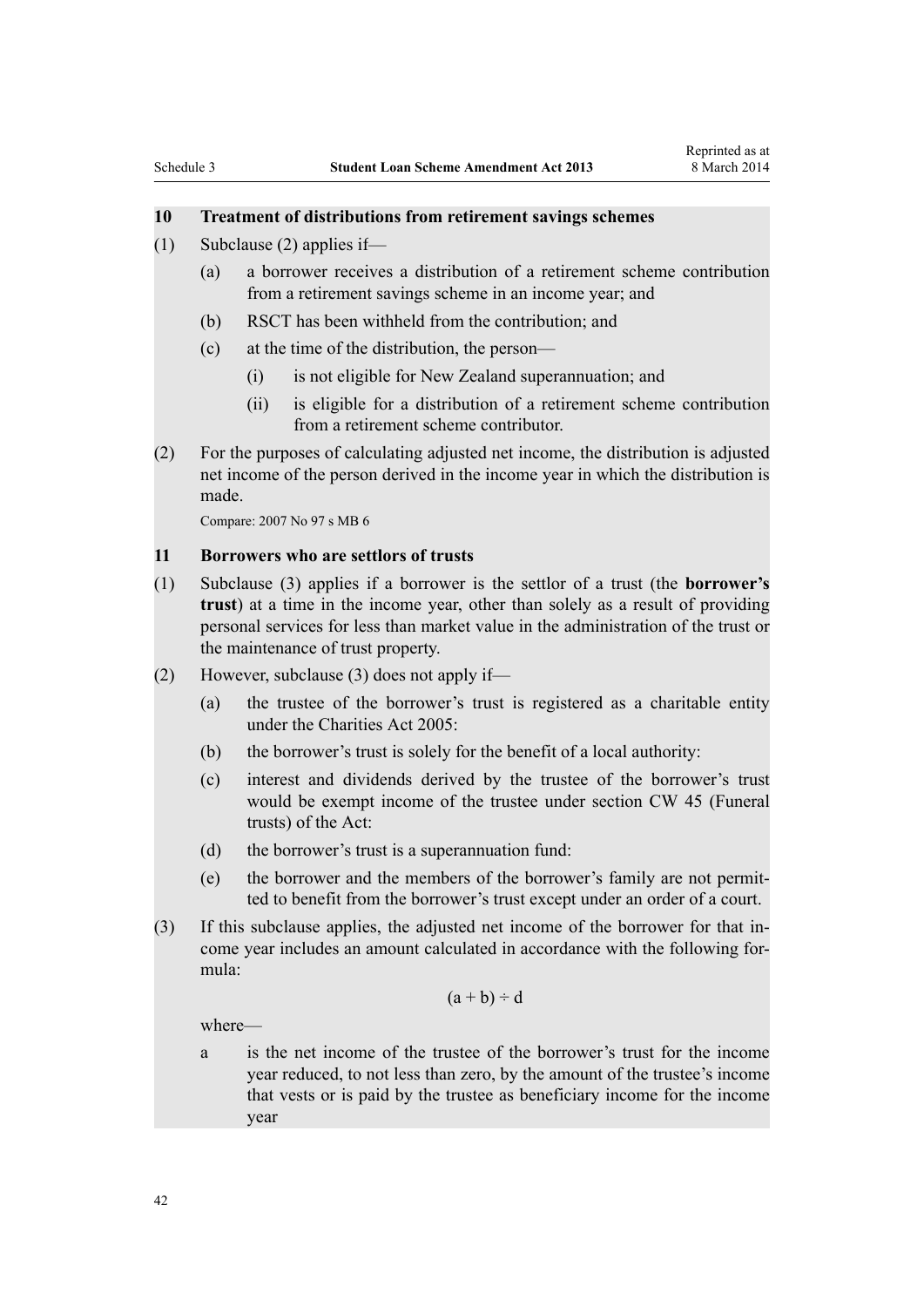- <span id="page-42-0"></span>b is the greater of zero and the total of amounts calculated in accordance with subclause (4) for each company in which the trustee of the borrower's trust and associated persons hold voting interests of 50% or more on the last day of the company's income year
- d is the number of settlors of the borrower's trust who are alive at any time in the income year, including the borrower, to which this clause applies.
- (4) The amount referred to in item b of the formula in subclause (3) is to be calculated for each company using the following formula:

 $x \times (y - z)$ 

where—

- x is the total of the voting interests (in percentage) held by the trustee on the last day of the company's income year
- y is the net income of the company for the company's income year
- z is the total dividends paid by the company for the company's income year.

Compare: 2007 No 97 s MB 7

### **12 Income from fringe benefits**

- (1) Subclause (2) applies if—
	- (a) a borrower is an employee of a company in which the borrower and associated persons hold voting interests of 50% or more on the last day of the income year; and
	- (b) the company provides a fringe benefit that must be attributed to the borrower under section RD 47 of the Act (Attribution of certain fringe benefits).
- (2) The adjusted net income of the borrower for the income year includes an amount equal to the total of the following amounts:
	- (a) the taxable value of the fringe benefits that the company must attribute to the borrower under sections RD 47 to RD 49 of the Act for the income year; and
	- (b) the company's FBT liability in relation to the borrower under section RD 50 of the Act (Employer's liability for attributed benefits) for the income year.

Compare: 2007 No 97 s MB 8

#### **12A Income from employment benefits**

- (1) This clause applies to a borrower to whom clause 12 does not apply if the borrower's employer makes a motor vehicle or a short term charge facility available to the borrower in the income year.
- (2) If the borrower's employer makes a motor vehicle available for the borrower's private use (the **benefit**) and, under the terms of the borrower's employment,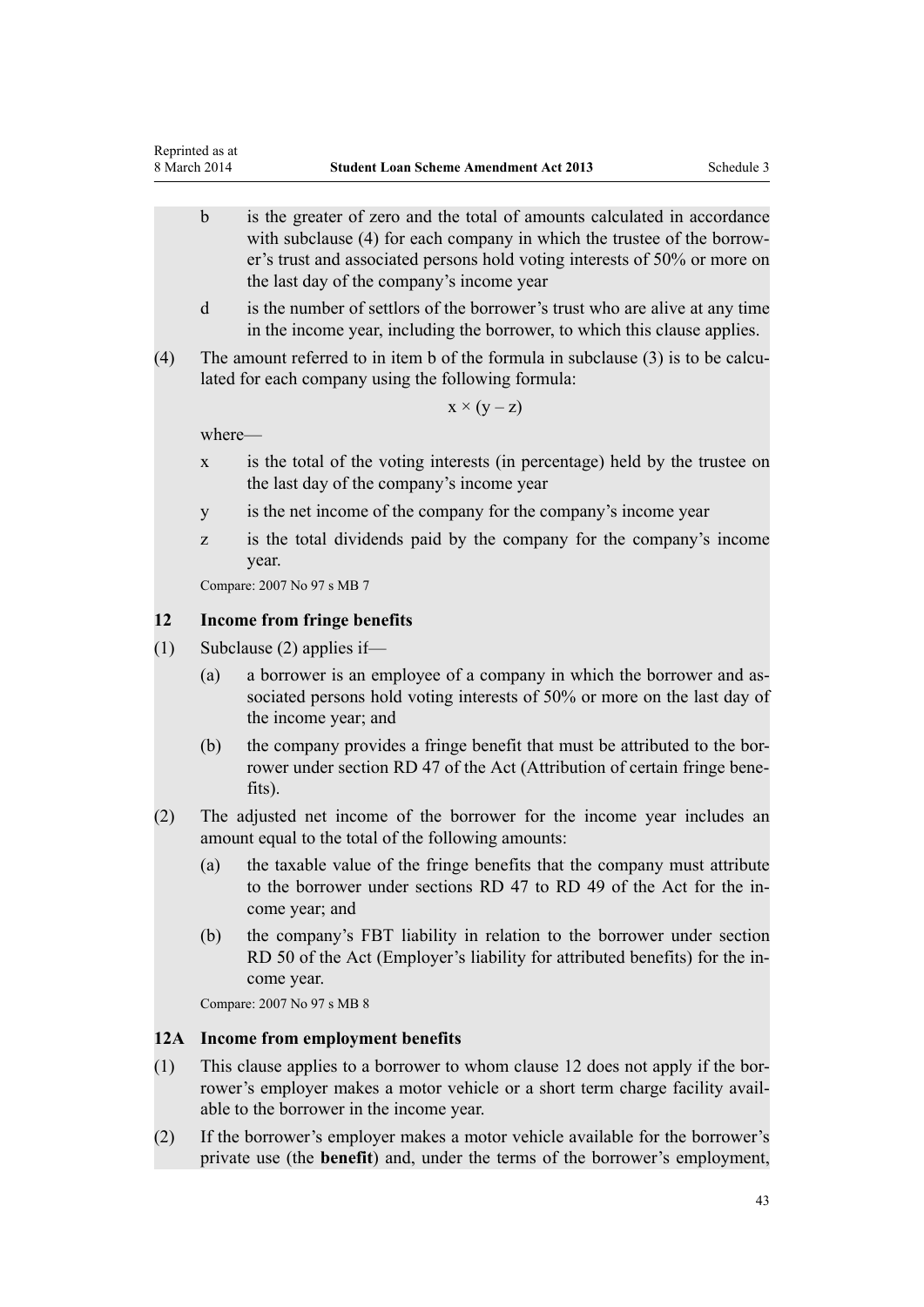<span id="page-43-0"></span>the borrower would be entitled to a greater amount of employment income if the borrower chose not to receive the benefit, the borrower's adjusted net income for that income year includes an amount equal to the amount by which the borrower's employment income would be greater without the benefit.

(3) If the borrower's employer makes any short term charge facility available to the borrower (the **facility**), and the total value for the income year of any such facilities (excluding any fringe benefit tax) is more than the lesser of \$1,200 or 5% of the borrower's salary or wages, then the borrower's adjusted net income for the income year includes the total value of the facilities including any fringe benefit tax.

# **13 Income from deposits in main income equalisation accounts**

The adjusted net income of a borrower for an income year includes the amount of a deduction under section DQ 1 of the Act (Main income equalisation scheme) allowed for a payment made to the Commissioner under section EH 4 of the Act (Main deposit) for an accounting year, corresponding to the same tax year as does the income year, and for a business of—

- (a) the borrower:
- (b) a company that meets the requirements of section MB 4 of the Act for the borrower's adjusted net income to be affected by net income of the company for the accounting year:
- (c) a trustee of a trust that meets the requirements of section MB 7 for the borrower's adjusted net income to be affected by net income of the trustee for the accounting year:
- (d) a company in which a trustee referred to in paragraph (c) and associated persons hold a voting interest of 50% or more on the last day of the income year.

Compare: 2007 No 97 s MB 9

# **14 Income from certain pensions and annuities**

If, in the income year, a borrower derives a pension or an annuity that is exempt income of the borrower under section CW 4 of the Act (Annuities under life insurance policies) or is a pension from a superannuation fund, the adjusted net income of the borrower for the income year—

- (a) includes half the amount of pension or annuity derived in the income year; and
- (b) does not include the other half of the amount of pension or annuity derived in the income year.

Compare: 2007 No 97 s MB 10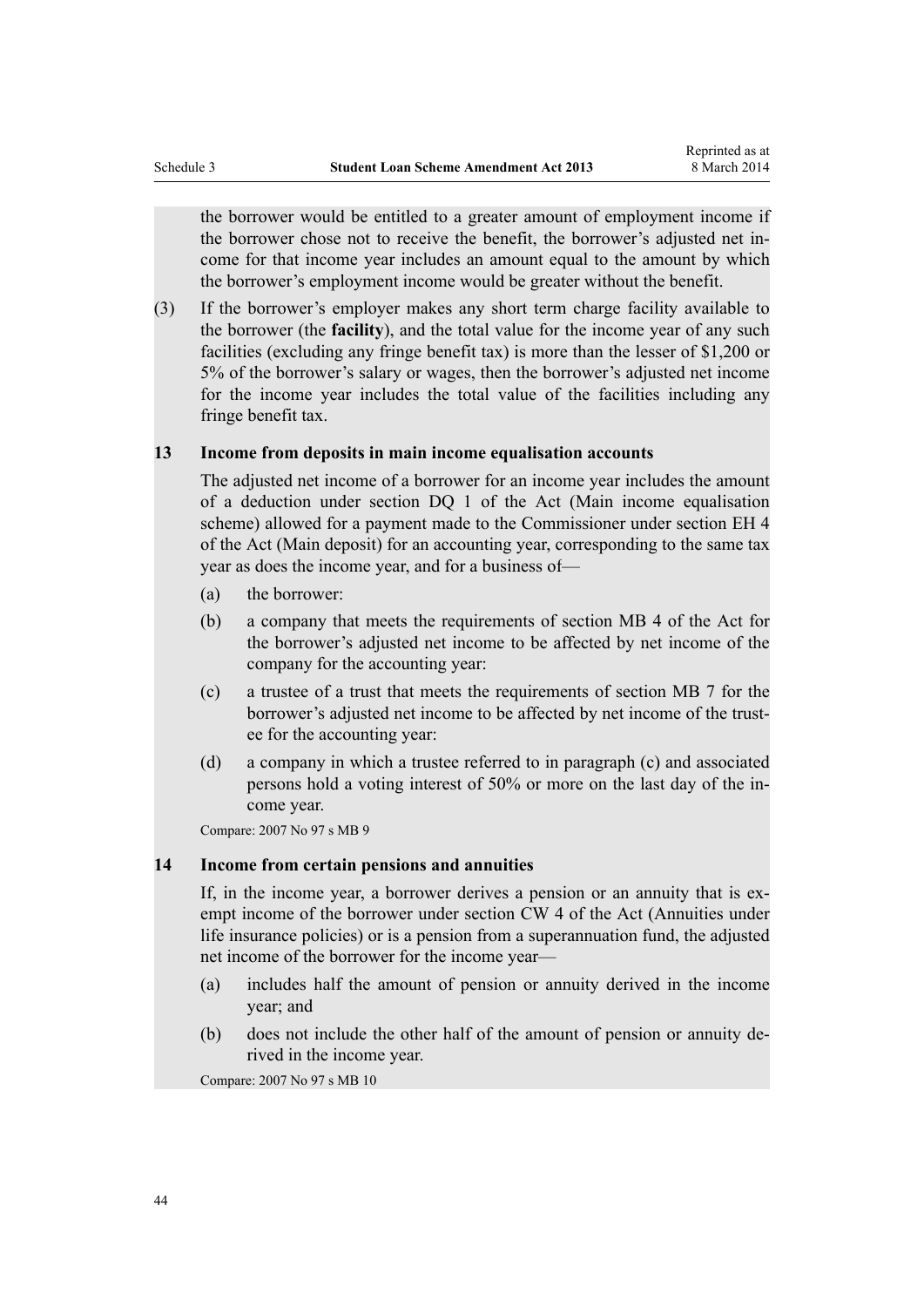# <span id="page-44-0"></span>**15 Payments from trusts, not being beneficiary income, and where borrower not settlor**

- (1) For the purposes of calculating adjusted net income, a borrower must include all payments from trusts in the adjusted net income of the person derived in the income year in which the distribution is made where—
	- (a) the distribution is not beneficiary income in relation to the borrower; and
	- (b) the borrower is not the settlor of the trust.
- (2) The Commissioner may, in his or her discretion, determine the circumstances in which payments from a trust should be excluded for the purposes of calculating adjusted net income.

Schedule 3: amended, on 8 March 2014, by [Part 2](http://prd-lgnz-nlb.prd.pco.net.nz/pdflink.aspx?id=DLM5534943) of the Student Loan Scheme Amendment Act 2014 (2014 No 6).